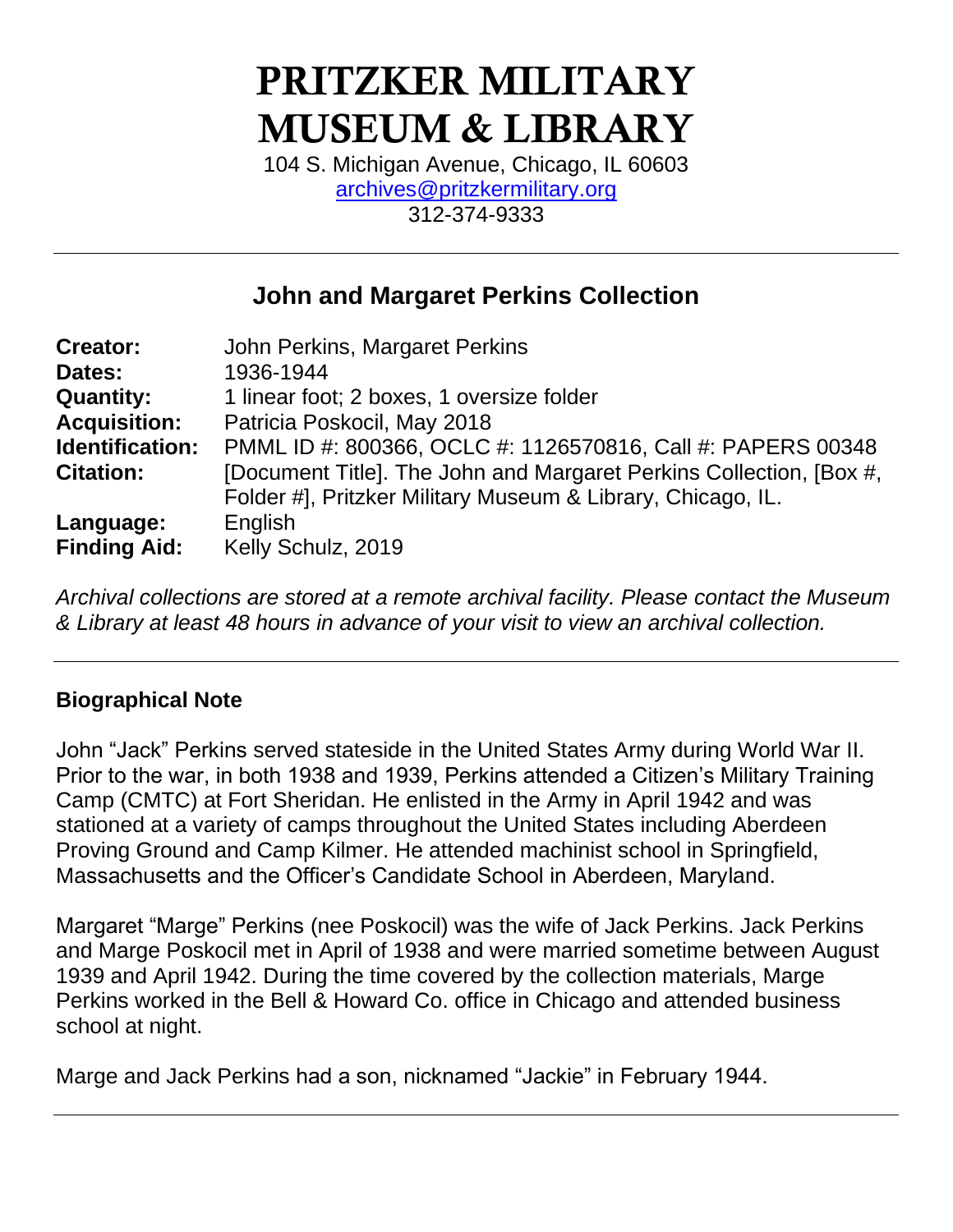#### **Scope and Content of the Collection**

The John and Margaret Perkins Collection contains correspondence and some ephemera dating from 1936 to 1944. The bulk of the collection is correspondence between husband and wife, John and Margaret Perkins, during his service in the U. S. Army in World War II and covers his experiences stationed at camps in the U. S. and her experiences on the home front in Chicago. The collection also contains one oversize newspaper clipping that was originally enclosed in with the correspondence.

#### **Arrangement**

The collection arrived in loose chronological order. PMML staff have organized the collection first by material type, then chronologically.

#### **Series One: Correspondence, 1936-1944**

This series contains all correspondence written between 1936 and 1944. The bulk of the correspondence represented is between husband and wife, John and Margaret Perkins, during his service in the U. S. Army in World War II. The correspondence covers Jack's training at various camps and schools in the United States and Marge's experience on the home front in Chicago.

In all correspondence, John goes by his nickname "Jack" and Margaret goes by her nickname "Marge" with a few letters including another one of her nicknames, "Pudgy". At the beginning of the series and before the two are married, Marge includes her maiden name, Poskocil.

The envelopes containing Jack Perkins' letters from April to mid-September 1942 were all numbered, though it cannot be confirmed whether he numbered them or if they were numbered after the fact. The numbering is relatively consistent, though there are some insistences of missing or potentially mislabeled numbers. The envelops from the remainder of September 1942 are not numbered. Starting in October 1942 and through the end of the collection, the only letters included are written from Marge to Jack, with no letters written from Jack to Marge. There is a large gap in correspondence from the end of October 1942 to the beginning of May 1944. Based on the content of the letters, it is possible that Marge moved to live near Jack in Stelton, NJ while he was stationed in Camp Kilmer.

The collection also contains correspondence from Ben Cepican, Marge Perkin's brother, that is written to her as well as some letters written to Jack Perkins from various female friends.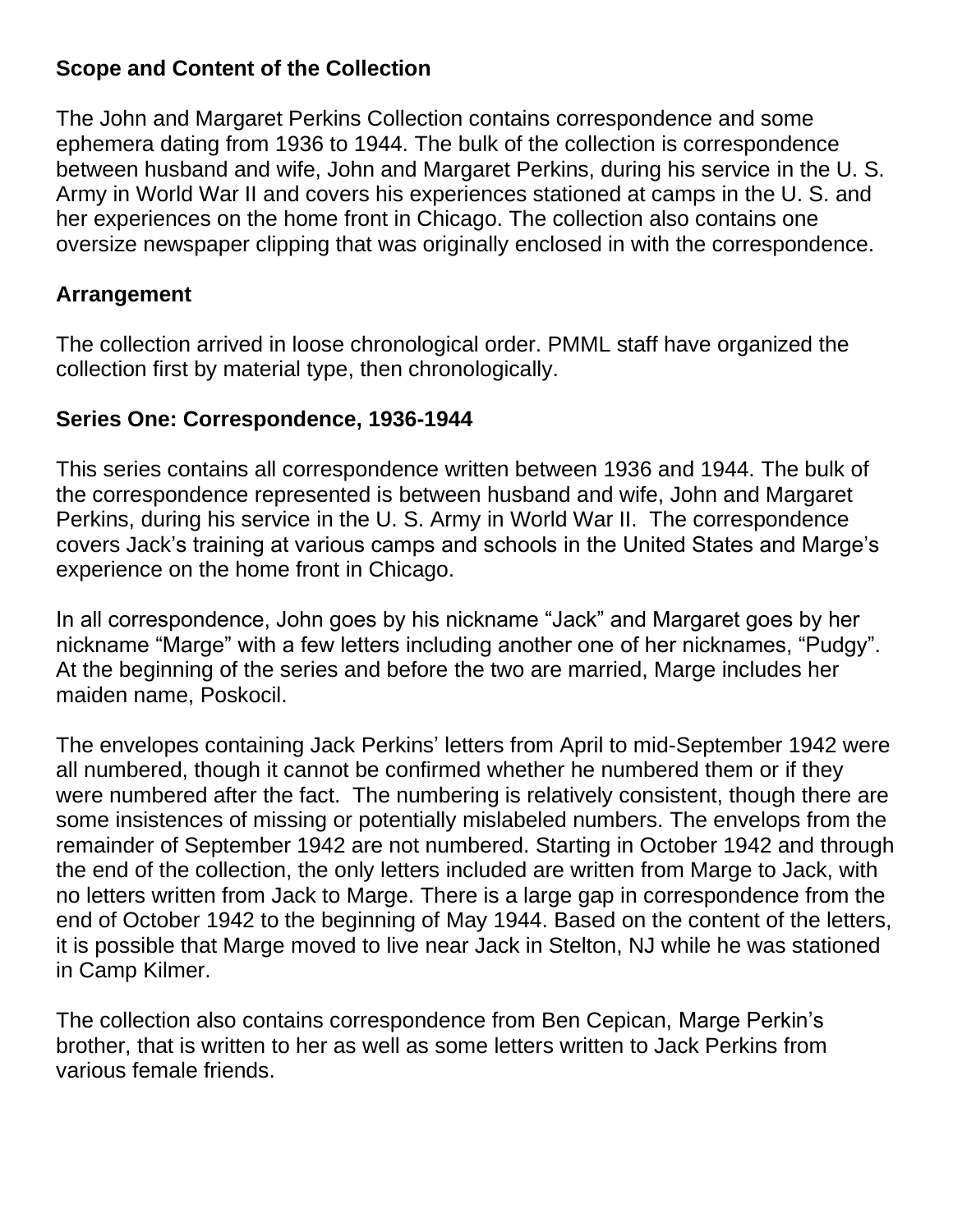#### **Series Two: Miscellaneous Ephemera, 1937-1939, u.d.**

This series contains ephemera that is not related to John Perkin's service in the military and includes programs and tickets. The materials date from 1937 to 1939 with some undated material. The materials are arranged chronologically with undated materials at the end.

#### **Series Three: Oversize Material, 1942**

This series contains one oversize newspaper clipping that was included in a letter between Marge and Jack Perkins. The newspaper is from 1942.

#### **Rights**

Copyrights held by Patricia Poskocil were transferred to the Pritzker Military Museum & Library. All other rights are held by the author or publisher. Users assume responsibility for following copyright laws as established by US Code Title 17.

#### **Key Subjects**

This collection is indexed under the following headings in the Library's online catalog. Researchers interested in materials about related topics, persons, or places should search the catalog using these subject headings.

#### **Subjects**

Soldiers – United States – Correspondence. World War, 1939-1945. World War, 1939-1945--Personal narratives, American. World War, 1939-1945--Social aspects--United States.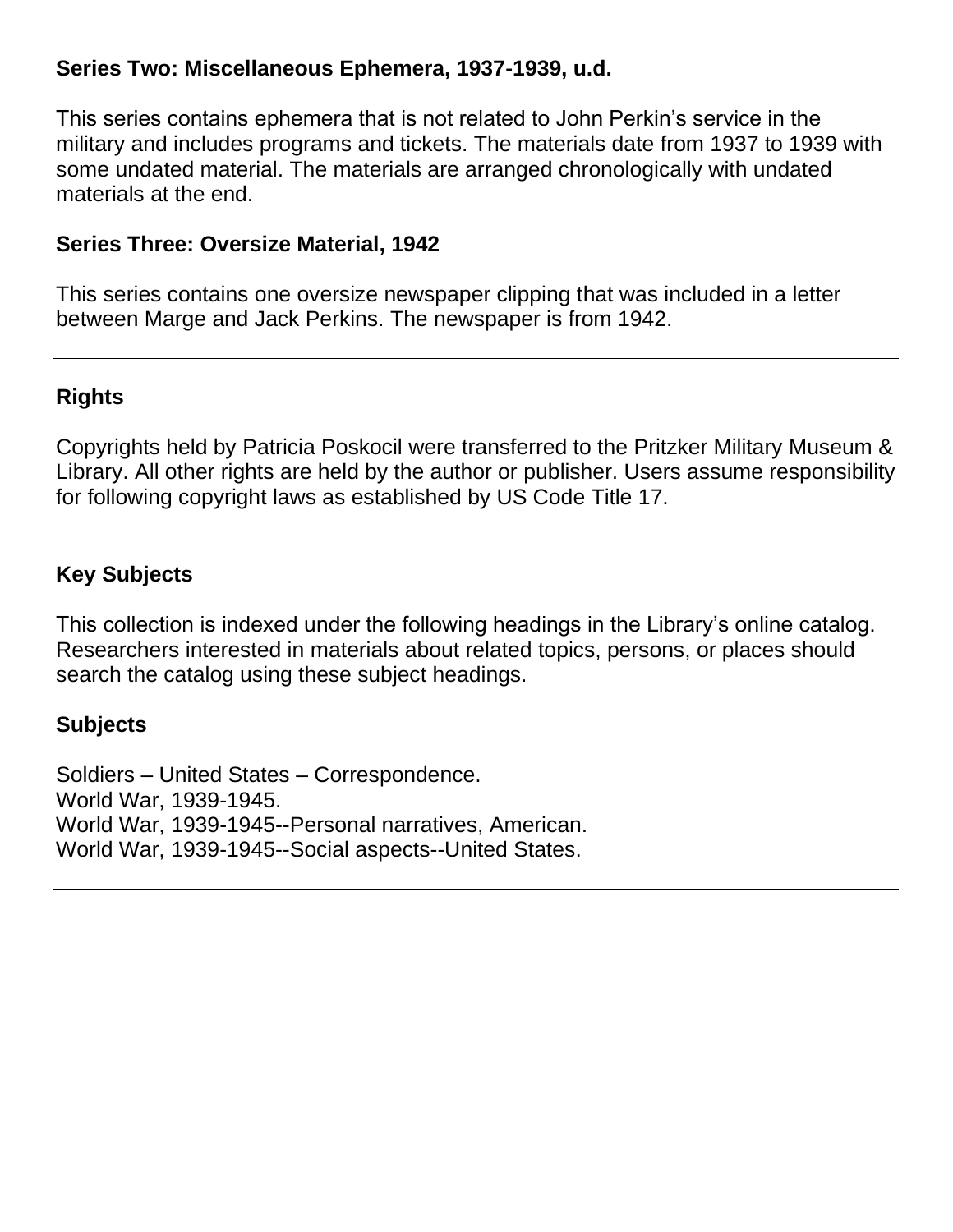### **Container List**

| Box | <b>Folder</b> | Item ID#  | <b>Title</b>                                                                                                                                                                                                                 | <b>Dates</b> |
|-----|---------------|-----------|------------------------------------------------------------------------------------------------------------------------------------------------------------------------------------------------------------------------------|--------------|
|     |               |           | <b>Series One: Correspondence</b>                                                                                                                                                                                            | 1936-1944    |
|     |               |           | <b>Correspondence - 1936</b>                                                                                                                                                                                                 |              |
| 1   | 1             | 800366001 | To Jack Perkins from Mabel Trier: hopes<br>he is having a nice time, comment on her<br>being able to sleep all day when he has to<br>get up early, telling him to write and<br>including address twice                       | 7/20/1936    |
| 1   | 1             | 800366002 | To Jack Perkins from Marian Hager: about<br>not knowing him well but writing since he<br>asked, missing Chicago, how the country<br>boys have nice manners, will send<br>pictures if he writes back, includes her<br>address | 8/24/1936    |
| 1   | 1             | 800366003 | To Jack Perkins from Marian Hager: about<br>getting his letter, writing in the car, the<br>reason she hasn't sent pictures, telling<br>him to write the same day he gets the<br>letter if he plans to write                  | 8/29/1936    |
|     |               |           | <b>Correspondence - 1938</b>                                                                                                                                                                                                 |              |
| 1   | 2             | 800366004 | To Jack Perkins from Marge Poskocil:<br>about missing him, cutting her hand, will<br>go to the beach with him if he still wants to<br>go                                                                                     | 7/13/1938    |
|     | 2             | 800366005 | To Jack Perkins from Marge Poskocil:<br>about him not forgetting about her,<br>comments about him hanging around<br>another girl, suspects he is having more<br>fun at Fort Sheridan than he will admit                      | 7/20/1938    |
| 1   | 2             | 800366006 | To Jack Perkins from Marge Poskocil:<br>teasing him about his girlfriends in<br>Chicago, reason they will be leaving for                                                                                                     | 7/25/1938    |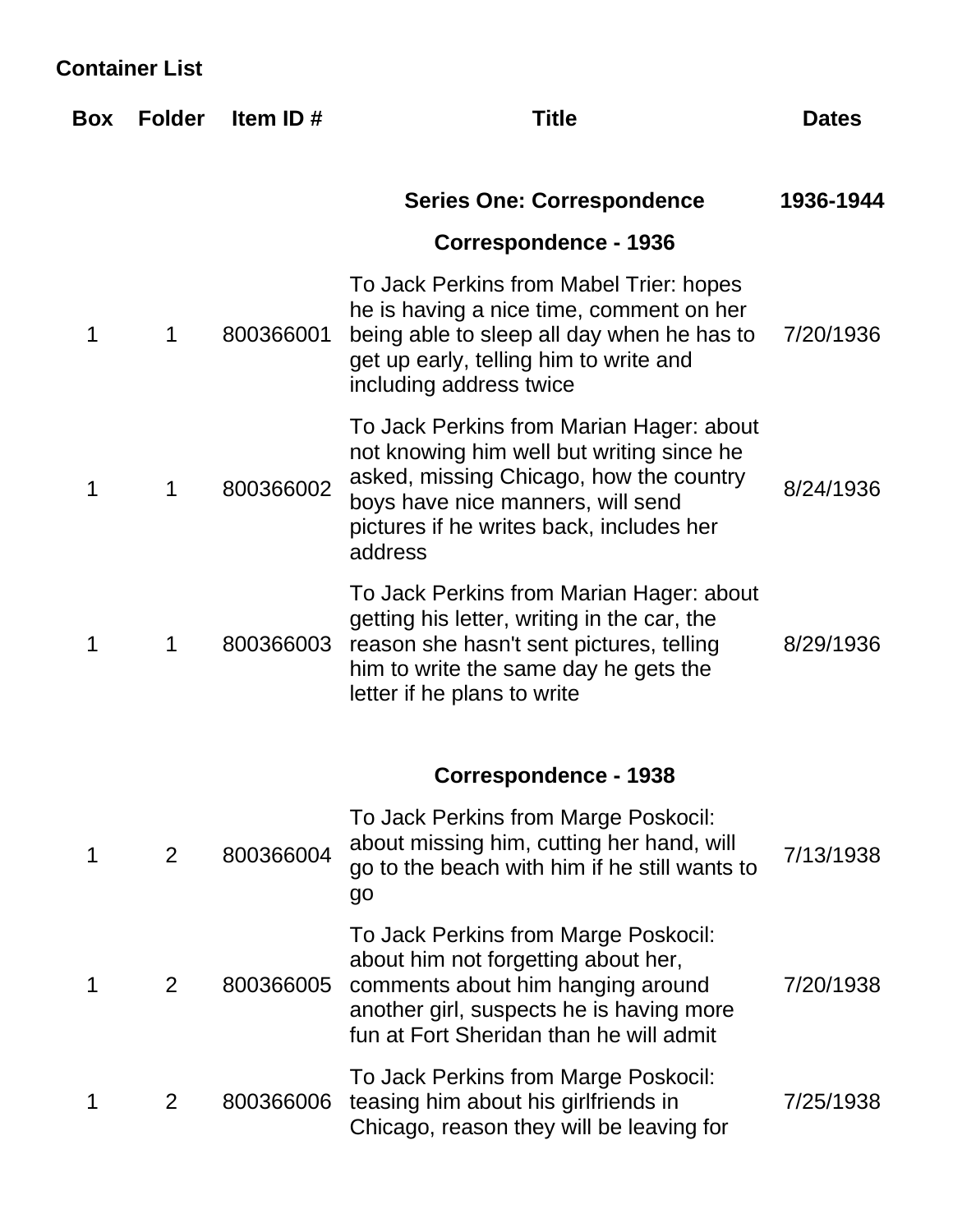|   |   |           | Wisconsin a day later, found his<br>"MARKSMAN" medal, films will be ready<br>on Saturday                                                                                                                                                                                                                                                                                                                                                                                                                             |           |
|---|---|-----------|----------------------------------------------------------------------------------------------------------------------------------------------------------------------------------------------------------------------------------------------------------------------------------------------------------------------------------------------------------------------------------------------------------------------------------------------------------------------------------------------------------------------|-----------|
|   |   |           | <b>Correspondence - 1939</b>                                                                                                                                                                                                                                                                                                                                                                                                                                                                                         |           |
| 1 | 3 | 800366007 | To Jack Perkins from Marge Poskocil:<br>about writing him a second letter, not<br>having anything to say, her mother's<br>comments on her writing, getting blisters<br>on her fingers, had a talk with her mother<br>about going to Washington                                                                                                                                                                                                                                                                       | 7/17/1939 |
| 1 | 3 | 800366008 | To Jack Perkins from "Pudgy" (based on<br>handwriting, this is Marge Poskocil): about<br>hoping he hasn't forgotten about her,<br>already on the third letter to him this week,<br>asking if he likes the stationary, doesn't<br>have much to say since she's been writing<br>a lot, will see him in a couple days, more<br>commenting from her mother about how<br>frequently she writes. Note on envelope:<br>thanking him for the call, might be able to<br>go to Washington if her dad meets his<br>grandmother. | 7/18/1939 |
| 1 | 3 | 800366009 | To Jack Perkins from "Pudgy" (based on<br>handwriting, this is Marge Poskocil): about<br>the weather, talked to Ursula, him coming<br>home and her note giving him permission<br>to come over the weekend, had fun with<br>Tippy, her talk with Lyla about vacations                                                                                                                                                                                                                                                 | 7/18/1939 |
| 1 | 3 | 800366010 | To Jack Perkins from "Pudgy" (based on<br>handwriting, this is Marge Poskocil): about<br>her reason for not writing last night, her<br>aunt said there was nothing wrong with<br>going to Washington as long as his<br>grandmother is there, asking what day he<br>will be done with camp, the weather, can<br>go to the beach next Sunday if he comes<br>in                                                                                                                                                         | 7/24/1939 |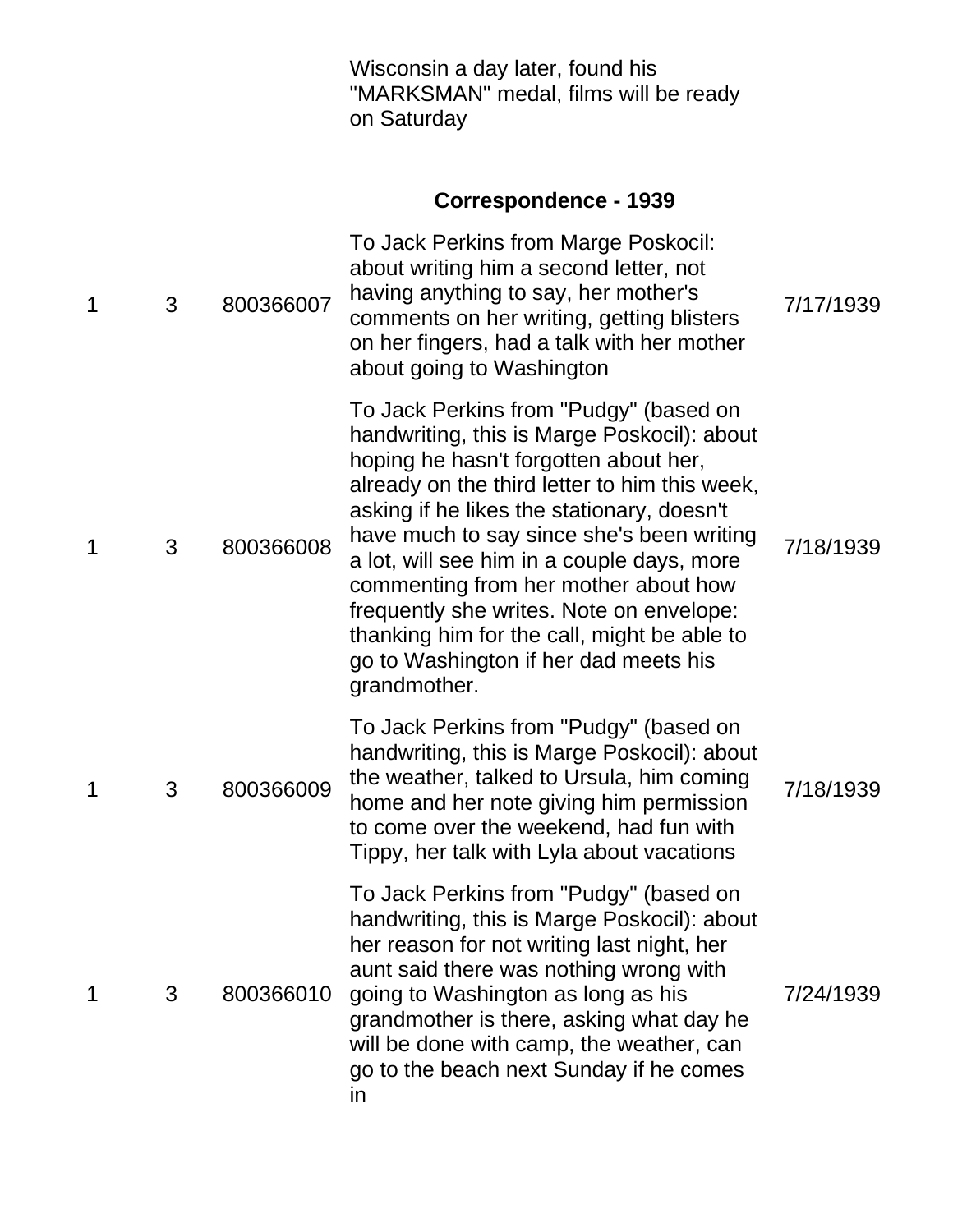| $\mathbf 1$ | 3 | 800366011 | To Jack Perkins from Marge Poskocil:<br>asking about his arrival back at camp, the<br>work she has to do, weather is warm,<br>Louis and Lyla's vacations, asking for<br>parade details, commenting that he will be<br>home in 10 days                                                                                                                                                                                                                                                                                                                                                                                                             | 7/31/1939  |
|-------------|---|-----------|---------------------------------------------------------------------------------------------------------------------------------------------------------------------------------------------------------------------------------------------------------------------------------------------------------------------------------------------------------------------------------------------------------------------------------------------------------------------------------------------------------------------------------------------------------------------------------------------------------------------------------------------------|------------|
| $\mathbf 1$ | 3 | 800366012 | To Jack Perkins from Marge Poskocil:<br>thanking him for the letter, weather is<br>warm and wishing she could go to the<br>beach, reason for being tired and not<br>getting sleep the night before; Note from<br>"Mrs. Perkins" giving her son permission<br>to come home over the weekend. Based<br>on handwriting, the note appears to be<br>written by Marge Poskocil and not his<br>mother; Letter to Jack Perkins from Marge<br>Poskocil: about not being sure about<br>being able to go to Washington anymore,<br>warning him her parents are going to start<br>opening the letters he sends; Small<br>envelope labeled "Little Jackie Boy" | 8/1/1939   |
| 1           | 3 | 800366013 | To Jack Perkins from "Pudgy" (based on<br>handwriting, this is Marge Poskocil): about<br>his phone call, him getting a "fit" about her<br>not writing every day even though she<br>said she wasn't going to write anymore,<br>hopes he gets over his fits, got the<br>negatives and had the one of them<br>together enlarged                                                                                                                                                                                                                                                                                                                      | 8/3/1939   |
| 1           | 3 | 800366014 | To Jack Perkins from Marge Poskocil:<br>about it being the last Monday she will<br>write while he is at Fort Sheridan, seeing<br>him soon, their upcoming trip to<br>Washington, D.C., missing him, received<br>a letter from his mother about him, telling<br>him to write his mother and not to waste<br>his money calling her,                                                                                                                                                                                                                                                                                                                 | 8/7/1939   |
| 1           | 3 | 800366015 | Birthday card to Jack Perkins from Marge<br>Poskocil                                                                                                                                                                                                                                                                                                                                                                                                                                                                                                                                                                                              | 11/24/1939 |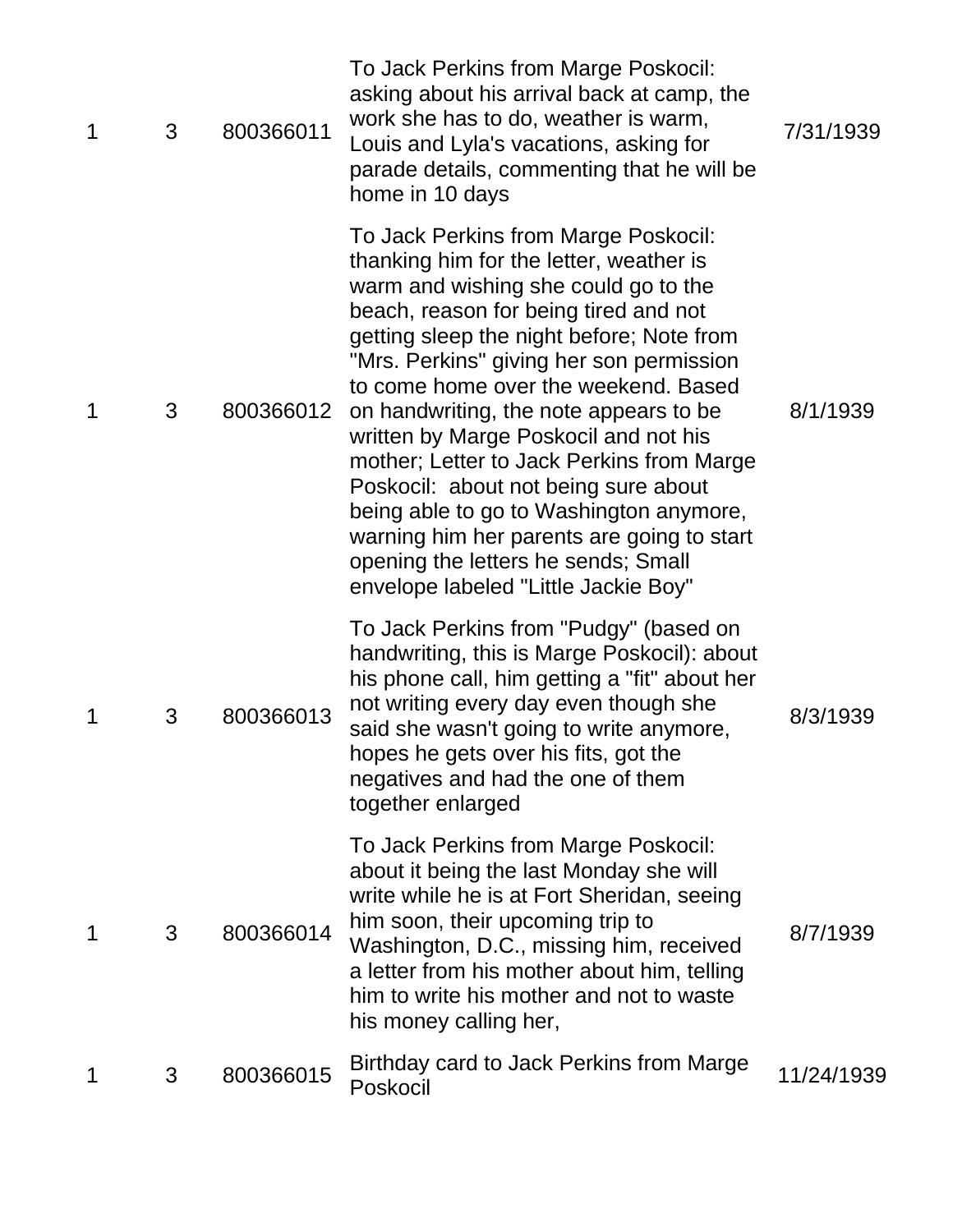# **Correspondence - April, 1942**

| 1 | 4 | 800366016 | To Marge Poskocil Perkins from Jack<br>Perkins: about writing a new letter since<br>the other got dirty, how she could have<br>stayed later the night before, went to sick<br>call, fruit is good and reminds him of her,<br>hopes to see her soon. Envelope marked<br>"Letter # 1"                                                                                                         | 4/13/1942           |
|---|---|-----------|---------------------------------------------------------------------------------------------------------------------------------------------------------------------------------------------------------------------------------------------------------------------------------------------------------------------------------------------------------------------------------------------|---------------------|
| 1 | 4 | 800366017 | To Marge Poskocil Perkins from Jack<br>Perkins: about what he ate for dinner,<br>might go to either Fort Knox or Aberdeen,<br>MD, had to stop writing for an inspection,<br>won't be able to see her Sunday,<br>comments and tips for her driving the car,<br>likes the pictures, telling her to be good in<br>Chicago and not to write until he tells her.<br>Envelope marked "Letter #3"  | 4/15/1942           |
| 1 | 4 | 800366018 | To Jack from Marge: hoping he is feeling<br>better, sending him pictures, glad he<br>called, hopes he can get off for the<br>weekend or she will visit on Sunday, has a<br>lot of work to do to clean and pack<br>clothes, saw Lyla last night, story of<br>getting the car into Grandpa's garage on<br>Sunday and how window on the car is<br>loose again, thinks they should sell the car | 4/15/1942           |
| 1 | 4 | 800366019 | To Marge from Jack: about being on the<br>train to Aberdeen, MD. Continuation dated<br>4/17/1942: about getting into Aberdeen<br>and getting settled, training is 13 weeks,<br>giving his address for her to write, spoke<br>to his parents and told them the rule for<br>visitors, rules about passes. Envelope<br>marked "#4"                                                             | $4/16 -$<br>17/1942 |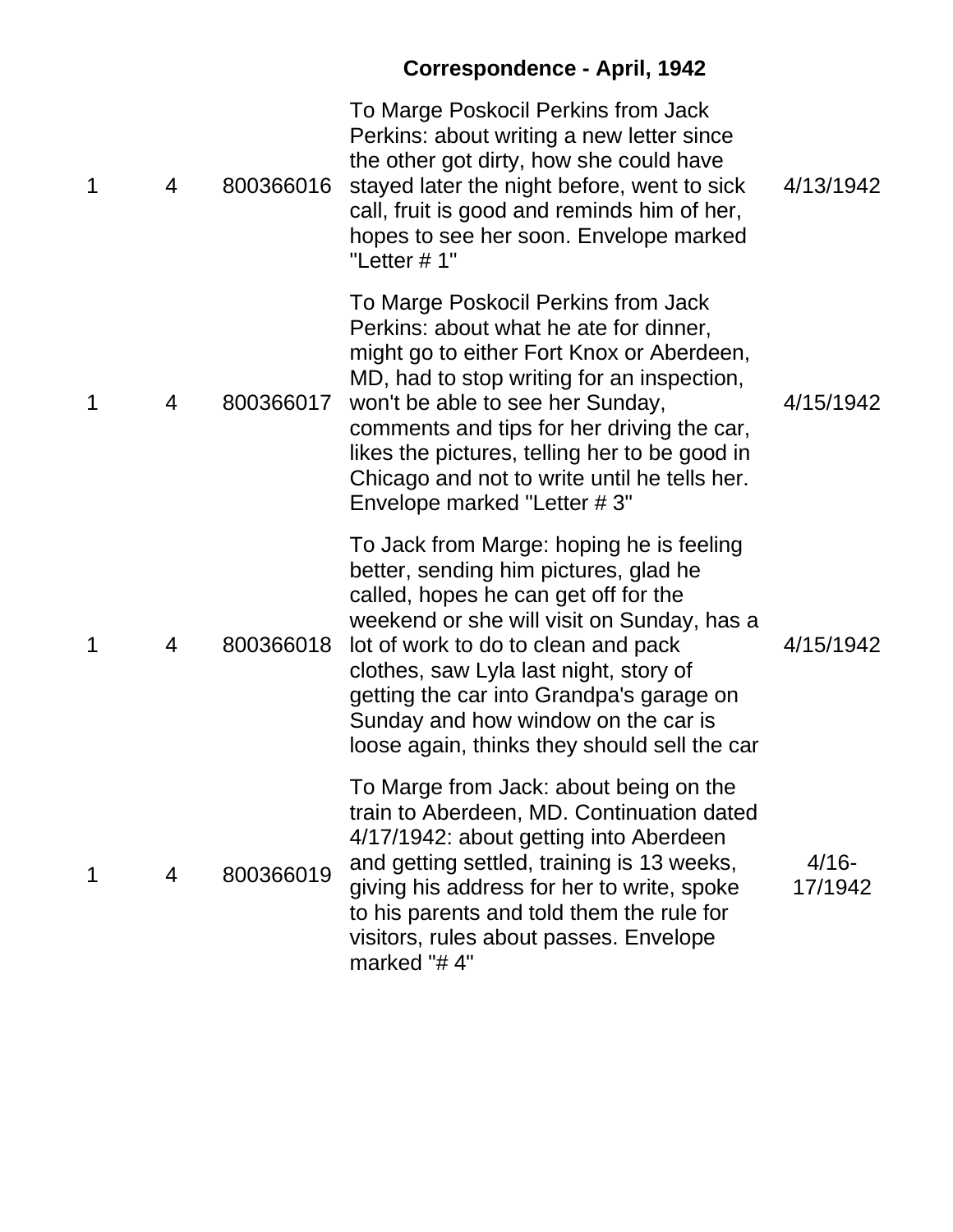| 1 | 4 | 800366020 | To Jack from Marge: answering his<br>question of what she does in her spare<br>time, promising she is true to him, asking<br>how the other married men there are, how<br>hard the first few days were, rumors from<br>Dorothy, talk of making the best of the<br>situation, spoke to Grandmas on the<br>phone, hopes he is close to his folks so he<br>can visit; Postcard to Jack from War<br>Department, Headquarters Illinois Military<br>Area: about his enrollment in 10 series of<br>subcourses being cancelled, dated<br>4/18/1942. The postcard was found with<br>the letter in the envelope during original<br>processing. It not clear whether the items<br>were sent together but have been kept<br>together to maintain original order. | 4/16/1942;<br>4/18/1942 |
|---|---|-----------|-----------------------------------------------------------------------------------------------------------------------------------------------------------------------------------------------------------------------------------------------------------------------------------------------------------------------------------------------------------------------------------------------------------------------------------------------------------------------------------------------------------------------------------------------------------------------------------------------------------------------------------------------------------------------------------------------------------------------------------------------------|-------------------------|
| 1 | 4 | 800366021 | To Marge from Jack: asking about how<br>the men at Fort Sheridan talk about their<br>wives, missing her, on a 3 week<br>quarantine, getting paid 12 weeks as a<br>Private and then after gets to do more<br>work of a Sergeant, they are running<br>about 2 weeks behind and trying to catch<br>up to the other company. Envelope<br>marked "#5"                                                                                                                                                                                                                                                                                                                                                                                                    | 4/22/1942               |
| 1 | 4 | 800366022 | To Jack from Marge: about finally<br>receiving mail from him, was starting to<br>get worried so she called and got an<br>update from Grandma, wondering why his<br>grandmother got an update card from the<br>government and she didn't, asking what<br>he wants her to do with the car                                                                                                                                                                                                                                                                                                                                                                                                                                                             | 4/22/1942               |
| 1 | 4 | 800366023 | To Marge from Jack: explaining why his<br>grandmother was notified instead of her<br>and how all the new records have her<br>listed, why he couldn't write in Baltimore,<br>asking her to send a small black book he<br>needs for school and for her to keep<br>writing. Envelope marked "#6"                                                                                                                                                                                                                                                                                                                                                                                                                                                       | 4/24/1942               |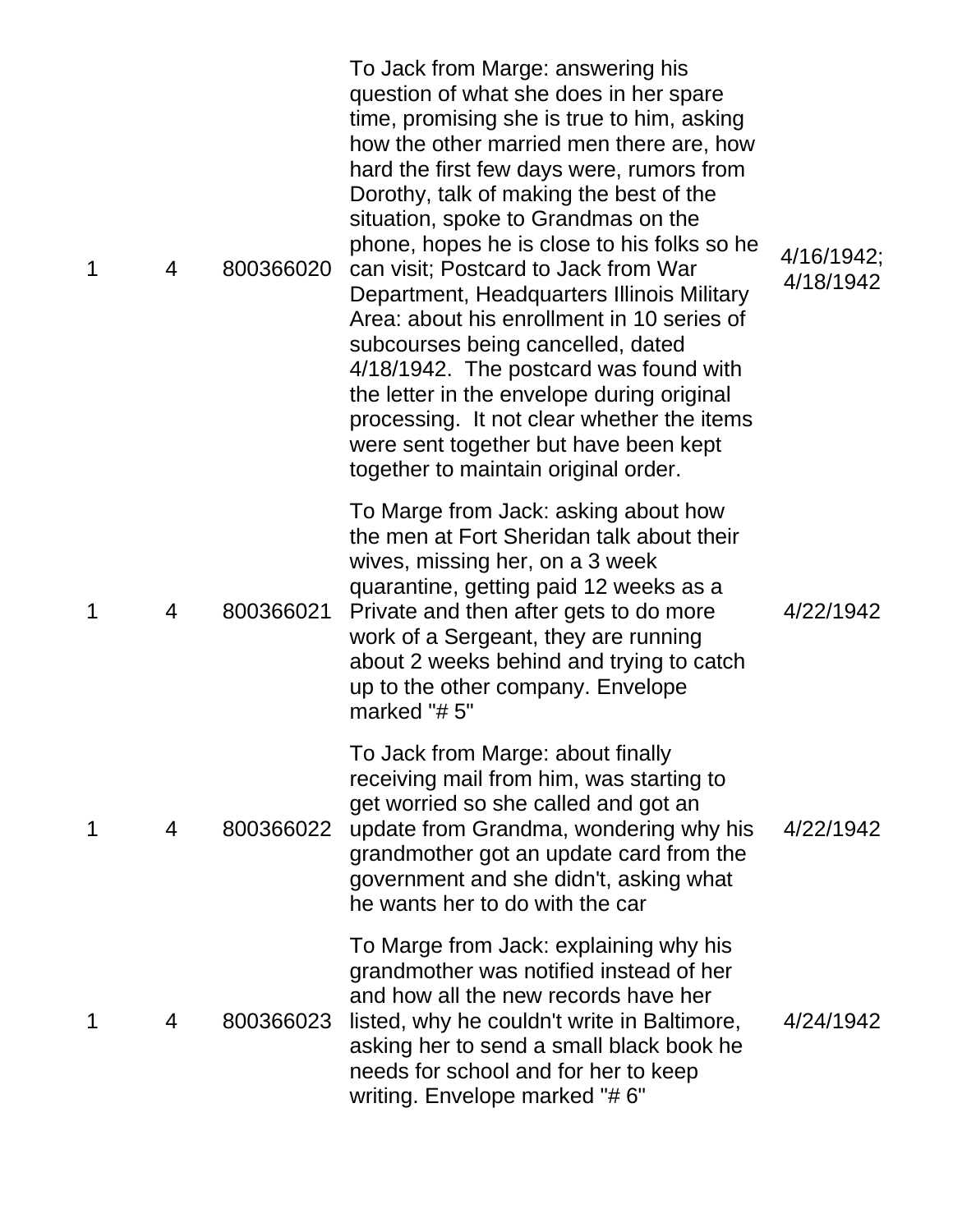| 1 | 4 | 800366024 | To Marge from Jack: wishing she would<br>write more often so he would have things<br>to write about, been busy being a week<br>behind the other company and trying to<br>catch up, having to get everything ready<br>at night but always being tired, daily<br>clothing inspections, telling her he will<br>have time to write on Sundays and asking<br>what she is doing, won't write until he<br>hears from her. Envelope marked "#7"                                                                                                                              | 4/26/1942 |
|---|---|-----------|----------------------------------------------------------------------------------------------------------------------------------------------------------------------------------------------------------------------------------------------------------------------------------------------------------------------------------------------------------------------------------------------------------------------------------------------------------------------------------------------------------------------------------------------------------------------|-----------|
| 1 | 4 | 800366025 | To Jack from Marge: about being<br>surprised he called, discussion of a book<br>he asked for and telling him to be more<br>descriptive, asking questions about his<br>training, confirming he changed the<br>records and hoping they will send her a<br>card next time, asking what to do about<br>the car, got a call from Ben, plans to hang<br>out with various friends, sent pictures to<br>his parents, what she did after their phone<br>call, doesn't like to be alone on Sundays,<br>how she got dizzy at work, including Ben's<br>address, will send stamps | 4/27/1942 |
| 1 | 4 | 800366026 | To Jack from Marge: about her feelings of<br>not being notified and the records<br>situation, her plans with Grandma,<br>weather is beautiful, how she misses him<br>and their time together, bragging about<br>him, probably won't work overtime on<br>Saturdays anymore, plans to see Anna,<br>updates on the back porch and potential<br>changes                                                                                                                                                                                                                  | 4/29/1942 |
| 1 | 4 | 800366027 | To Marge from Jack: about his stationary,<br>details of what exactly he wants her to<br>send, not sure if he will be sent to officers<br>training school or not, comments about<br>her Sunday plans, still have 2 weeks of<br>quarantine left, details of being in the<br>Ordinance department and having<br>authority of a sergeant. Envelope marked<br>"# 8"                                                                                                                                                                                                       | 4/29/1942 |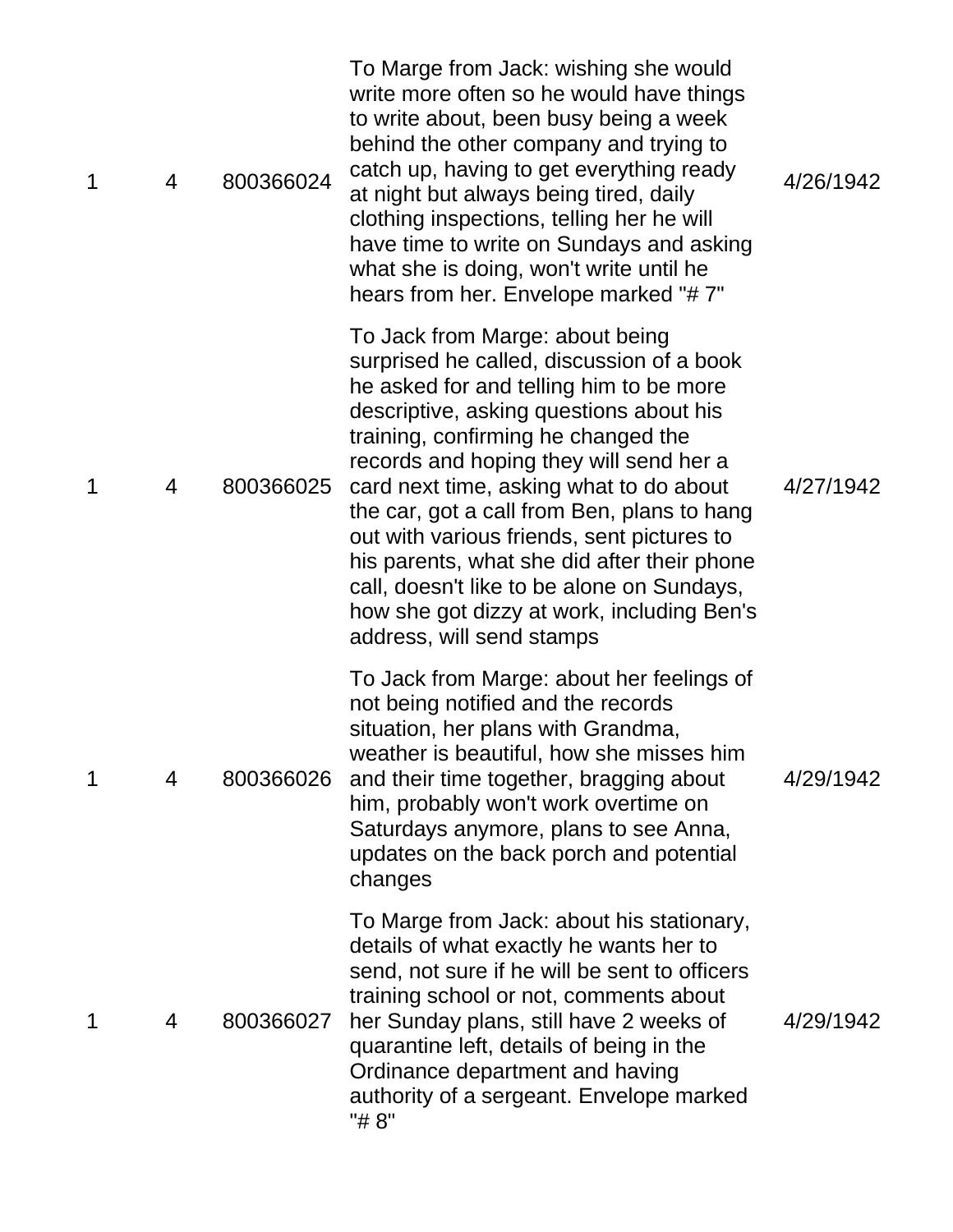# **Correspondence - May 2-14, 1942**

| 1 | 5 | 800366028 | To Jack from Marge: about working on a<br>Saturday, got the things together to send<br>to him, asking to know more about his<br>school and training, asking when he plans<br>to visit Chicago, updates on her plans with<br>Anna, what she did with Grandma, update<br>on Ben, asking about his rank and pay,<br>her cousins are expecting a baby                              | 5/2/1942 |
|---|---|-----------|--------------------------------------------------------------------------------------------------------------------------------------------------------------------------------------------------------------------------------------------------------------------------------------------------------------------------------------------------------------------------------|----------|
| 1 | 5 | 800366029 | To Marge from Jack: about getting a pass<br>and being able to see his parents, wishing<br>he could have been able to see her,<br>wishing her dad a happy birthday and<br>remembering that they met around this<br>time 4 years ago. Envelope marked "#10"                                                                                                                      | 5/3/1942 |
| 1 | 5 | 800366030 | To Jack from Marge: about how she spent<br>the day with Ann and plans for future get<br>togethers, has a bad headache, the pin<br>Terry sent Ann, how Terry would send<br>letters outside of camp so they wouldn't<br>be censored, comments about his letters<br>and writing, details on Ann's trip to see<br>Terry                                                            | 5/3/1942 |
| 1 | 5 | 800366031 | To Marge from Jack: about receiving her<br>letter and package, might be a machine<br>shop instructor, details on what it takes to<br>go to officers training school, his trip from<br>Washington back to Aberdeen, expecting<br>an air raid tonight and getting ready,<br>shaves at night since there are so many<br>trying to do it in the mornings. Envelope<br>marked "#11" | 5/4/1942 |
| 1 | 5 | 800366032 | To Jack from Marge: about receiving his<br>letter, sorry to hear he is disgusted with<br>army life, likes how he wrote about the air<br>raid, asking him to clarify a comment from<br>a previous letter, how much she misses<br>him, commenting that he never answered<br>her about her moving down there, sorry to<br>hear about the dream he had and wishes                  | 5/4/1942 |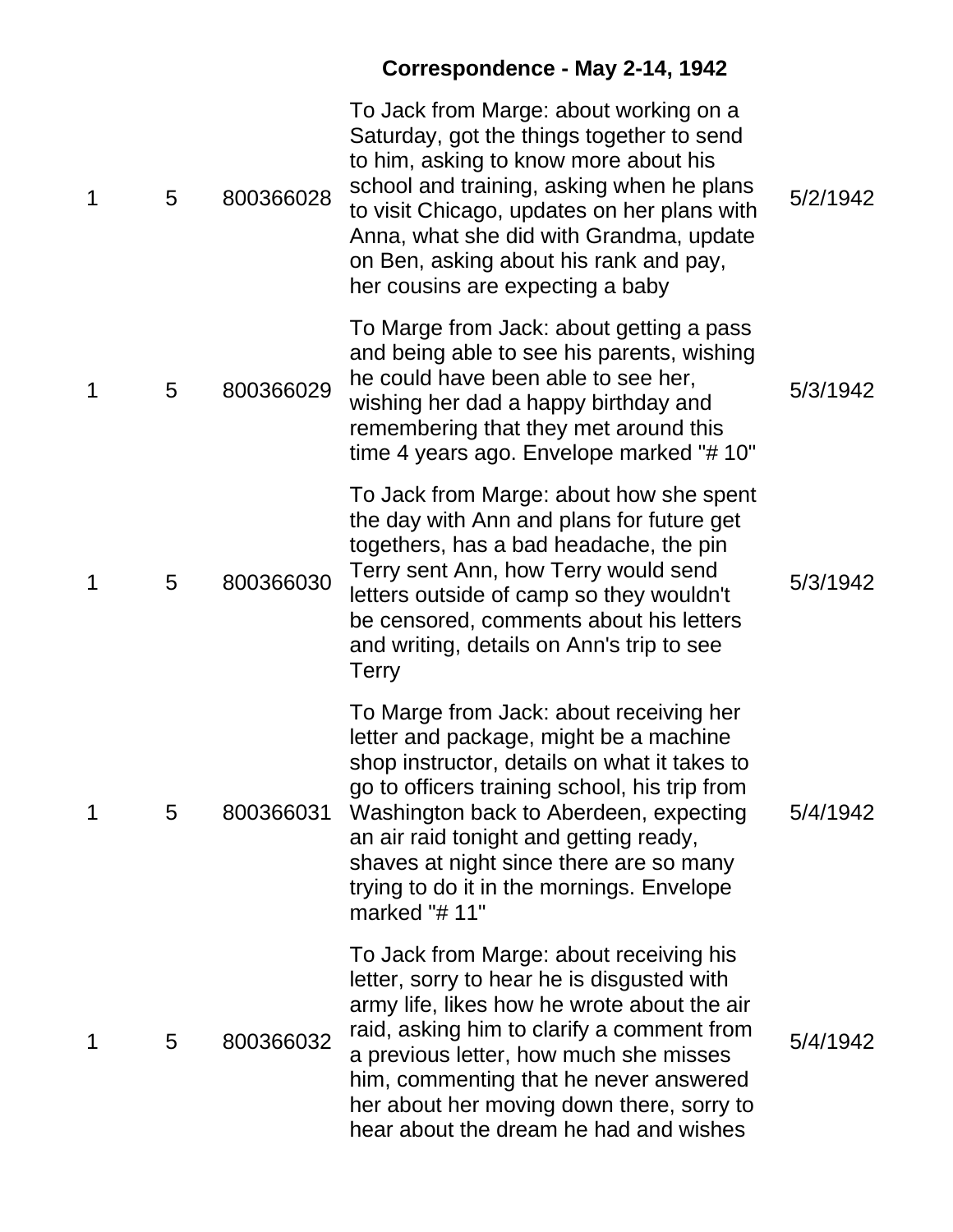|   |   |           | she was there to take care of him, only<br>interested in him, got a card from the<br>training center but telling him that he<br>spelled her name wrong, Marion got a<br>censored letter from Ben with portions cut<br>out, plans with Marion, asking if he got the<br>package and if he needs anything else                                                                                                                                                                                                                 |          |
|---|---|-----------|-----------------------------------------------------------------------------------------------------------------------------------------------------------------------------------------------------------------------------------------------------------------------------------------------------------------------------------------------------------------------------------------------------------------------------------------------------------------------------------------------------------------------------|----------|
| 1 | 5 | 800366033 | To "Sis" (Marge) from Ben: about<br>receiving mail but not feeling like writing,<br>hard to write when his letters are<br>censored, congratulating "Chuck" on the<br>baby, asking about what her and Marion<br>did, keeping the letter short since he can't<br>think of anything to say                                                                                                                                                                                                                                     | 5/5/1942 |
| 1 | 5 | 800366034 | To Marge from Jack: about finally catching<br>up with work and having more down time,<br>today was full of lectures and studying,<br>had the same idea as her about the pin<br>and drawing what his Regimental Insignia<br>looks like, ordered them the first week and<br>was going to surprise her with one, giving<br>reason why he can't send mail out like<br>Terry does and how he isn't as good of a<br>writer as Terry. Envelope marked "#12"<br>Letter is not dated so date is taken from<br>envelope postal stamp. | 5/6/1942 |
| 1 | 5 | 800366035 | To Marge from Jack: about getting her<br>letter and standing in line during mail call,<br>different drills he had today before dinner<br>and rifle cleaning after, what he meant by<br>saying he was good, had a test on basic<br>training, might call her. Envelope marked<br>"# 13"                                                                                                                                                                                                                                       | 5/6/1942 |
| 1 | 5 | 800366036 | To Jack from Marge: about his freedom<br>over the weekend, forgot about their<br>meeting 4 years ago until he mentioned it,<br>asking questions about his training, future<br>plans, her moving down there, and what<br>to do with the car, sent a second package,<br>sugar rationing, plans to go bowling,                                                                                                                                                                                                                 | 5/6/1942 |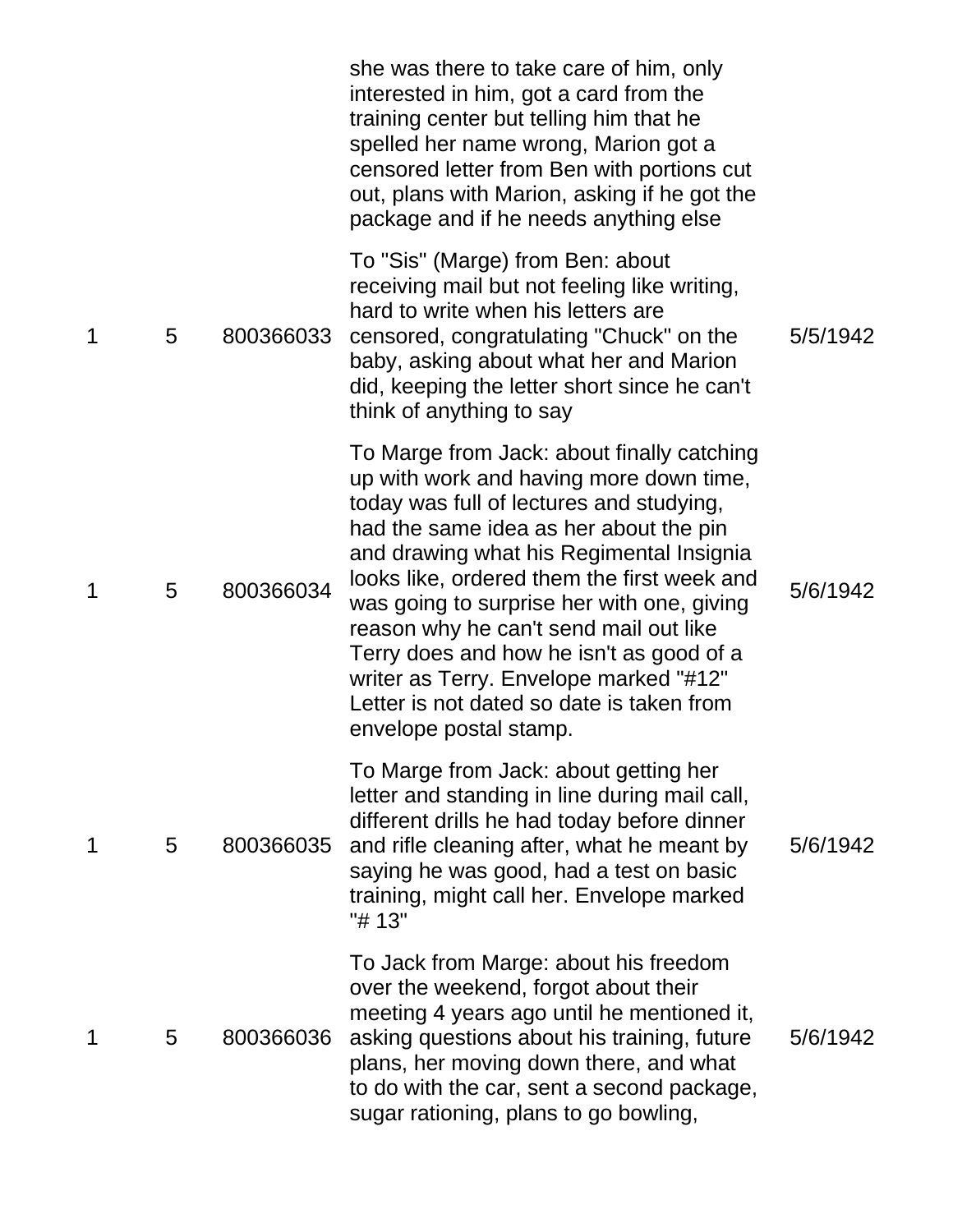|             |   |           | weather, update on Ben and change in his<br>address, making the best of being apart                                                                                                                                                                                                                                                                                                                                                                                                                                 |           |
|-------------|---|-----------|---------------------------------------------------------------------------------------------------------------------------------------------------------------------------------------------------------------------------------------------------------------------------------------------------------------------------------------------------------------------------------------------------------------------------------------------------------------------------------------------------------------------|-----------|
| $\mathbf 1$ | 5 | 800366037 | To Marge from Jack: about receiving her<br>package, writing early so she gets the<br>letter before he calls on Sunday, has<br>lectures and drills later, has washing to do<br>later. Envelope marked "# 14"                                                                                                                                                                                                                                                                                                         | 5/7/1942  |
| 1           | 5 | 800366038 | To Jack from Marge: about him receiving<br>the first package and hopes he got the<br>second, thinks she's seen the pin he<br>described before, how he should still send<br>"lovey dovey" letters, how Terry only<br>writes Ann but not his parents, regards<br>from various family members, doing her<br>hair, plans for taking his clothes to the<br>cleaners and then going to the dentist,<br>congratulating him on one month in the<br>army                                                                     | 5/8/1942  |
| 1           | 5 | 800366039 | To Jack from Marge: about having to work<br>on Sunday because she didn't finish<br>everything on Saturday, didn't get to go<br>bowling, received his letters and looking<br>forward to his call, how much she enjoys<br>his letters, clarifying something from a<br>previous letter about being surprised, guy<br>from work teasing her that girls visit the<br>camp, asking about the things she sent,<br>asking about him getting a furlough and<br>coming to Chicago                                             | 5/9/1942  |
| $\mathbf 1$ | 5 | 800366040 | To Jack from Marge: about their phone<br>call and missing him, how she worked and<br>couldn't go bowling, visited Grandma and<br>saw other family members, family was<br>asking about his pay, hoping he sent his<br>mom a Mother's Day card, Ben sent a<br>telegram so they know he is in<br>Newfoundland, telling him to send a<br>telegram if he is ever sent out like Ben,<br>idea of having a family after the war, her<br>work and potential changes if more men<br>go to war, plans with Marion next Sunday, | 5/10/1942 |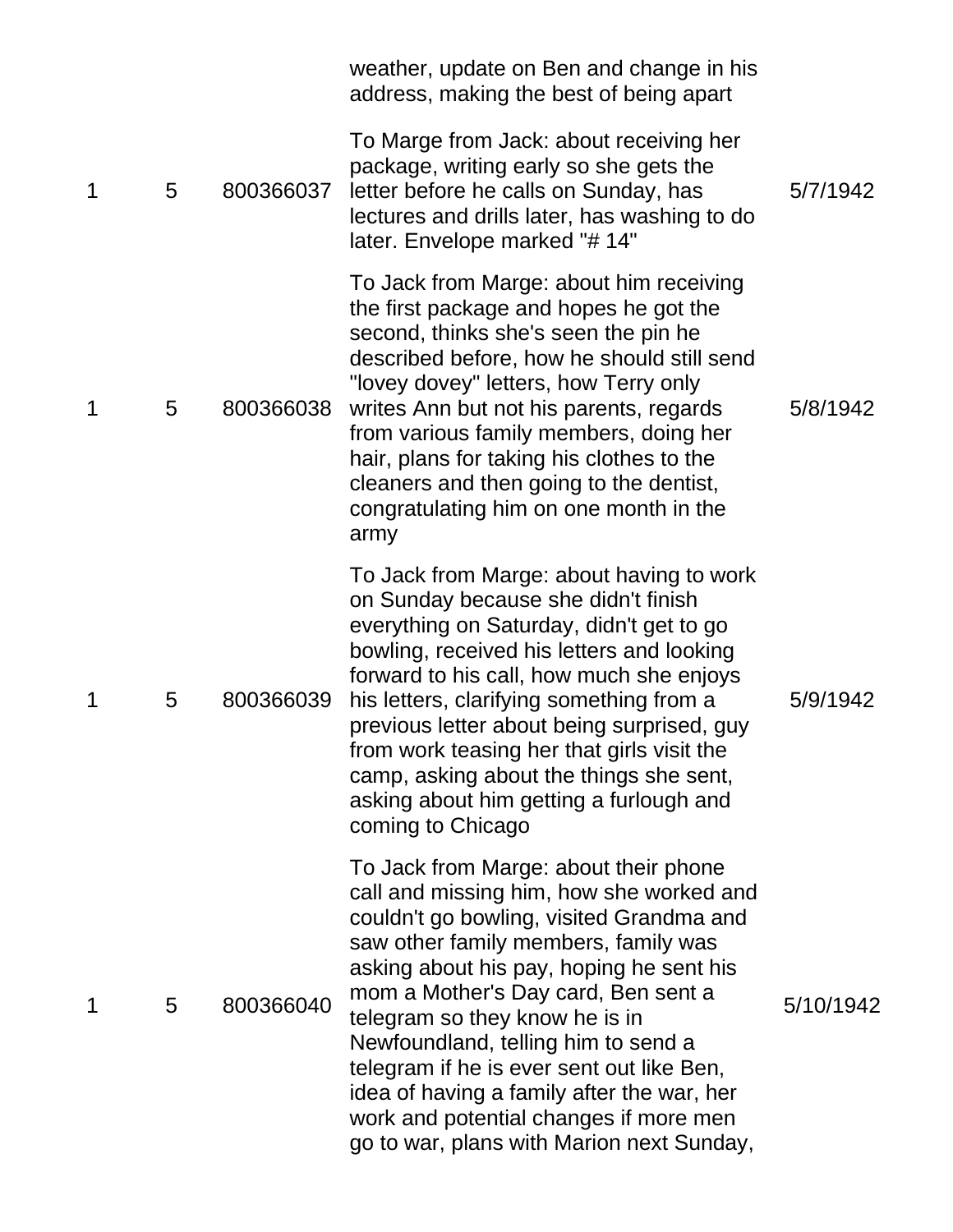|   |   |           | thanking him again for the call and asking<br>him to call again on her birthday, asking<br>him what he thinks will happen for him<br>next                                                                                                                                                                                                                                                                                                                                                                                                                                             |           |
|---|---|-----------|---------------------------------------------------------------------------------------------------------------------------------------------------------------------------------------------------------------------------------------------------------------------------------------------------------------------------------------------------------------------------------------------------------------------------------------------------------------------------------------------------------------------------------------------------------------------------------------|-----------|
| 1 | 5 | 800366041 | To Marge from Jack: about receiving her<br>letter and package, why he didn't write<br>Friday or Saturday, freedom in camp was<br>lifted and they could now got to shows<br>and walk all over, going to a machinist<br>school and then after 4 months in the<br>Army he can try out for Officer's Training<br>School, plans for her if he is going to stay<br>down there, asking about bowling and<br>what time of day she writes, how he<br>misses her and dreams about her, sent<br>his mother a telegram for Mother's Day<br>and how he spent the day. Envelope<br>marked " $#$ 15" | 5/10/1942 |
| 1 | 5 | 800366042 | To Marge from Jack: about their phone<br>call and wanting to make sure he kept his<br>promise to call, it was pay day but he<br>didn't get paid because they don't know<br>whether to pay him as a Private or a<br>Sergeant, wishing he was with her, telling<br>her to write a "lovey dovey" letter so he<br>knows what one is like. Enclosed: "The<br>Neighbors" cartoon by George Clark with<br>arrow and "You" written on it. Envelope<br>marked " $# 16"$                                                                                                                        | 5/11/1942 |
| 1 | 5 | 800366043 | To Jack from Marge: about receiving his<br>letter, asking about future training/school<br>and where he might be located, nice to<br>hear his mother offered to let her live with<br>them but points out they might not be<br>there long, update on Ben, asking about<br>K. P., commenting about difference in<br>sleep there compared to home, asking if<br>he got the book she sent, Ben's thoughts<br>on how long the war will last, update on<br>"Connie" from work, been raining.                                                                                                 | 5/12/1942 |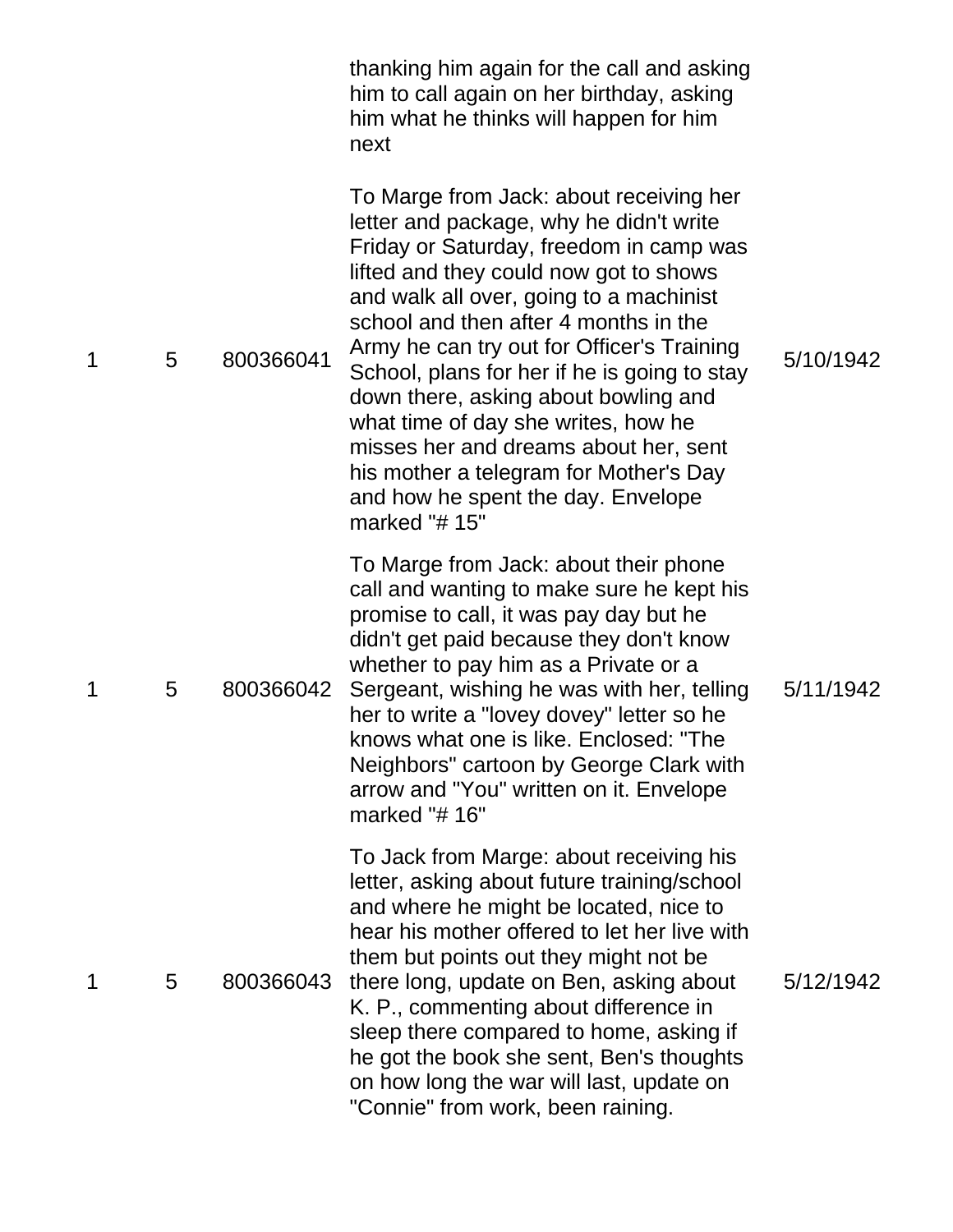|   |   |           | Enclosed: "These Women!" cartoon by<br>d'Alessi[rest of name cut off]                                                                                                                                                                                                                                                                                                                                                                                                                                                                                                                                                                        |           |
|---|---|-----------|----------------------------------------------------------------------------------------------------------------------------------------------------------------------------------------------------------------------------------------------------------------------------------------------------------------------------------------------------------------------------------------------------------------------------------------------------------------------------------------------------------------------------------------------------------------------------------------------------------------------------------------------|-----------|
| 1 | 5 | 800366044 | To Marge from Jack: about receiving two<br>letters from her, asking about her working<br>with another man on Sunday, being a little<br>jealous, why he thinks she was told there<br>are girls at the Army camps, how the<br>married guys don't go to the dances,<br>doesn't worry about her since he knows<br>she can take care of herself, hopes he<br>gets Sergeant pay. Envelope marked "#<br>17"                                                                                                                                                                                                                                         | 5/12/1942 |
| 1 | 5 | 800366045 | To Jack from Marge: about the weather,<br>thanking him for the postcard, received his<br>letter and thought it was funny she sent<br>one with a clipping too, how she loves and<br>misses him, asking him to write Ben,<br>telling him not to worry about the "lovey"<br>dovey" letters and to just write how he<br>feels, updates on Dorothy from work, Ben<br>sending a coin posted (?) and feeling<br>disgusted about the censorship, heard on<br>the radio about a bill regarding soldier's<br>pay, explaining that she put the last paper<br>of a different stationary over the letter so<br>her letter won't show through the envelope | 5/13/1942 |
| 1 | 5 | 800366046 | To Marge from Jack: about not receiving a<br>letter from her, finally got the pins he<br>ordered and sending her one, had drills all<br>morning and lectures in the afternoon,<br>what other guys are doing while he is<br>writing, missing her and wishing she were<br>there like some other wives but doesn't<br>know how long he will be there, telling her<br>to wear the pin and think of him. Envelope<br>marked "#18"                                                                                                                                                                                                                 | 5/13/1942 |
| 1 | 5 | 800366047 | To Marge from Jack: about writing a short<br>letter, filled out the application for Officers<br>School, time length for Officers School vs<br>machinist school, telling her she has the                                                                                                                                                                                                                                                                                                                                                                                                                                                      | 5/14/1942 |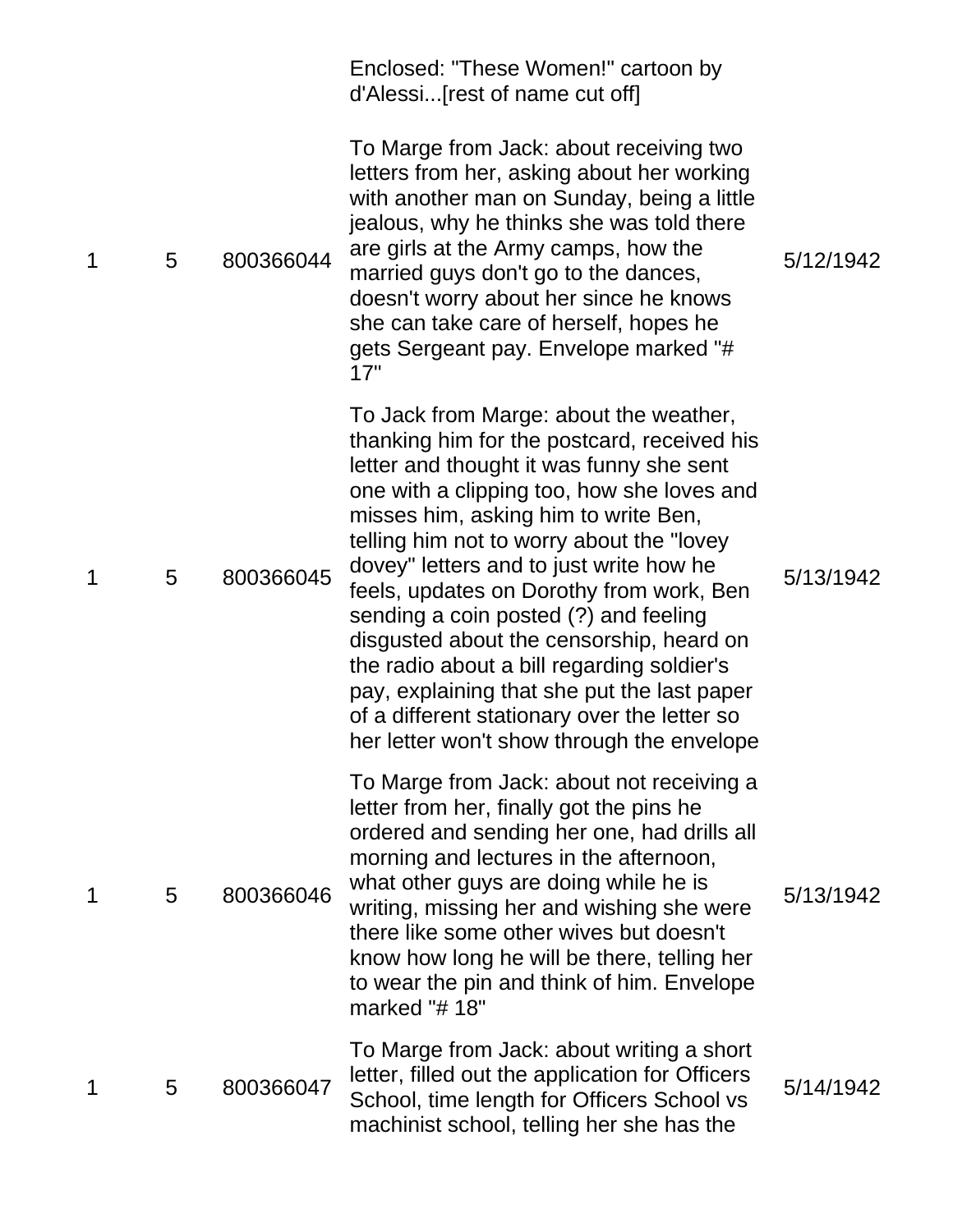| wrong idea of K. P. and telling her what |
|------------------------------------------|
| they actually do. Envelope marked "#19"  |
|                                          |

# **Correspondence - May 15-30, 1942**

| 1 | 6 | 800366048 | To Marge from Jack: about her not writing<br>but he still makes time in his busy days to<br>write, how he feels compared to the other<br>guys who get a lot of mail, only going to<br>write her when she write him, how his day<br>is compared to hers, going on a hike<br>tomorrow for 5-7 days and also have an<br>inspection. Envelope marked "#20"                                                                                                                                                                                                                                                                   | 5/15/1942 |
|---|---|-----------|--------------------------------------------------------------------------------------------------------------------------------------------------------------------------------------------------------------------------------------------------------------------------------------------------------------------------------------------------------------------------------------------------------------------------------------------------------------------------------------------------------------------------------------------------------------------------------------------------------------------------|-----------|
| 1 | 6 | 800366049 | To Jack from Marge: about receiving a<br>letter from him and her reason for not<br>writing yesterday, clarifying who the man<br>she worked overtime with was, how they<br>teased her at work about bullet proof<br>vests, a story about a man from work's<br>engagement ring he bought, how she isn't<br>worried about the girls at camp, getting<br>fed up with work and the difference in pay,<br>isn't sure the special report she worked on<br>is what they want, asking his opinion on<br>whether she should quit, Ben wrote her a<br>letter, her plans with Ann, wants the war<br>to be over and to start a family | 5/15/1942 |
| 1 | 6 | 800366050 | To Jack from Marge: about how the<br>weekend seemed longer since she didn't<br>work and detail how she spent her days,<br>Grandma is concerned about his pay,<br>spent the day with Marion, wearing his<br>pin, wishes he were home with her, asking<br>if he plans to come to Chicago on<br>furlough, Grandpa and Frankie planted<br>grass seed and how she spends her<br>evenings at home. Blank piece of paper<br>included, based on content of other letters<br>this could have been used to prevent<br>people from seeing through the envelope.                                                                     | 5/17/1942 |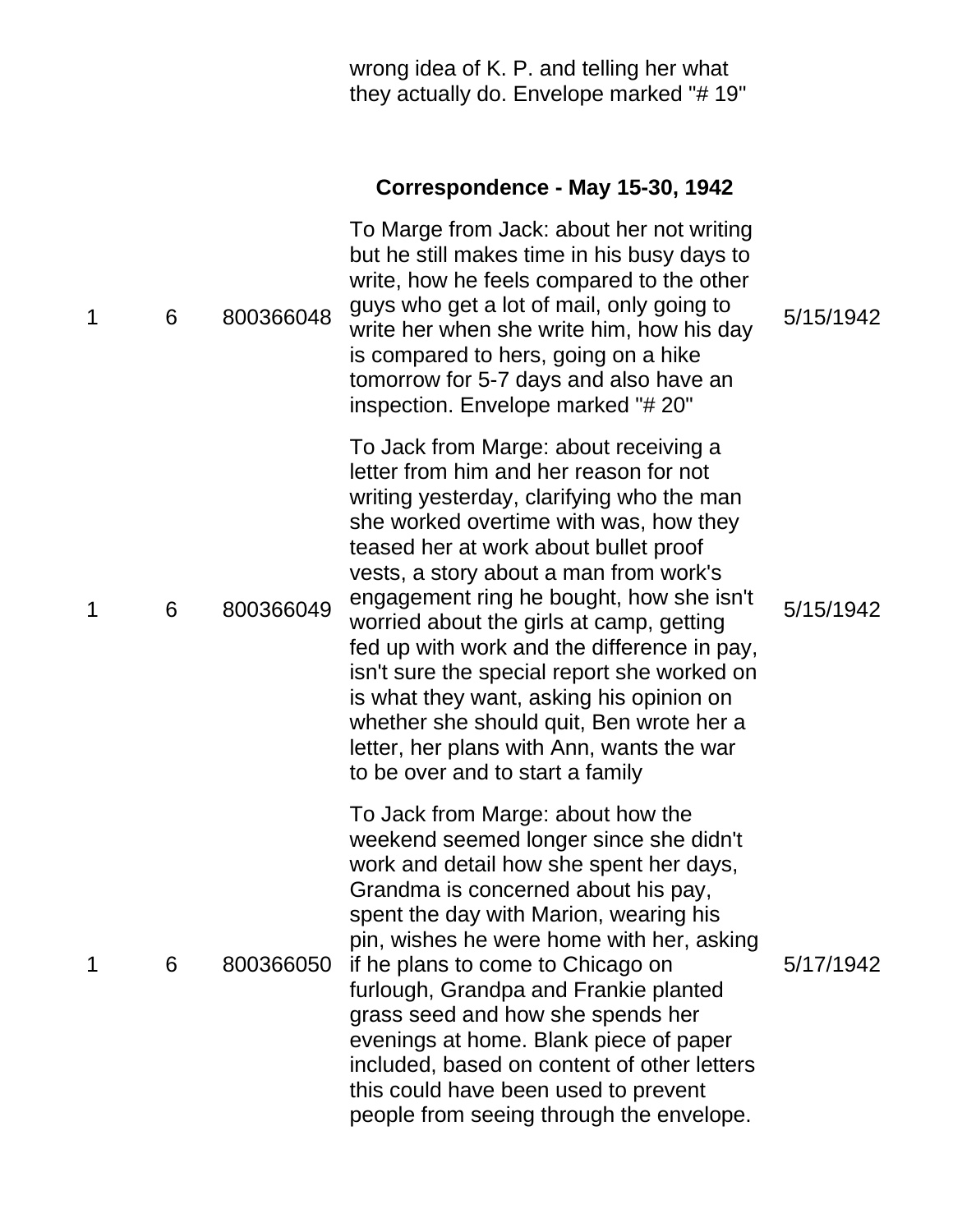| $\mathbf 1$ | 6 | 800366051 | To Marge from Jack: about not writing for<br>the last couple days because of a hike,<br>details about the hike, will write a good<br>letter when he gets back, wishing he were<br>with her, opinion on what she should do<br>about her job. Envelope marked "# 21"                                                                                                                                                               | 5/18/1942 |
|-------------|---|-----------|----------------------------------------------------------------------------------------------------------------------------------------------------------------------------------------------------------------------------------------------------------------------------------------------------------------------------------------------------------------------------------------------------------------------------------|-----------|
| 1           | 6 | 800366052 | To Jack from Marge: asking about officers<br>training school and his rank, what she<br>does at home after work, going to the<br>dentist, worried about something being 15<br>days over and asking if she should go to<br>the doctor, a girl she previously mentioned<br>is now pregnant, doesn't understand why<br>his grandma is so concerned about his<br>pay and asking his opinion on the<br>situation, wishing he were home | 5/18/1942 |
| $\mathbf 1$ | 6 | 800366053 | To Jack from Marge: about receiving mail<br>from him yesterday and asking him to<br>clarify if he is getting a furlough soon,<br>went to the dentist, someone's comment<br>on her pin, dentist thinks war will be over<br>by fall, worried about Ben, hopes he gets<br>into officers training school, more<br>concerns about something health related<br>and asking his advice, asking if he wrote<br>to Ben                     | 5/19/1942 |
| 1           | 6 | 800366054 | To Marge from Ben: about receiving her<br>letter and it being hard to write, asking<br>about Marion, wrote Jack, tired so not<br>going to the show, saying article in "The<br>Sun" is right, asking about back home,<br>has a rehearsal tomorrow night. Envelope<br>marked "#1"                                                                                                                                                  | 5/20/1942 |
| 1           | 6 | 800366055 | To Jack from Marge: about not receiving<br>mail but writing anyways, thinking about<br>biking, got some good news and is no<br>longer worried, ideas of having a family<br>when the war is over, telling him to not let<br>people ruin their happiness and get<br>involved with their personal business,<br>about working at the same place for                                                                                  | 5/20/1942 |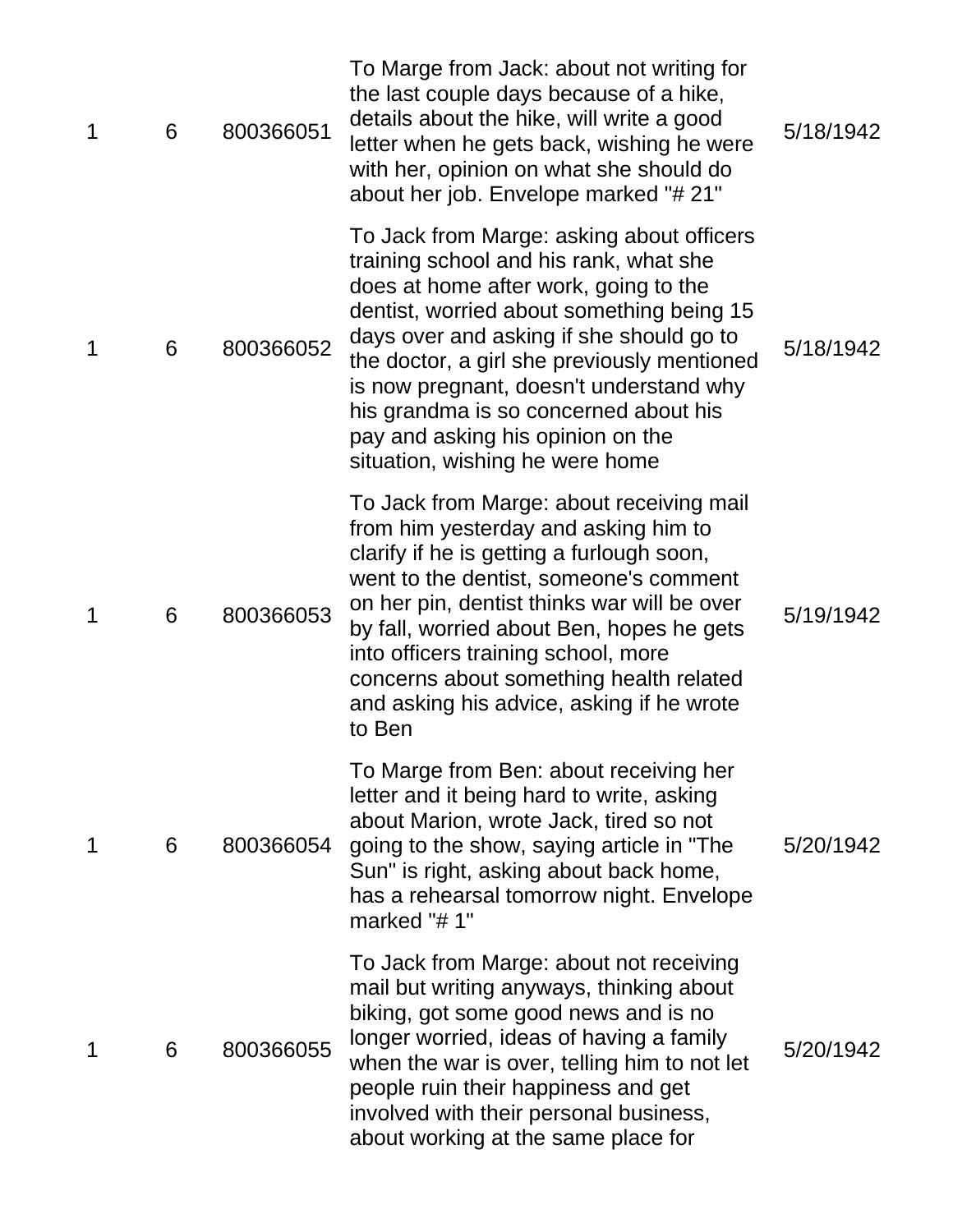|   |   |           | almost 6 months, how awful W. D. C. is<br>right now, her opinion on living farther<br>from work, update on Connie and her<br>maybe getting married, Riverview opened                                                                                                                                                                                                                                                                                                                                                                                                                                                                                                                                                                                                                       |           |
|---|---|-----------|--------------------------------------------------------------------------------------------------------------------------------------------------------------------------------------------------------------------------------------------------------------------------------------------------------------------------------------------------------------------------------------------------------------------------------------------------------------------------------------------------------------------------------------------------------------------------------------------------------------------------------------------------------------------------------------------------------------------------------------------------------------------------------------------|-----------|
| 1 | 6 | 800366056 | To Jack from Marge: about receiving his<br>letter and understanding why he wasn't<br>able to write, excited about his call, feels<br>bad him getting sent to Mass. Means he<br>won't be able to see his parents on the<br>weekends, telling him to be good like she<br>is good and faithful, telling him to let her<br>know about a furlough, asking him his<br>opinion on what she should have done<br>had things not worked out, thought he<br>meant Springfield Illinois not<br>Massachusetts, updates on Grandma, will<br>send money and a magazine when she<br>gets his new address, sent Ben cigarettes<br>for his birthday, weird weather, wishing he<br>were here and reminiscing on times<br>together, asking about furlough and what<br>his plans are for after machinist school | 5/23/1942 |
| 1 | 6 | 800366057 | To Marge from Jack: about not having<br>time to write yesterday because of getting<br>in so late, sleeping in basement of Y. M.<br>C. A. and get to eat at a restaurant,<br>settling in last night, explanation of pay<br>and the money they get to live on each<br>day, living like kings, will be there for 13<br>weeks for the machinist course, passing<br>through New York reminded him of their<br>time together, details on the his trip to<br>Mass., will get Sgt. pay after this course,<br>asking her to send back a paper, listing<br>his new address. Envelope marked "# 22"                                                                                                                                                                                                   | 5/24/1942 |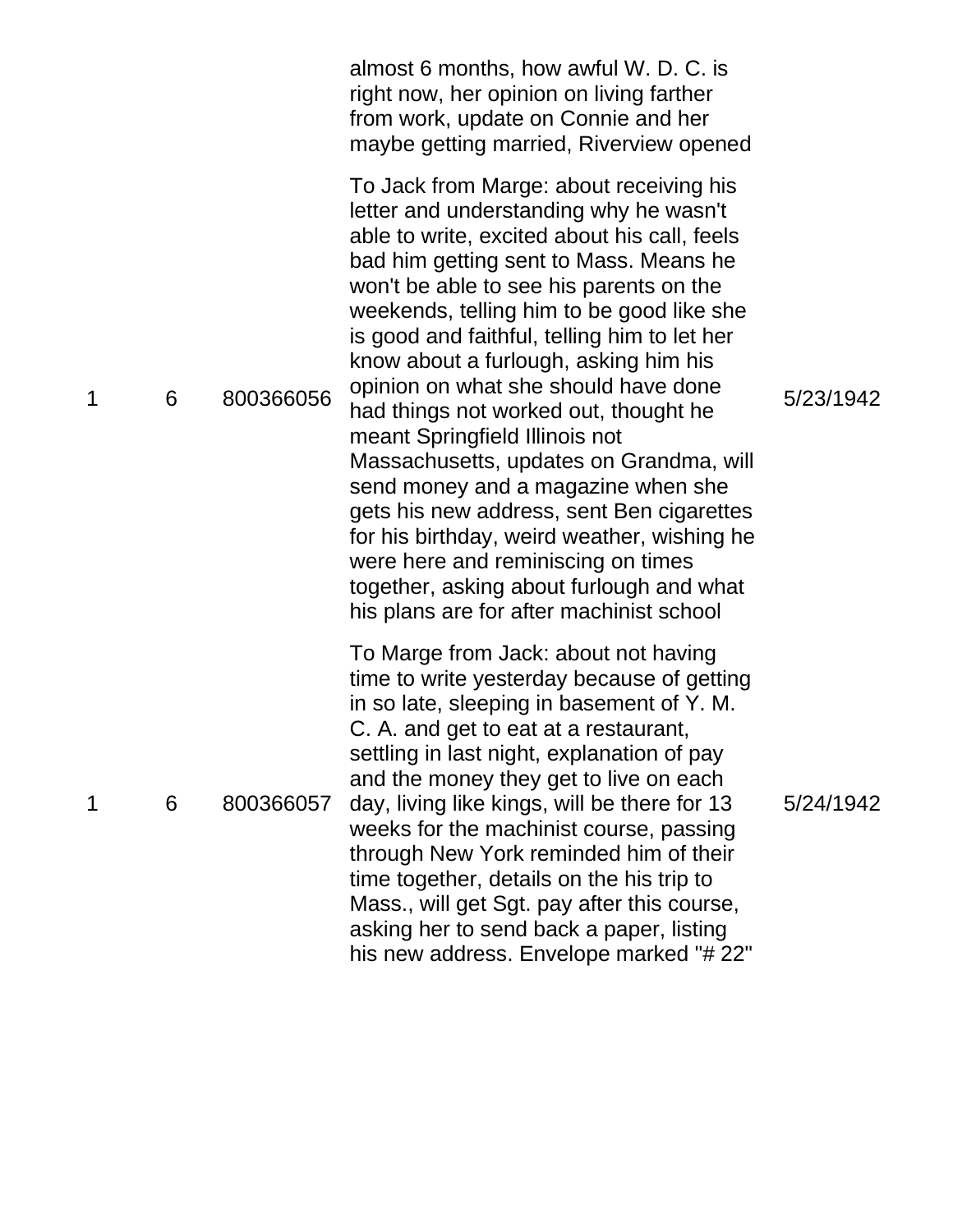| $\mathbf 1$ | 6 | 800366058 | To Marge from Jack: about sending<br>another letter this morning but forgetting<br>to include the paper he wants her to send<br>back, didn't want her to think someone<br>opened the other letter, using his last<br>envelope, general daily schedule, rank he<br>will be if he passes the course with<br>drawings of the insignia, asking for Ben's<br>address, telling her to pass along the<br>message to his grandma about his pay<br>not being any of her business, will send<br>pictures soon, discussion of his pay and<br>sending money home, always looking at<br>her picture and thinking about her,<br>explaining where the doily is from.<br>Enclosed: paper doily from New Haven<br>Railroad Dining Car Service. Envelope<br>marked "# 23" | 5/24/1942 |
|-------------|---|-----------|---------------------------------------------------------------------------------------------------------------------------------------------------------------------------------------------------------------------------------------------------------------------------------------------------------------------------------------------------------------------------------------------------------------------------------------------------------------------------------------------------------------------------------------------------------------------------------------------------------------------------------------------------------------------------------------------------------------------------------------------------------|-----------|
| 1           | 6 | 800366059 | To Jack from Marge: about getting his<br>mail sooner than expected, asking about<br>what happens after this 13 week training,<br>asking about how things are at the training<br>school in Mass., wondering about if he<br>wears his ring, wanting him to clarify what<br>he wants her to send back from previous<br>letter, gave Grandma his new address<br>with updates on her and other family<br>members, asking if he ever wrote Ben,<br>sending \$1 now and will send \$5 later,<br>might have to go to dentist again, asking<br>about his pay and if he can get furlough<br>after this                                                                                                                                                            | 5/25/1942 |
| 1           | 6 | 800366060 | To Jack from Marge: about writing while<br>waiting at the dentist, encouragement and<br>advice for his schooling, comparing his<br>living arrangements to the Ritz, details of<br>money and magazines she has sent,<br>sending back the paper he sent, talk of<br>finances and telling him not to call for her<br>birthday if he can't afford it, listing Ben's<br>address, additional P. S. about coming<br>home from the dentist and hearing him tell                                                                                                                                                                                                                                                                                                 | 5/26/1942 |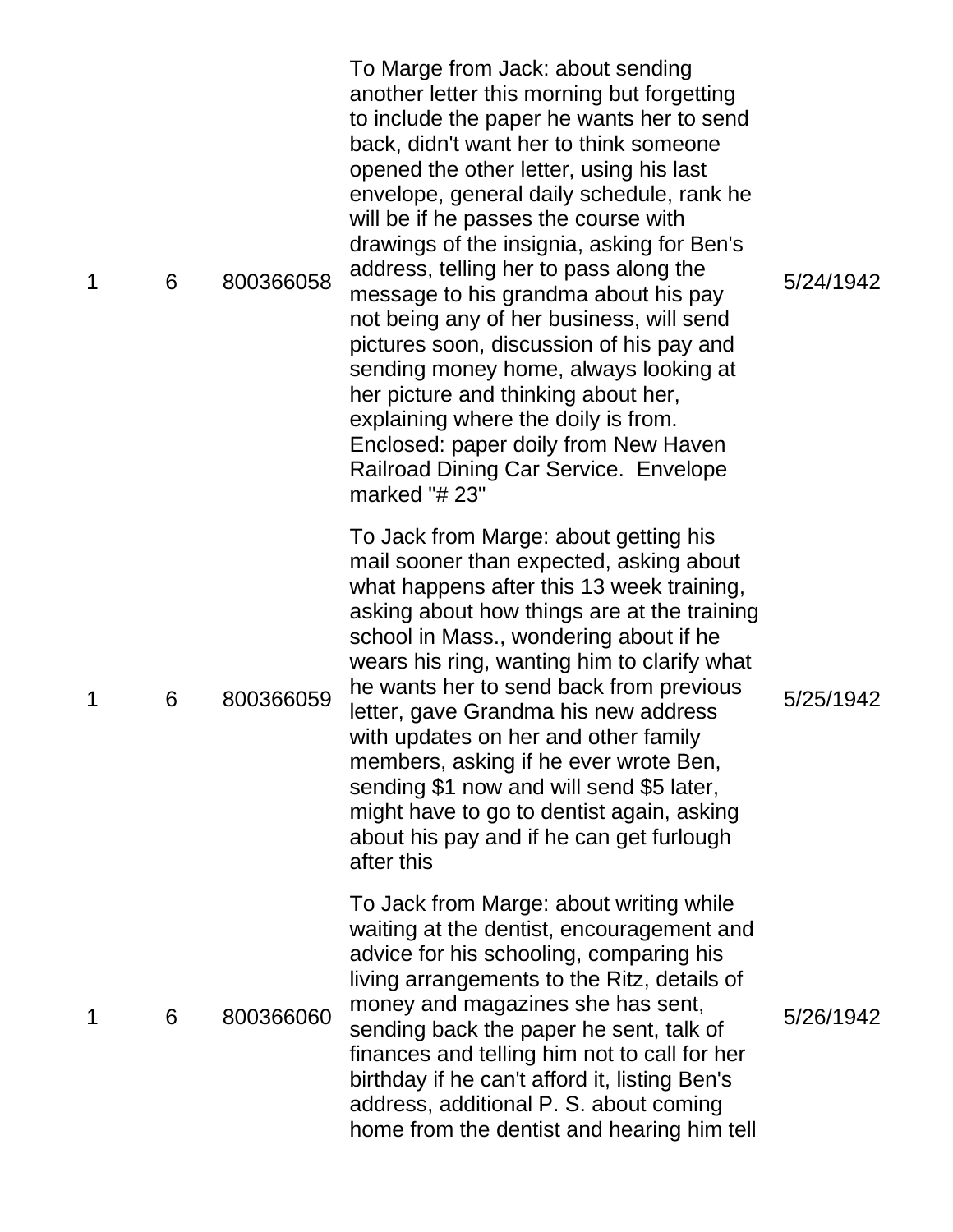|   |   |           | her about army wives that are home and<br>pregnant, wishing him luck at school and<br>telling him to study, might go on a day trip<br>with her parents soon                                                                                                                                                                                                                                                                                                                                                                                                                                                                                                                                            |           |
|---|---|-----------|--------------------------------------------------------------------------------------------------------------------------------------------------------------------------------------------------------------------------------------------------------------------------------------------------------------------------------------------------------------------------------------------------------------------------------------------------------------------------------------------------------------------------------------------------------------------------------------------------------------------------------------------------------------------------------------------------------|-----------|
| 1 | 6 | 800366061 | To Marge from Jack: about it being the<br>first real day of school, correcting his<br>earlier details of the daily schedule, hopes<br>he does well and mentions it is tough for<br>him because he isn't the best student,<br>asking about work and telling her to quit<br>and come visit if she doesn't get a raise.<br>Envelope marked "# 24"                                                                                                                                                                                                                                                                                                                                                         | 5/26/1942 |
| 1 | 6 | 800366062 | To Marge from Jack: about receiving her<br>letter with the \$1 enclosed, thanking for<br>her the money and discussing the<br>breakdown of his pay, feeling privileged to<br>be at the school, won't be able to go to<br>officers school if he fails this course, gets<br>the shop work but the math is hard,<br>course used to take 22 weeks but they are<br>making them learn the same amount in 13<br>weeks, has full privileges at the Y and<br>goes swimming, not a lot of married men<br>there, discussion of her wearing her ring<br>and saying he trusts her. Envelope<br>marked " $# 25"$                                                                                                      | 5/27/1942 |
| 1 | 6 | 800366063 | To Jack from Marge: about her getting a<br>letter from him and reminding him to tell<br>her when he gets what she sent, sounds<br>like he is busy at school and telling him to<br>try his best, doesn't think it is wise for her<br>to quit, asking where he thinks he will go<br>next, will try to get a week off if they give<br>out vacations so she can visit, asking if he<br>wants Grandma to visit with her if she can<br>or just her, joking about Grandma being a<br>chaperone, friends going on vacation,<br>might be a gasoline rationing soon, Bell &<br>Howell Co. is building a factory on the<br>northside and her work might move up<br>there, asking him to send the clipping<br>back | 5/28/1942 |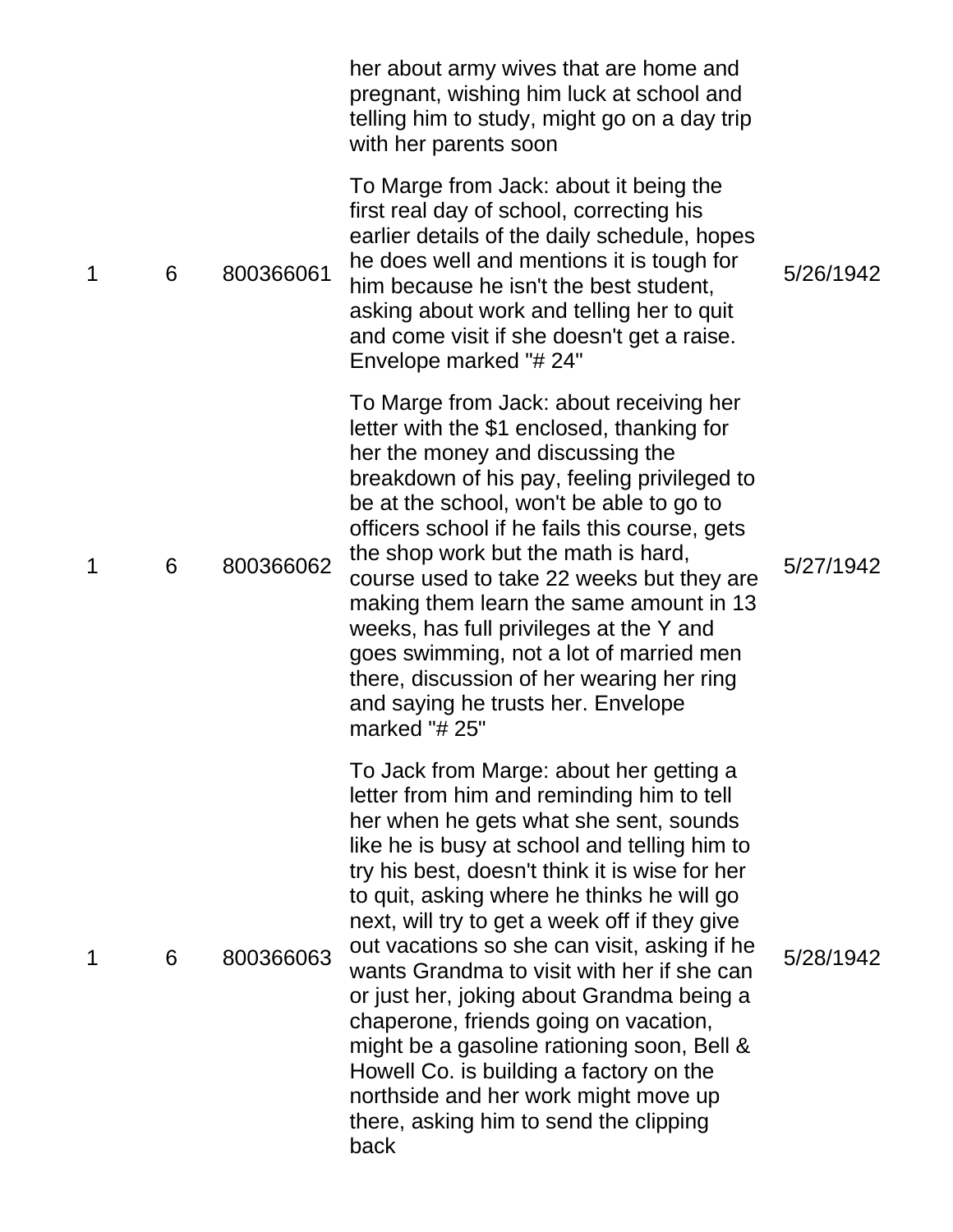| 1 | 6 | 800366064 | To Marge from Jack: about receiving a<br>letter she had send to Aberdeen, details of<br>things he had to purchase, today was a<br>hard day at school, weather was hot, went<br>for a swim after dinner, tomorrow there<br>will be a free show at the Y, didn't get the<br>money yet. Envelope marked "#26"                                                                                                                                                                                                                                                             | 5/28/1942 |
|---|---|-----------|------------------------------------------------------------------------------------------------------------------------------------------------------------------------------------------------------------------------------------------------------------------------------------------------------------------------------------------------------------------------------------------------------------------------------------------------------------------------------------------------------------------------------------------------------------------------|-----------|
| 1 | 6 | 800366065 | To Marge from Jack: explaining why he<br>wasn't about to write last night, received<br>the letter with the money yesterday and<br>thanking her, has to march in the parade<br>(?), writing after marching in the parade<br>and commenting that it was hot, got her<br>books (?) yesterday, asking about her job<br>and telling her he might be able to get her<br>part-time work if she were to come down,<br>wishing she was there and telling her he<br>could never forget her, asking her about<br>their finances, got a letter from Ben.<br>Envelope marked "# 27" | 5/30/1942 |
|   |   |           | Correspondence - June 1-14, 1942                                                                                                                                                                                                                                                                                                                                                                                                                                                                                                                                       |           |
| 1 | 7 | 800366066 | To Marge from Jack: about receiving a<br>letter from her and commenting that they<br>have the same idea, went to a show with<br>two guys and thinks she would like it,<br>telling her they could go all over if she<br>were there, thinks he could get her a job,<br>telling her he won't want a chaperone if<br>she would visit, how 13 weeks is a long<br>time to go without seeing her. Envelope<br>marked "# 28"                                                                                                                                                   | 6/1/1942  |
| 1 | 7 | 800366067 | To Marge from Ben: about the package<br>she sent, asking about home and for her<br>to remind Grandpa about his allotment,<br>his band worked a dance for soldiers,<br>asking about Jack, everything is fine but<br>the hours they put in and trying to catch<br>up on sleep, heard on the radio about the<br>R. A. F. bombing Germany, thanking her                                                                                                                                                                                                                    | 6/1/1942  |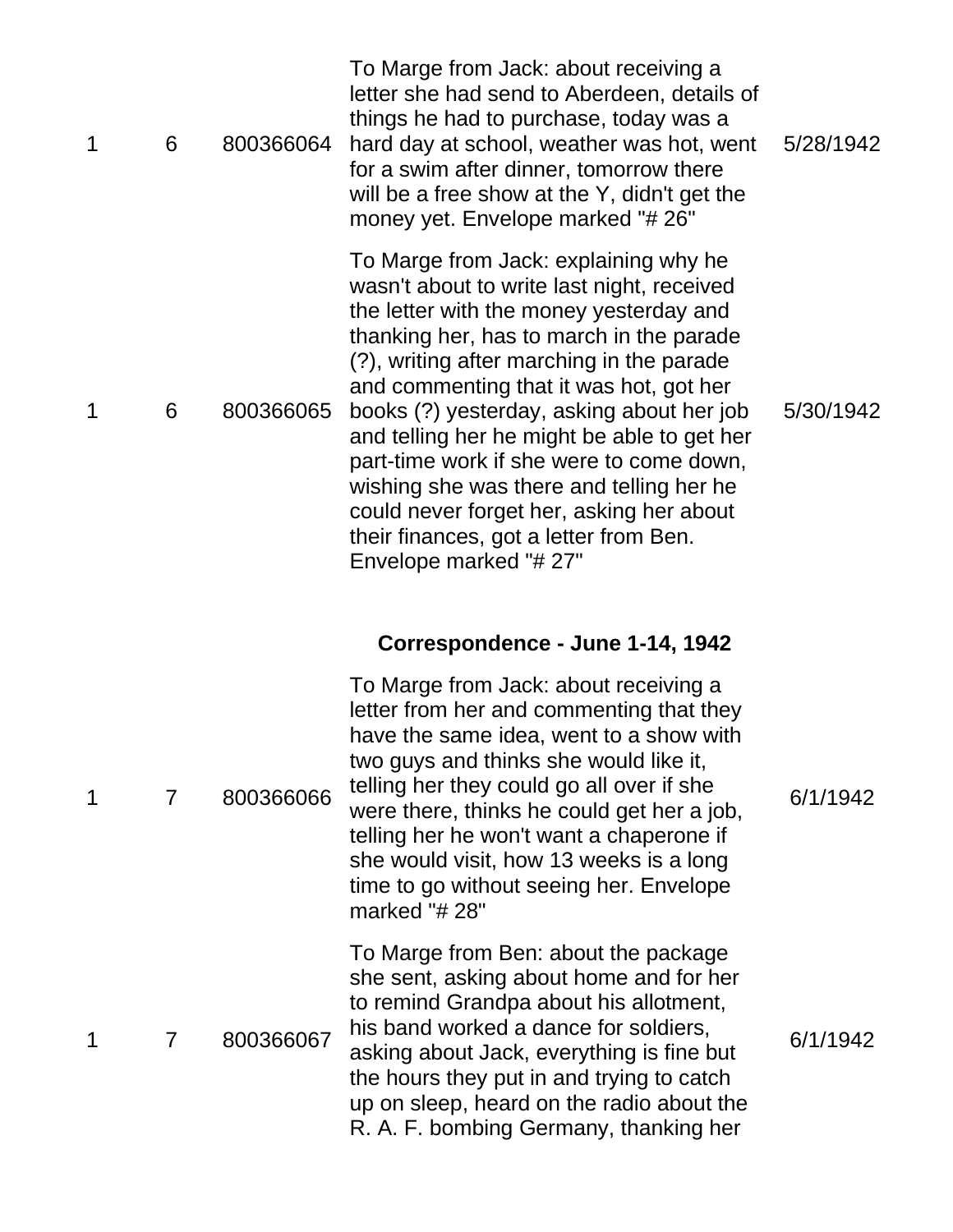for the early birthday card and apologizing for not sending anything for her birthday. Envelope marked "# 2"

| 1 | 7              | 800366068 | To Jack from Marge: about not having<br>much to write since she wrote everything<br>last night, it's raining but weather has<br>been good, wishing he were home,<br>updates on Connie and her boyfriend,<br>going to start tanning in the yard in a<br>couple of weeks instead of the beach, still<br>not sure if they are getting vacations this<br>year but wants to spend it all with him if<br>she does, asking what she should say to<br>his grandma about the potential visit, her<br>mother is having painters come, went to<br>see "To The Shores of Tripoli" last<br>Sunday, got a birthday letter from her<br>parents | 6/2/1942 |
|---|----------------|-----------|---------------------------------------------------------------------------------------------------------------------------------------------------------------------------------------------------------------------------------------------------------------------------------------------------------------------------------------------------------------------------------------------------------------------------------------------------------------------------------------------------------------------------------------------------------------------------------------------------------------------------------|----------|
| 1 | $\overline{7}$ | 800366069 | To Marge from Jack: about receiving a<br>short letter from her and asking why she<br>didn't write at other times, commenting<br>that she doesn't say much about what she<br>does when she goes downtown, wishing<br>she were with him, telling her he needs a<br>good pen for school, has math homework<br>and its hard, asking if she got the birthday<br>card and present and if she liked it.<br>Envelope marked "#30"                                                                                                                                                                                                       | 6/2/1942 |
| 1 | 7              | 800366070 | To Marge from Ben: about receiving<br>letters and packages, going to write Jack<br>a letter now that he has his address,<br>explaining a problem he has with another<br>girl (not Marion) that he likes and asking<br>for advice. Envelope marked "#3"                                                                                                                                                                                                                                                                                                                                                                          | 6/3/1942 |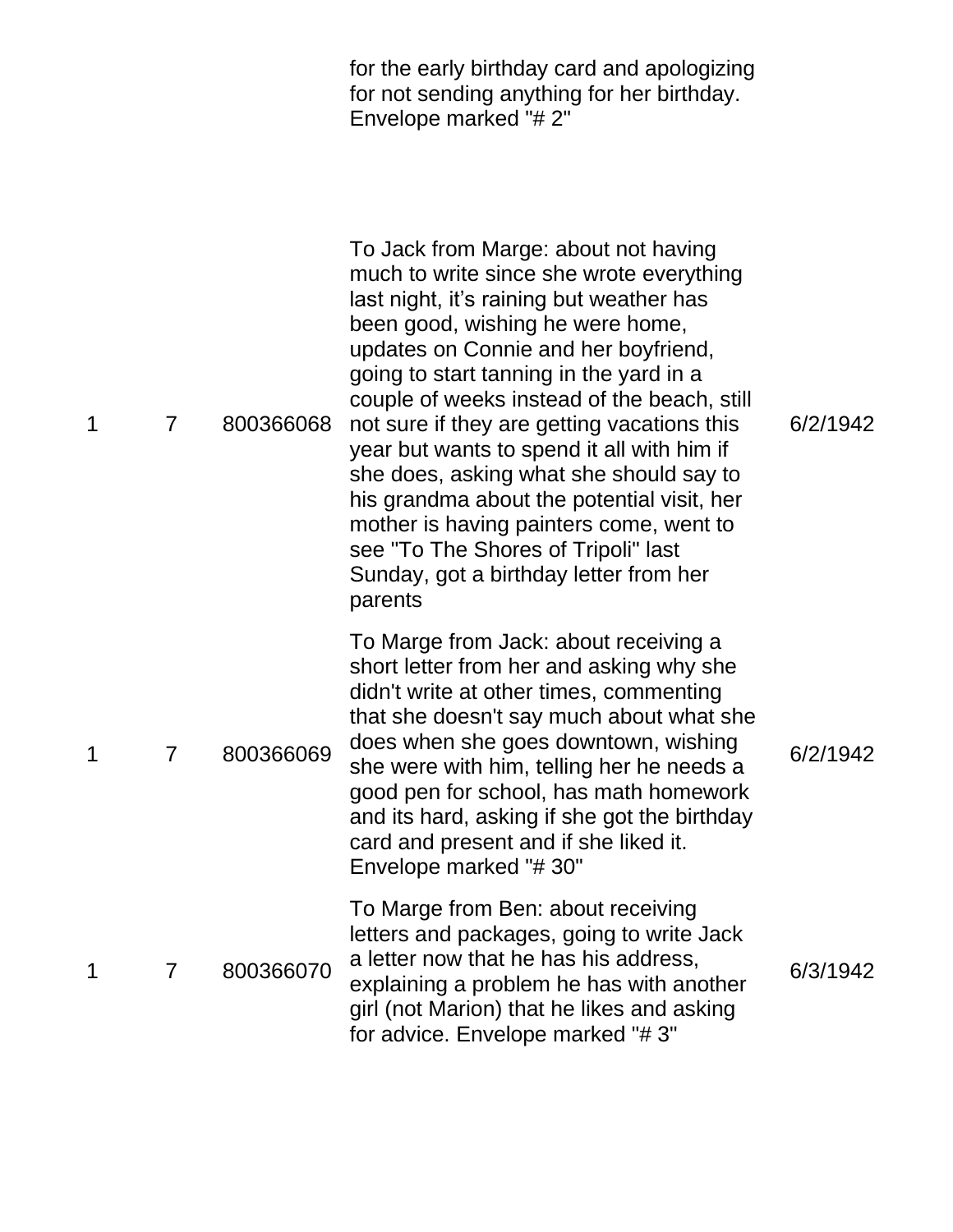| 1 | $\overline{7}$ | 800366071 | To Marge from Jack: about just getting off<br>the phone with her, wishing they were<br>together for her birthday and that she<br>would come down for a few months,<br>details and breakdown of his pay, telling<br>her he can get her a job, asking her to<br>take the bus or train, asking for and<br>detailing the rulers (?) he wants from his<br>little black tool box. Envelope marked "#<br>31"                                                                                                                                                                                                                                                                                                                                    | 6/4/1942 |
|---|----------------|-----------|------------------------------------------------------------------------------------------------------------------------------------------------------------------------------------------------------------------------------------------------------------------------------------------------------------------------------------------------------------------------------------------------------------------------------------------------------------------------------------------------------------------------------------------------------------------------------------------------------------------------------------------------------------------------------------------------------------------------------------------|----------|
| 1 | $\overline{7}$ | 800366072 | To Marge from Jack: thanking her for the<br>picture she sent, asking her to come visit,<br>saying he won't write her since he didn't<br>get a letter two days this week, glad she<br>likes his presents but wishing he were<br>there with her, Y has a show tonight and<br>might go to one tomorrow. Envelope<br>marked "#32"                                                                                                                                                                                                                                                                                                                                                                                                            | 6/6/1942 |
| 1 | 7              |           | To Jack from Marge: about how she<br>hasn't received mail from him in a couple<br>days and asking if everything is ok,<br>wanting to know if he is too busy to see<br>her if she were to get vacation, has to sign<br>up for vacation since they can only go one<br>at a time so she wants to know as soon as<br>possible, getting a pen from work to send<br>800366073 to him, not much to say since she hasn't<br>heard from him, received cards and a gift<br>from his parents and grandma, how she<br>spends her Saturday nights. Blank piece<br>of paper included that does not match<br>stationary, other letters have this and<br>suggest she included it so the text of the<br>letter could not be read through the<br>envelope. | 6/6/1942 |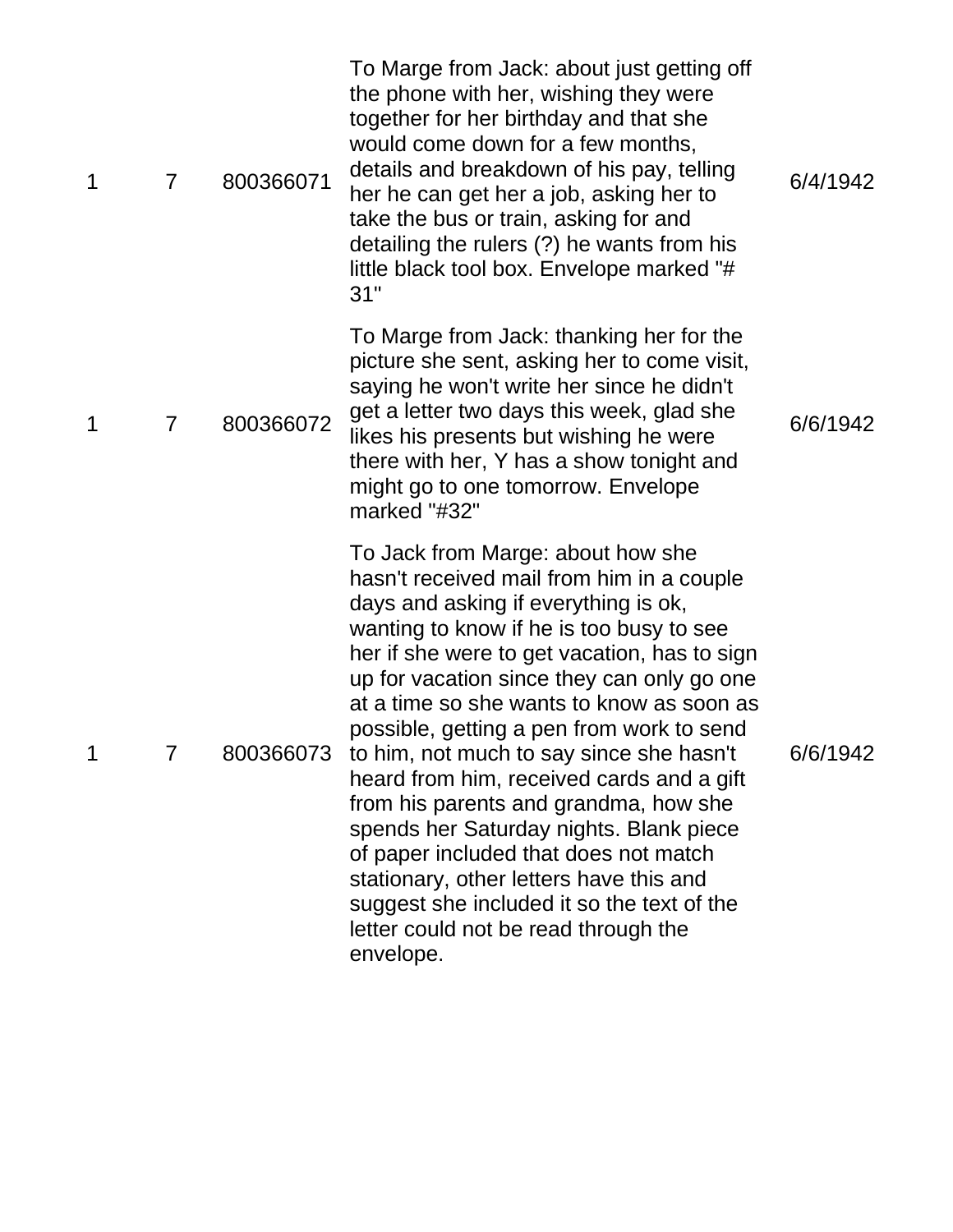| 1 | 7 | 800366074 | To Jack from Marge: about receiving<br>letters from him and mailing him a<br>package, asking if he likes the things from<br>the package, would take the train if she<br>were to come visit and asking which one<br>she should take so she can look into it,<br>telling him to see if he could get special<br>permission to be able to stay with her<br>while she is there, vacation won't be for<br>another month at least, update on Connie<br>and her boyfriend, asking where he thinks<br>he will go after school and how things are<br>going, didn't read the letter about the<br>rulers until she already sent the package<br>so they will get sent soon, reminding him<br>to put "C/O Poskocil" on his envelopes.<br>Enclosed: news clipping "Portraits by<br>James J. Metcalfe My Everlasting Love" | 6/7/1942 |
|---|---|-----------|------------------------------------------------------------------------------------------------------------------------------------------------------------------------------------------------------------------------------------------------------------------------------------------------------------------------------------------------------------------------------------------------------------------------------------------------------------------------------------------------------------------------------------------------------------------------------------------------------------------------------------------------------------------------------------------------------------------------------------------------------------------------------------------------------------|----------|
| 1 | 7 | 800366075 | To Marge from Jack: details about the trip<br>to Springfield by both bus and train, thinks<br>that the train is the best option for her, she<br>wouldn't need a new suitcase, asking her<br>opinion on the travel, telling her to come<br>as soon as she can and to let him know.<br>Envelope marked "# 33", it looks like it<br>was originally #31 and then 33 was<br>written over it.                                                                                                                                                                                                                                                                                                                                                                                                                    | 6/8/1942 |
|   | 7 | 800366076 | To Marge from Jack: reminding her that<br>he isn't going to write when she doesn't<br>write and that's why she didn't get letters,<br>wishing she were here like how other<br>married men have their wives there, if she<br>comes he would expect her to stay longer<br>than a week, it seems easy to get a job,<br>things they could do if she were there, let<br>him know soon so he can make<br>arrangements for a room, continued<br>writing after school and swimming, got<br>more mail from her but some must have<br>some mix ups, correcting her on how<br>much money he has received from his<br>parents, only thing in school he is having                                                                                                                                                       | 6/9/1942 |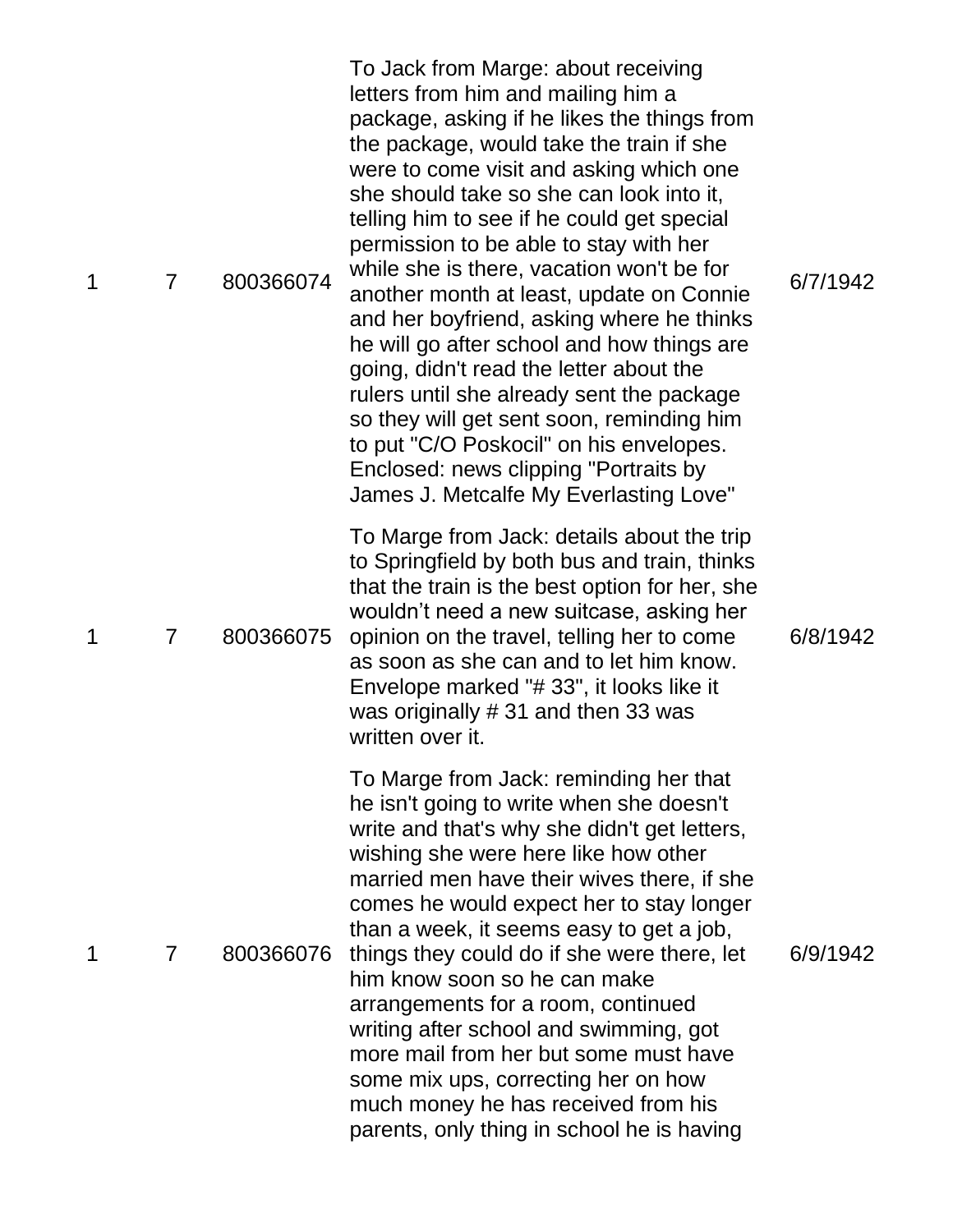|   |                |           | trouble with is math, can't wait to get the<br>pen she is sending, telling her he worries<br>about her because he loves her, how they<br>would go swimming if they were together,<br>Y is having a picnic for them and would<br>love if she were there, details of items<br>from the army store and telling her not to<br>worry about money, asking her to send<br>socks too. Enclosed: Order receipt from<br><b>Horder's Stationary Stores. Envelope</b><br>marked "#32"                                                                                                                                                                                                                           |           |
|---|----------------|-----------|-----------------------------------------------------------------------------------------------------------------------------------------------------------------------------------------------------------------------------------------------------------------------------------------------------------------------------------------------------------------------------------------------------------------------------------------------------------------------------------------------------------------------------------------------------------------------------------------------------------------------------------------------------------------------------------------------------|-----------|
| 1 | $\overline{7}$ | 800366077 | To Jack from Marge: about how he forgot<br>to tell her what railroad she should take, if<br>she visits it will be by train, intends to take<br>only 1 suitcase, signed up for vacations<br>today and asked for two weeks, older<br>employees have first choice so her<br>requested dates might change, asking<br>how long he will be in Mass., commenting<br>on how he never answers her questions,<br>Bell & Howell is having a picnic and she<br>wishes he was there to meet people from<br>work. Blank piece of paper included that<br>does not match stationary, other letters<br>have this and suggest she included it so<br>the text of the letter could not be read<br>through the envelope. | 6/10/1942 |
| 1 | $\overline{7}$ | 800366078 | To Marge from Jack: about receiving a<br>letter but not the package yet, thinks she<br>is swell for sending them and doesn't<br>know what he would do without her<br>sending him letters and packages, today<br>was a usual day, wishing she were there<br>and would quit her job, takes a picture of<br>her to school with him every day, telling<br>her after the 13 weeks they get assigned<br>to a unit and go across the pond.<br>Envelope marked "#33"                                                                                                                                                                                                                                        | 6/10/1942 |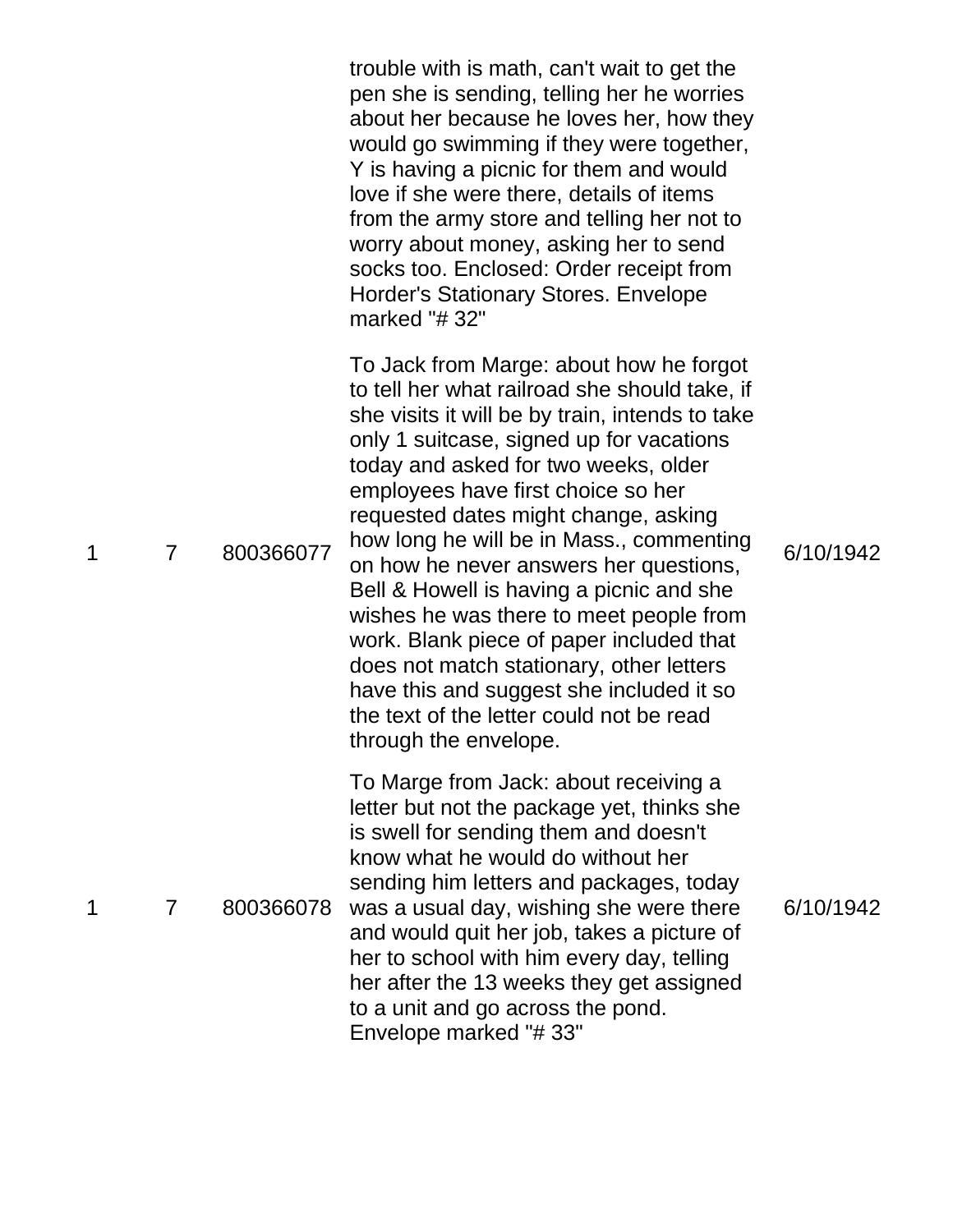| 1 | $\overline{7}$ | 800366079 | To Marge from Jack: about receiving the<br>package and loving the pen she sent,<br>commenting about how she looks in the<br>picture she sent and asking if she is<br>wearing new clothes, her outfit makes him<br>jealous of all the guys at work, beginning<br>to worry and wants her to visit quickly,<br>telling her to quit since they didn't give her<br>a raise, can't go to the picnic because he<br>doesn't have a swim suit, wants her to quit<br>her job and come, telling her to take the<br>New York Central Railroad. Envelope<br>marked "#34"     | 6/11/1942 |
|---|----------------|-----------|-----------------------------------------------------------------------------------------------------------------------------------------------------------------------------------------------------------------------------------------------------------------------------------------------------------------------------------------------------------------------------------------------------------------------------------------------------------------------------------------------------------------------------------------------------------------|-----------|
| 1 | $\overline{7}$ | 800366080 | To Jack from Marge: how she is sorry the<br>letter ruined the surprise of what was in<br>the package, packing up the rulers he<br>wanted and some socks, bad news about<br>his tool box, might have to wait for him to<br>get home before it can be fixed, telling him<br>to get some things in Mass. since it will be<br>easier and cheaper than her getting them,<br>hasn't gotten a raise yet, asking about<br>officers school after his comment about<br>having to go across the pond after this<br>course, asking if he likes the pen                      | 6/12/1942 |
| 1 | $\overline{7}$ | 800366081 | To Marge from Jack: reminding her about<br>his idea of writing a letter for a letter,<br>writing her because he is thinking of her<br>and misses her, wrote Ben a letter<br>yesterday and mentioning that some parts<br>of Ben's letter to him had parts cut out,<br>reminding her that he isn't sure where he<br>is going after this 13 weeks course, not<br>going to the picnic tomorrow, how some of<br>the married guys will have their wives at<br>the picnic, telling her not to come if she<br>can't stay for at least a month. Envelope<br>marked "#35" | 6/13/1942 |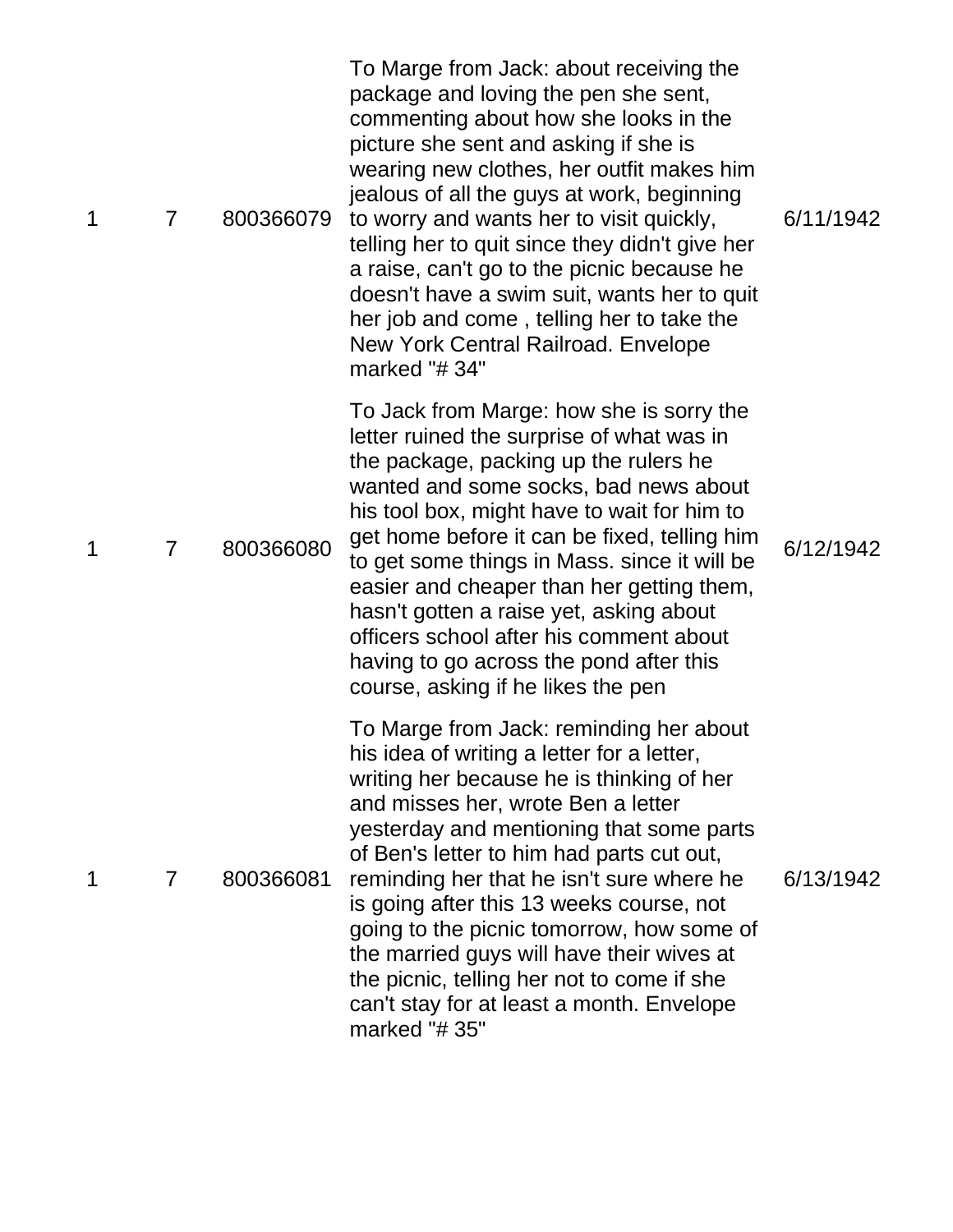| 1 | $\overline{7}$ | 800366082 | To Marge from Jack: about how he spent<br>his morning, no mail from her, wondering<br>why she doesn't write, study hall is almost<br>empty and it's a good time for him to get<br>work done, might go to a show later if he<br>can borrow a quarter from someone, didn't<br>get paid yesterday and should get it<br>Monday, wishing she would write and he's<br>not going to write until he gets a letter.<br>Envelope marked "#36" | 6/14/1942 |
|---|----------------|-----------|-------------------------------------------------------------------------------------------------------------------------------------------------------------------------------------------------------------------------------------------------------------------------------------------------------------------------------------------------------------------------------------------------------------------------------------|-----------|
|   |                |           | Correspondence - June 15-30, 1942                                                                                                                                                                                                                                                                                                                                                                                                   |           |
| 1 | 8              | 800366083 | To Jack from Marge: happy that him and<br>Ben are writing each other, updating him<br>on Ben's request for her to meet a girl he<br>likes, requested 2 weeks off and it would<br>be in July or August, wouldn't be able to<br>come out for a month so telling him to let<br>her know if he still wants her to come,<br>reminding him she isn't interested in<br>anyone but him, update on hanging out<br>with Ann, sending \$2      | 6/15/1942 |
| 1 | 8              | 800366084 | To Marge from Jack: about feeling good<br>after receiving a letter from her, missing<br>her and wishing she was there, jealous of<br>the guys at her work, wishing he could<br>take her out, weather is hot, felt a little<br>sick, didn't get paid yet. Envelope marked<br>"# 37"                                                                                                                                                  | 6/15/1942 |
| 1 | 8              | 800366085 | To Marge from Jack: about finally getting<br>paid and sending her some money,<br>hoping to send as much money home as<br>he can as he gets paid, telling her to call<br>when she gets the vacation and will get<br>things ready on his end, looking forward to<br>being able to see her, cutting the letter<br>short to be able to call her, sending a<br>money order. Envelope marked "#38"                                        | 6/16/1942 |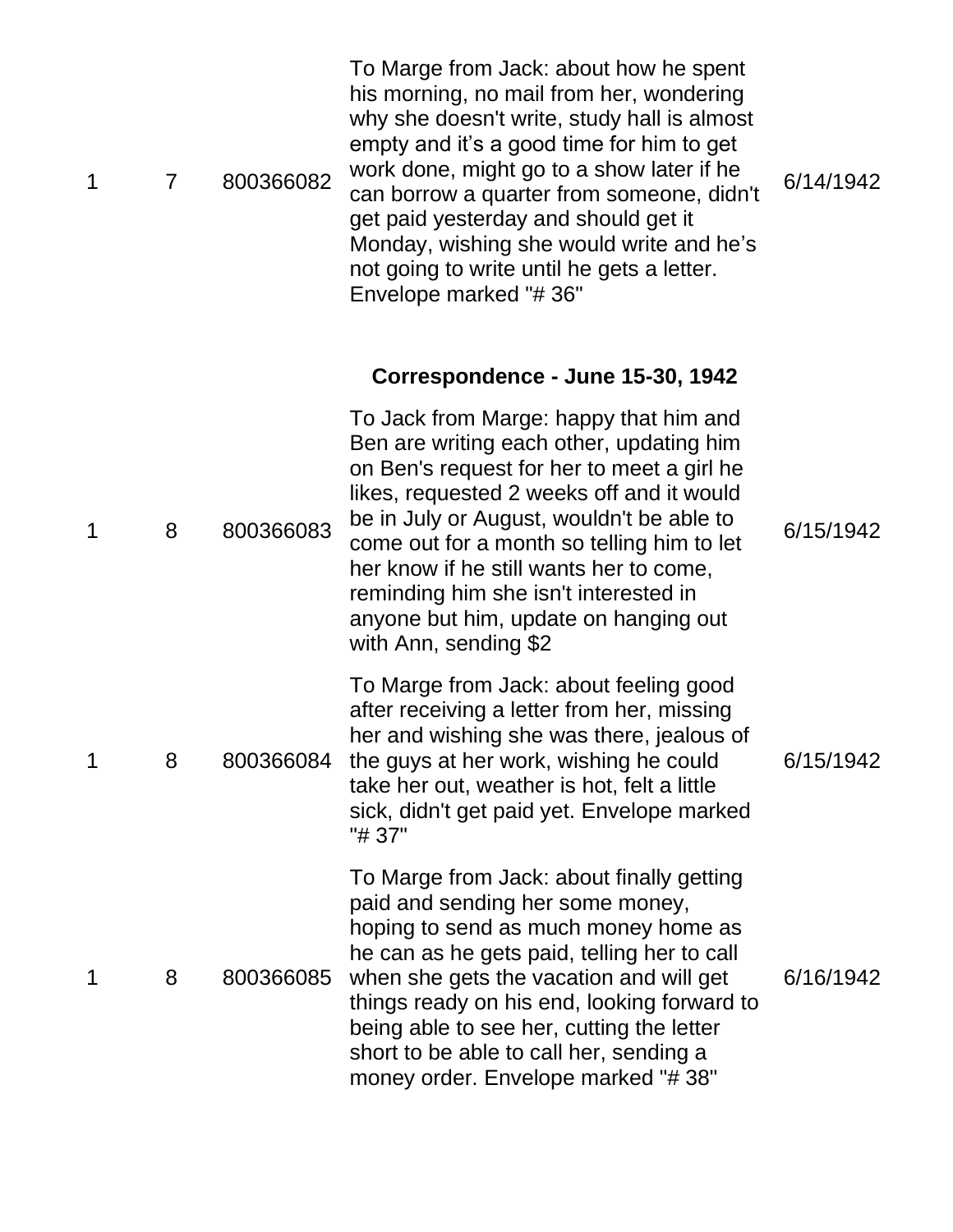| 1 | 8 | 800366086 | To Jack from Marge: about being<br>surprised by his phone call, telling him he<br>is lucky he doesn't have to sleep in a bed<br>with all her hair pins, how she loves and<br>misses him, wants to quit her job after the<br>war to devote her time to him and their<br>family, pretty sure of the dates for her<br>vacation, telling him that she isn't going to<br>tell his mom or grandma until the last<br>minute so he needs to act like he doesn't<br>know, happy to hear about his school<br>progress, telling him not to expect mail on<br>Sundays, asking him to tell her more<br>about the train process, checking to see if<br>he got the money and socks | 6/16/1942 |
|---|---|-----------|---------------------------------------------------------------------------------------------------------------------------------------------------------------------------------------------------------------------------------------------------------------------------------------------------------------------------------------------------------------------------------------------------------------------------------------------------------------------------------------------------------------------------------------------------------------------------------------------------------------------------------------------------------------------|-----------|
| 1 | 8 | 800366087 | To Jack from Marge: about helping her<br>mom get ready for the painters coming<br>tomorrow, wishing he could take her to the<br>picnic so she could show him off to the<br>people from work, will quit if she doesn't<br>get a raise soon, reminding him of Ben's<br>birthday and Father's Day, asking if he got<br>the socks and \$2, won't be long until she<br>sees him, government wants rubber<br>scraps and asking if she should send the<br>army trunk, hoping she gets the raise<br>tomorrow on pay day                                                                                                                                                     | 6/17/1942 |
| 1 | 8 | 800366088 | To Marge from Jack: thanking her for<br>sending the money and telling her what he<br>usually spends money on, describing a<br>hot stand nearby, school is letting out next<br>week and then they will start earlier,<br>received a letter from his mother and the<br>application for officers school, that school<br>would start in August and if he can't make<br>it he will have to wait for the next class,<br>looking forward to seeing her. Envelope<br>marked "#39"                                                                                                                                                                                           | 6/17/1942 |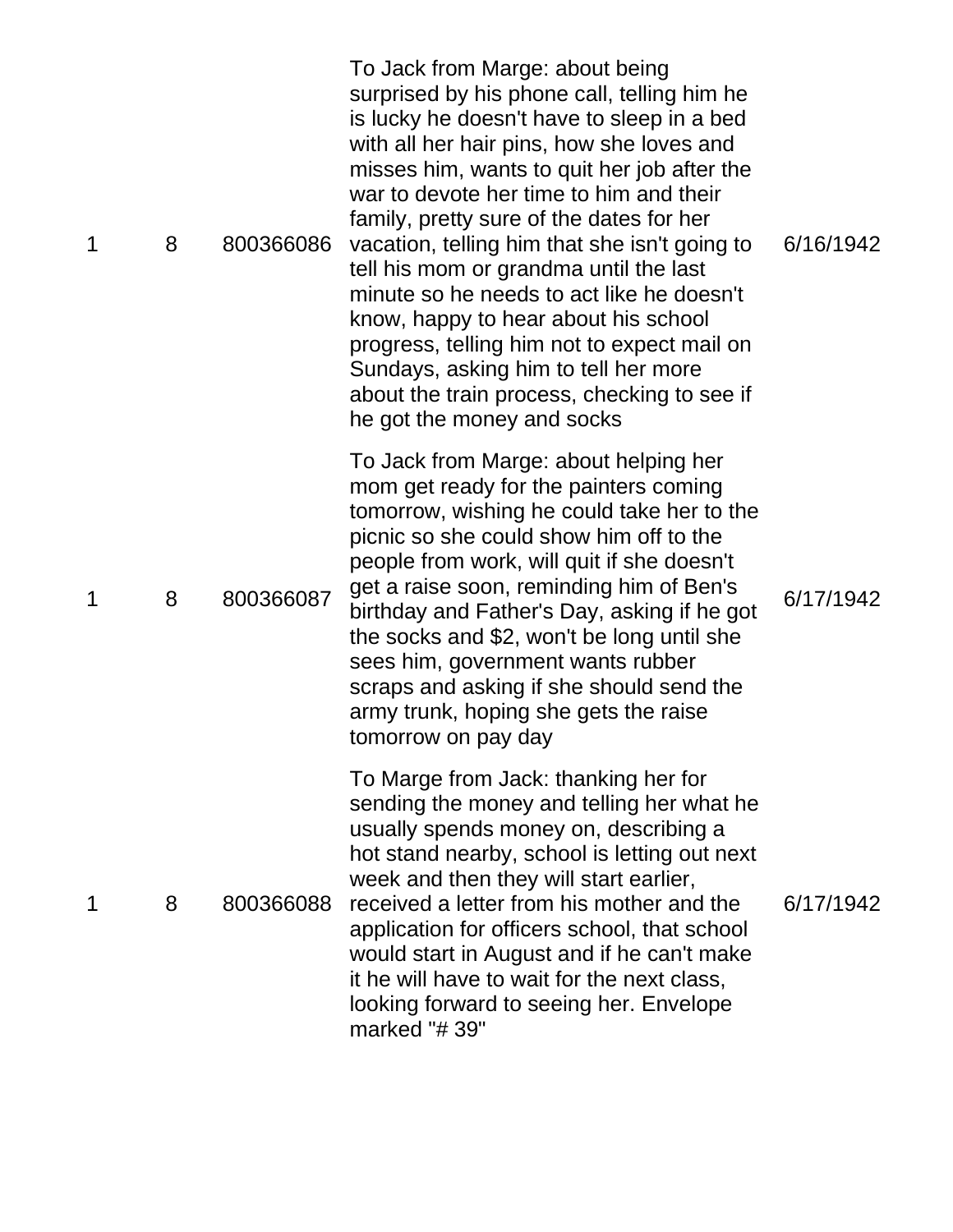| 1 | 8 | 800366089 | To Jack from Marge: about receiving the<br>money he sent, worried about getting<br>pregnant when she sees him, how he<br>spends money on himself and she tries to<br>save, how many times she has been to<br>the show, disgusted about her pay and<br>not getting a raise, planning to quit if they<br>don't give her a raise soon, feeling mad<br>that others are getting paid more than her | 6/18/1942 |
|---|---|-----------|-----------------------------------------------------------------------------------------------------------------------------------------------------------------------------------------------------------------------------------------------------------------------------------------------------------------------------------------------------------------------------------------------|-----------|
| 1 | 8 | 800366090 | To Marge from Jack: giving her details<br>and instructions on how to travel to see<br>him by train, can't wait for her to be there<br>and always looks at her picture, telling her<br>they will have their dreams come true<br>after the war. Enclosed: Page with various<br>train timetables and page with railroad<br>and pullman fares. Envelope marked "#<br>40"                          | 6/18/1942 |
| 1 | 8 | 800366091 | To Marge from Jack: about being excited<br>to see her, having a drills and an<br>inspection tomorrow, had a blackout this<br>evening, went swimming, doesn't have a<br>lot to write about since her letter was<br>short, telling her not to give the rubber<br>serok (?) that's in the army trunk, drew a<br>picture for her at the bottom on the page.<br>Envelope marked "#41"              | 6/19/1942 |
| 1 | 8 | 800366092 | To Marge from Jack: about him being<br>disappointed in her comment about<br>getting pregnant from her previous letter,<br>comments about her pay situation at work.<br>Envelope marked "#42"                                                                                                                                                                                                  | 6/20/1942 |
| 1 | 8 | 800366093 | To Jack from Marge: about writing a short<br>letter now and will write a longer one later,<br>clarifying what she meant that made him<br>so disappointed and telling him she does<br>want to have a family after the war, asking<br>what he spends his money on and<br>commenting how much he has been sent,<br>telling him he needs to save too                                              | 6/22/1942 |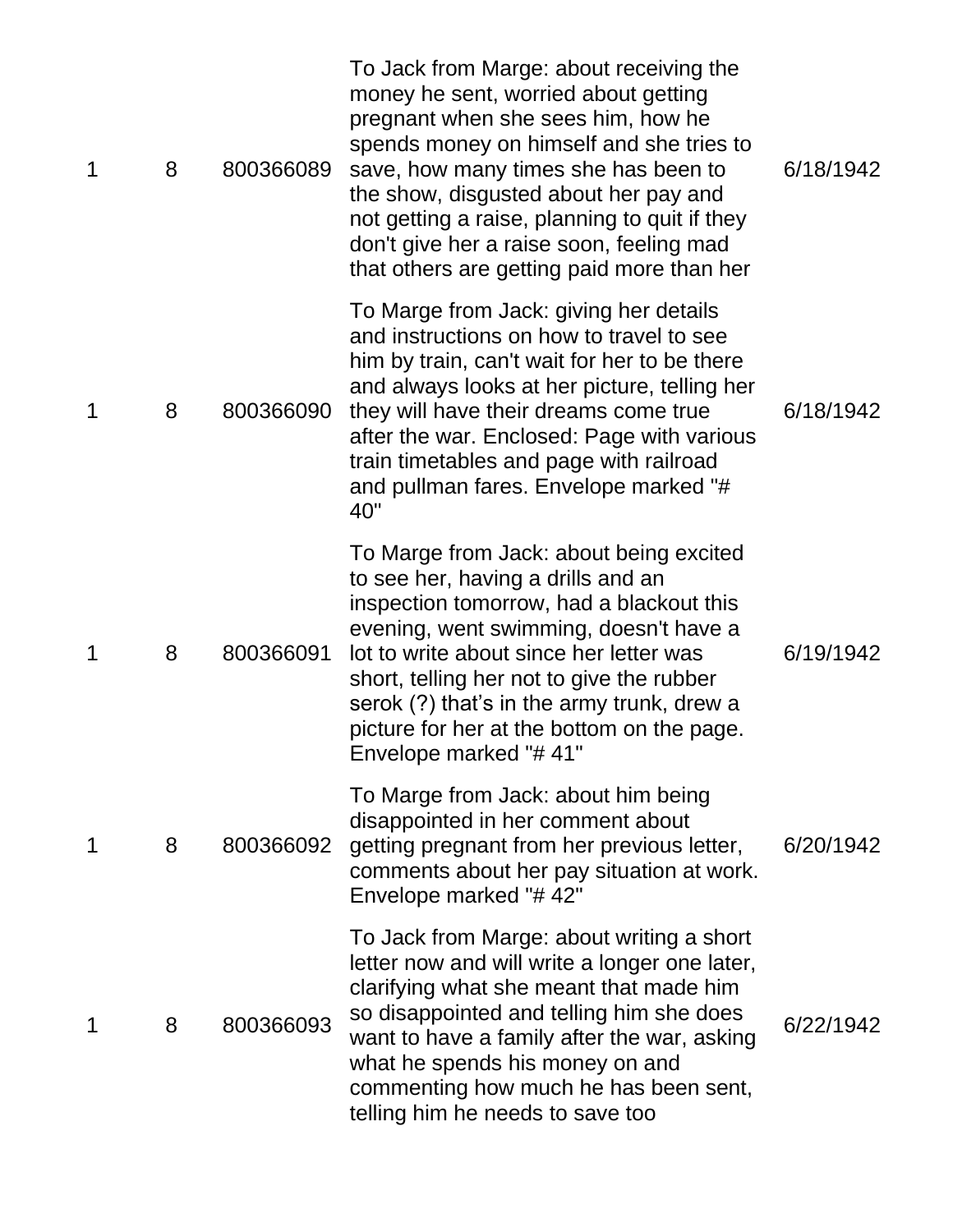| 1 | 8 | 800366094 | To Jack from Marge: about writing him<br>and explaining how often she writes,<br>talked to her boss about her pay,<br>comments about his soldier's pay and his<br>grandmother's involvement, being upset<br>about lies and telling him not to lie to her                                                                                                                                                                                   | 6/23/1942 |
|---|---|-----------|--------------------------------------------------------------------------------------------------------------------------------------------------------------------------------------------------------------------------------------------------------------------------------------------------------------------------------------------------------------------------------------------------------------------------------------------|-----------|
| 1 | 8 | 800366095 | To Marge from Jack: about just getting off<br>the phone with her and comments about<br>how frequently he writes, update on his<br>payment amount and pay days, thinks<br>they should save for the future and asking<br>her opinion, different scenarios that can<br>happen with this pay, telling her to let him<br>know if she doesn't understand any of the<br>pay information and he can try to explain<br>better. Envelope marked "43" | 6/23/1942 |
| 1 | 8 | 800366096 | To Marge from Jack: asking if she is lying<br>about sending letters, how he feels about<br>not getting letters, how hot the day was,<br>thanking her dad for what he did to the<br>car, has lots of homework and did a lot of<br>washing. Envelope marked "44"                                                                                                                                                                             | 6/24/1942 |
| 1 | 8 | 800366097 | To Marge from Jack: clarifying something<br>he said on the phone, thinks they could<br>make a few extra dollars if he puts his<br>grandmother's name down but he still<br>loves her, how he feels about her letters,<br>what he spends his money on and details<br>of his pay breakdown, marching in a<br>parade tomorrow, excited to see her.<br>Envelope marked "45"                                                                     | 6/25/1942 |
| 1 | 8 | 800366098 | To Jack from Marge: sorry he isn't<br>receiving her letters, asking again how he<br>spends his money and how she has been<br>saving, comments about his<br>grandmother's involvement in his pay, her<br>feelings about how he is acting and<br>treating her, saying she is way ahead of<br>him in the letter for a letter system, wants<br>to see him, has the blues about                                                                 | 6/25/1942 |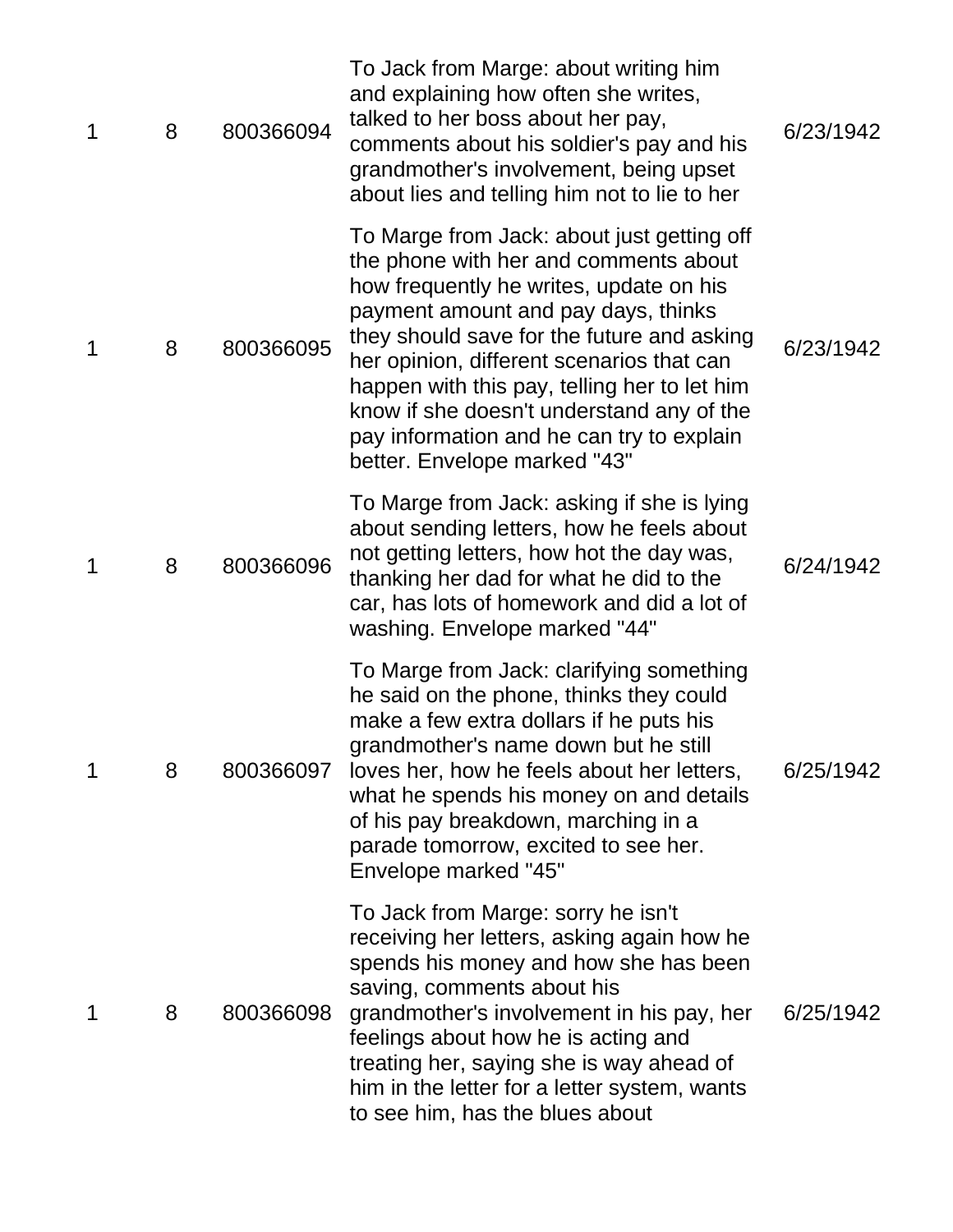|   |   |           | everything, details about a picnic she<br>might go to                                                                                                                                                                                                                                                                                                                                                                                                                                                                         |           |
|---|---|-----------|-------------------------------------------------------------------------------------------------------------------------------------------------------------------------------------------------------------------------------------------------------------------------------------------------------------------------------------------------------------------------------------------------------------------------------------------------------------------------------------------------------------------------------|-----------|
| 1 | 8 | 800366099 | To Marge from Ben: about letters from her<br>and their mother, asking about the house-<br>cleaning, comment about "Tippie", sent<br>Jack a letter, asking her to call Margie and<br>telling her that they are now engaged,<br>cousin Charlie had a baby, thanking her<br>for the package, admitting that he told his<br>Marge about Marion and that she was<br>upset and jealous. Envelope marked "6"                                                                                                                         | 6/25/1942 |
| 1 | 8 | 800366100 | To Jack from Marge: about still wanting to<br>know what he did with the money, Anne is<br>going to the picnic with her, telling him<br>that a girl from work said she knows him,<br>excited and looking forward to seeing him,<br>hoping she gets to come alone but asking<br>what to tell his grandmother, going<br>window shopping tomorrow and wants a<br>new dress for the visit. Enclosed: cartoon<br>of woman and man walking with<br>handwritten note "I bet you look nicer that<br>he does in your uniform. I betcha" | 6/26/1942 |
| 1 | 8 | 800366101 | To Marge from Jack: breakdown of the<br>money he was paid and sent with detailed<br>list of what he has spent money on, hopes<br>that this makes it clear that he is not<br>cheating her out of money, comments that<br>he goes to shows because he doesn't<br>have friends, how she has her parents to<br>keep her company, since he hasn't gotten<br>letters he won't write for a while. Envelope<br>marked "46"                                                                                                            | 6/27/1942 |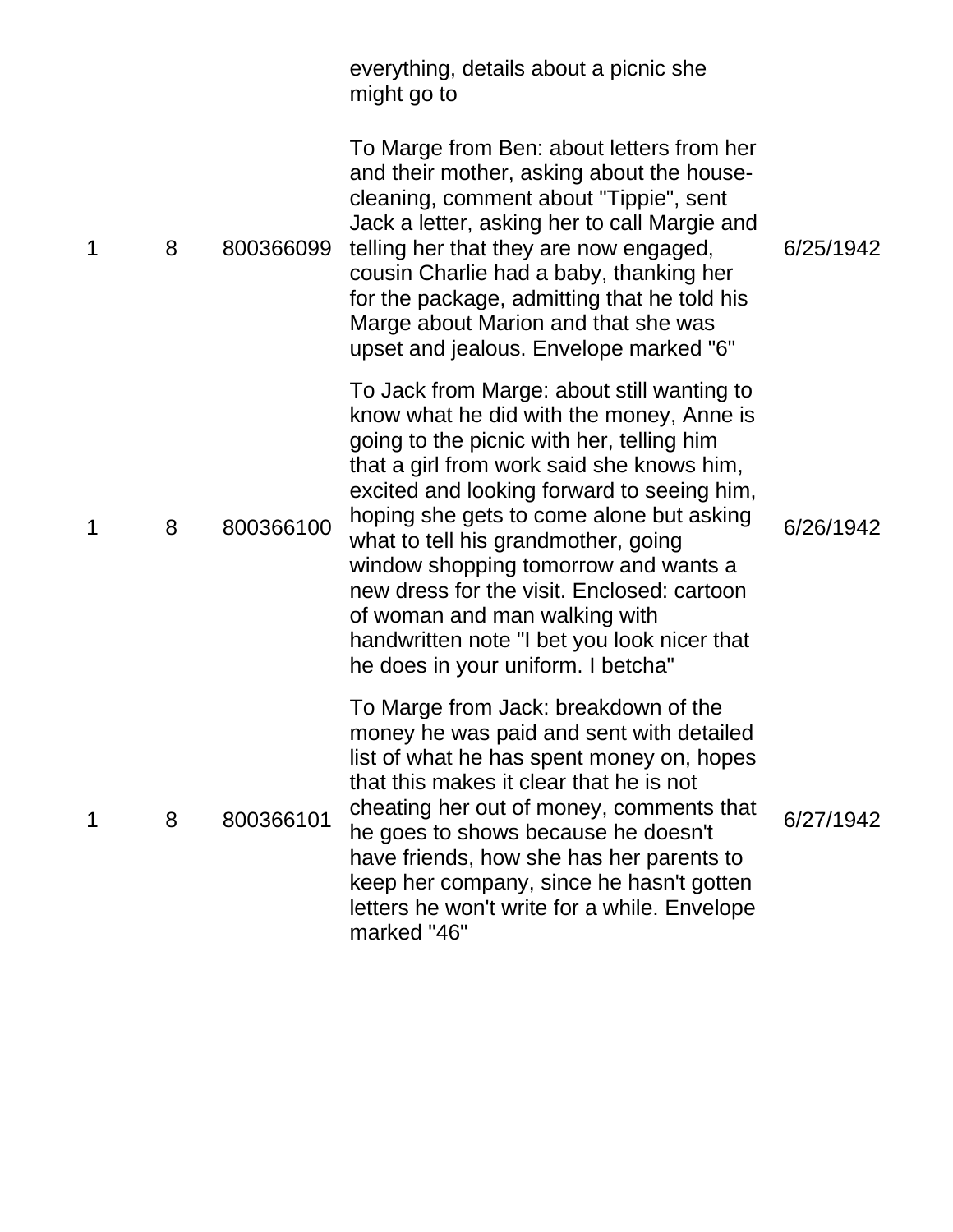| 1 | 8 | 800366102 | To Jack from Marge: about receiving two<br>letters from him and how the second one<br>made her feel bad, her reasons for asking<br>about his pay and her thoughts on his<br>grandmother's involvement, describing<br>how Terry sends his money to Ann,<br>justifying why she gets to ask about his<br>pay because they are married, didn't enjoy<br>the picnic and wished he was there, her<br>plans with Ann, received a letter from Ben<br>and will call his girlfriend, how she misses<br>him and hanging out with Anne helps her,<br>here hopes for the future, was told she<br>would soon get a raise, bought a new<br>traveling suitcase, asking if he still wants<br>her to come                                                                                                                                                                            | 6/29/1942 |
|---|---|-----------|--------------------------------------------------------------------------------------------------------------------------------------------------------------------------------------------------------------------------------------------------------------------------------------------------------------------------------------------------------------------------------------------------------------------------------------------------------------------------------------------------------------------------------------------------------------------------------------------------------------------------------------------------------------------------------------------------------------------------------------------------------------------------------------------------------------------------------------------------------------------|-----------|
| 1 | 8 | 800366103 | To Jack from Marge: about receiving mail<br>but none from him, how she feels the<br>same as him went she doesn't get mail,<br>hopes he isn't mad about her going to the<br>picnic, his mother thanked her for the<br>pictures and sent money, his mother<br>commenting on her writing to him, Ben is<br>waiting to hear back from him, tried to call<br>Ben's girlfriend and some background on<br>her, feels bad all the time and wants him<br>to cheer her up, asking him to not be mad<br>and write nasty letters, asking if he still<br>wants her to visit, might be "sick" when<br>she visits, clarifying that the money saved<br>is both of theirs and is for their future.<br>Enclosed: cartoon "Grin and Bear It" by<br>Lichty with handwritten notes "Ha! Ha!<br>Ain't this funny?" and "I don't want no<br>vacation. I want a honeymoon with<br>husband" | 6/30/1942 |
| 1 | 8 | 800366104 | To Marge from Ben: about letting her<br>know when he needs more stationary,<br>already sent her Marge's phone number,<br>got another letter from Jack and hopes<br>that he gets the chance to become an<br>officer, wants to war to be over but doesn't                                                                                                                                                                                                                                                                                                                                                                                                                                                                                                                                                                                                            | 6/30/1942 |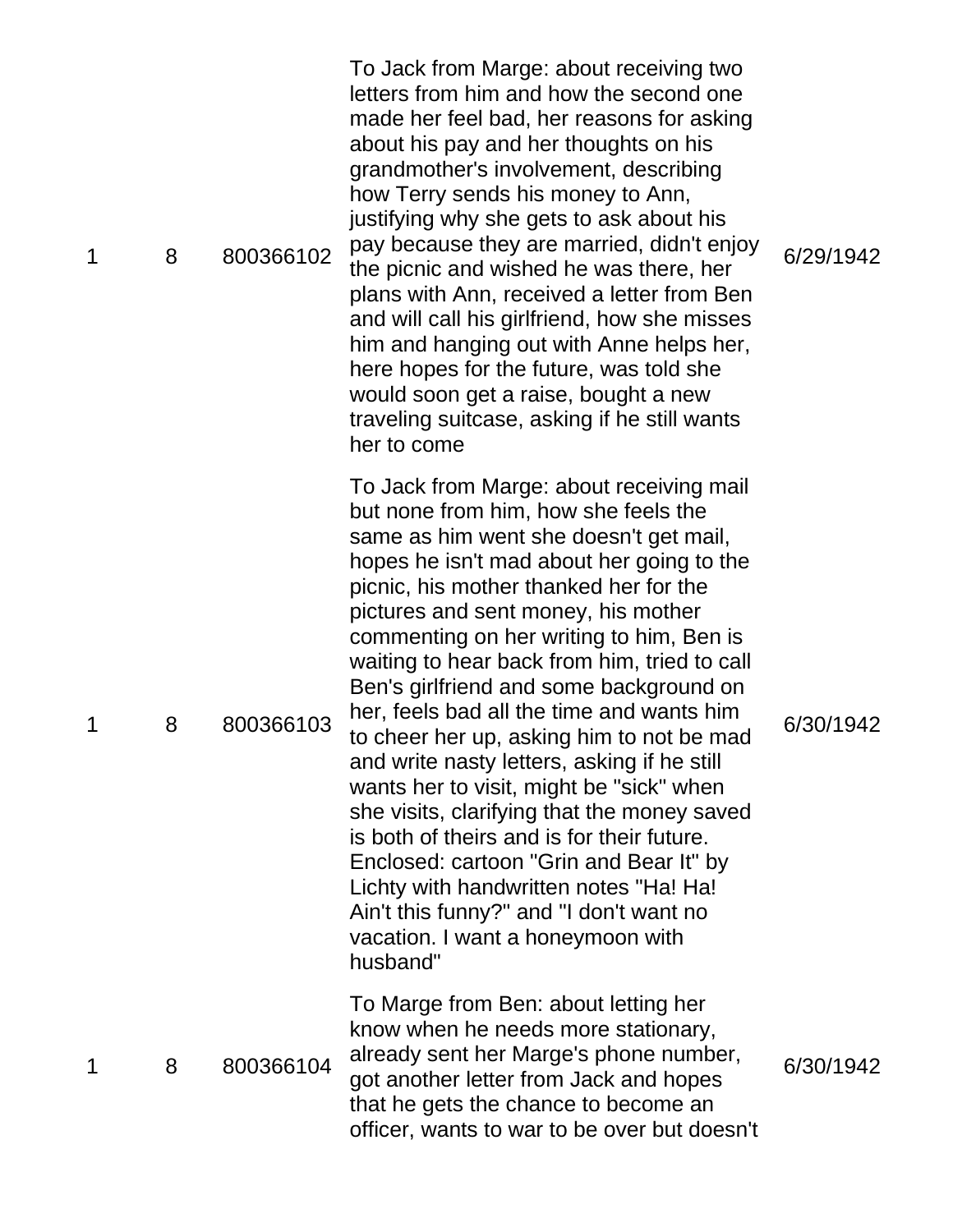think it will be over soon and thinks it will be even longer before coming home, sending regards to everyone, his thoughts on the recreation and vacation for defense workers, hopes she will like Marge. Envelope marked "7"

#### **Correspondence - July 1942**

| 1 | 9 | 800366105 | To Marge from Jack: about being mad at<br>her about a lack of mail, telling her Terry<br>is able to send home more because he is<br>not in school, asking her to tell him how<br>much she spends on things, thinks she<br>didn't need a new suitcase, instructing her<br>on what he wants her to do with the<br>money he sends, was in the hospital<br>because he got something in his eye.<br>Envelope marked "49" | 7/1/1942 |
|---|---|-----------|---------------------------------------------------------------------------------------------------------------------------------------------------------------------------------------------------------------------------------------------------------------------------------------------------------------------------------------------------------------------------------------------------------------------|----------|
| 1 | 9 | 800366106 | To Jack from Marge: about being so<br>happy that he called, her night with Anna,<br>supposed to get a call from Ben's Marge<br>tomorrow, wishing he were home, excited<br>for her trip to see him, telling him to eat<br>and not try to save by skipping meals, saw<br>a pregnant woman with her husband at a<br>show and thinking about experiencing that<br>with him, potential July 4th plans                    | 7/1/1942 |
| 1 | 9 | 800366107 | To Marge from Jack: about writing while<br>waiting on the doctor at the hospital,<br>bought things for himself since she is<br>doing the same for herself, more talk of<br>his pay breakdown, will be getting<br>Sergeant pay after school, coming to see<br>her on July 4th for a night. Envelope<br>marked "48"                                                                                                   | 7/2/1942 |
| 1 | 9 | 800366108 | To Marge from Jack: explaining why he<br>wasn't able to come visit, wished he could<br>have seen her and not his parents, going<br>to make plans to go somewhere with her<br>over a weekend, reminding her to get her                                                                                                                                                                                               | 7/4/1942 |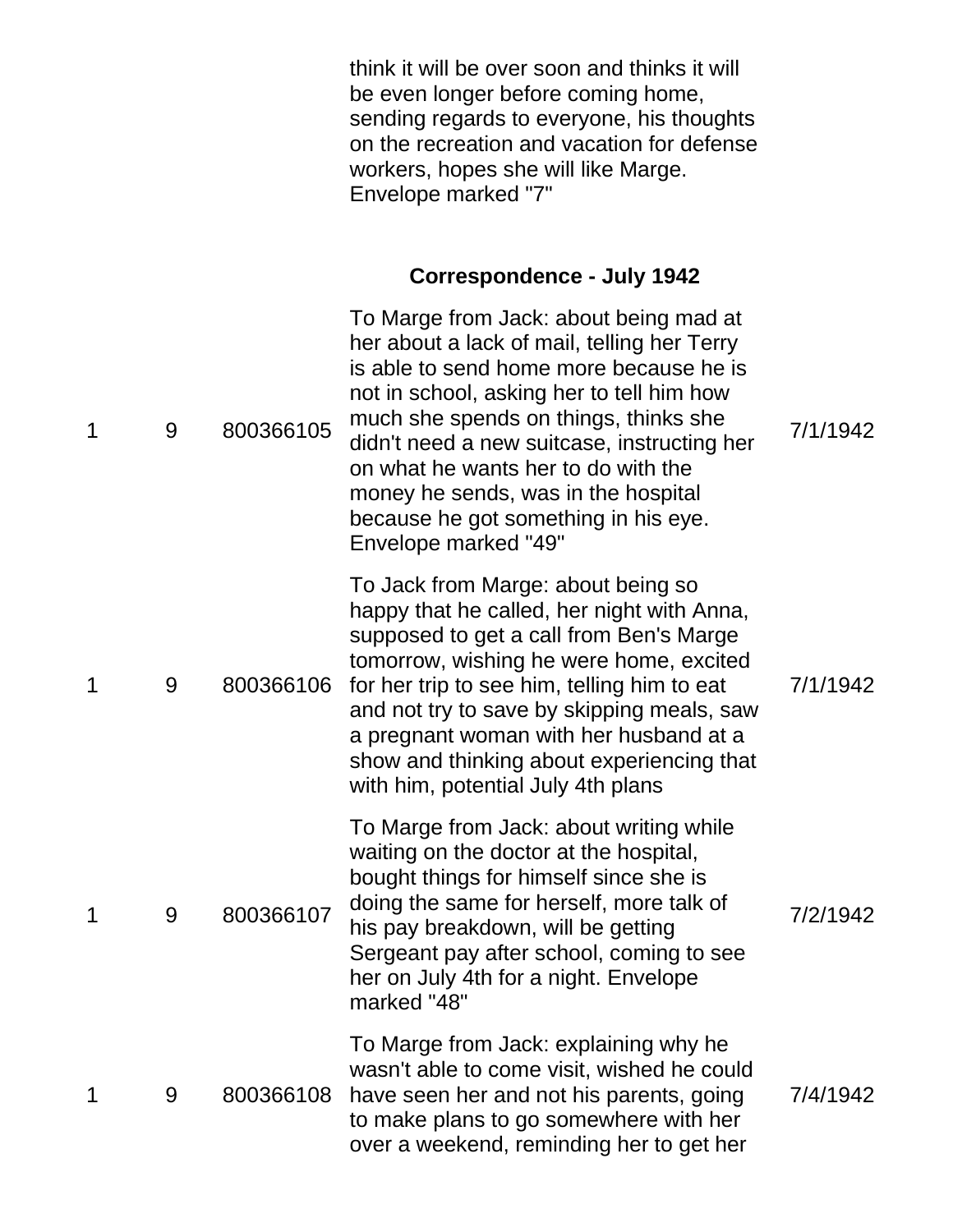|   |   |           | ticket early, missing her when he looks at<br>their wedding photos, remembering their<br>happy days. Envelope marked "49"                                                                                                                                                                                                                                                                                                                                                                                                                                 |          |
|---|---|-----------|-----------------------------------------------------------------------------------------------------------------------------------------------------------------------------------------------------------------------------------------------------------------------------------------------------------------------------------------------------------------------------------------------------------------------------------------------------------------------------------------------------------------------------------------------------------|----------|
| 1 | 9 | 800366109 | To Jack from Marge: about what she has<br>done all day, was so excited to get the<br>letter that he was coming in and then was<br>disappointed to get his telegram that he<br>couldn't come, getting her vacation one<br>week sooner, details of her train, changes<br>at work and hoping they don't mess up her<br>vacation, asking if he will get her at the<br>train depot                                                                                                                                                                             | 7/4/1942 |
| 1 | 9 | 800366110 | To Jack from Marge: about being excited<br>for her vacation and asking if his parents<br>will be visiting during the same time, her<br>plans for his grandmother's birthday, set<br>up plans to meet Ben's Marge, details of<br>when she expects to leave, asking him<br>questions about her trip                                                                                                                                                                                                                                                         | 7/4/1942 |
| 1 | 9 | 800366111 | To Marge from Jack: about him trying a<br>few times before getting her on the phone,<br>wishing he could have come home but<br>they will make up for it soon, hoping she<br>still loves him since she sounded mad on<br>the phone, he's gotten thinner, counting<br>the days until he sees her, heading back<br>to Springfield, will be a couple days until<br>the next letter since he has to wait to buy<br>stamps, making plans for a weekend with<br>her, asking about her suitcase and<br>suggesting she leave Friday night.<br>Envelope marked "50" | 7/5/1942 |
| 1 | 9 | 800366112 | To Jack from Marge: about being<br>surprised about his late call, commenting<br>on how his father's vacation is at the same<br>time as hers, will stay at home if the trip is<br>going to turn into a family reunion, wants<br>to be able to spend the 2 weeks with just                                                                                                                                                                                                                                                                                  | 7/5/1942 |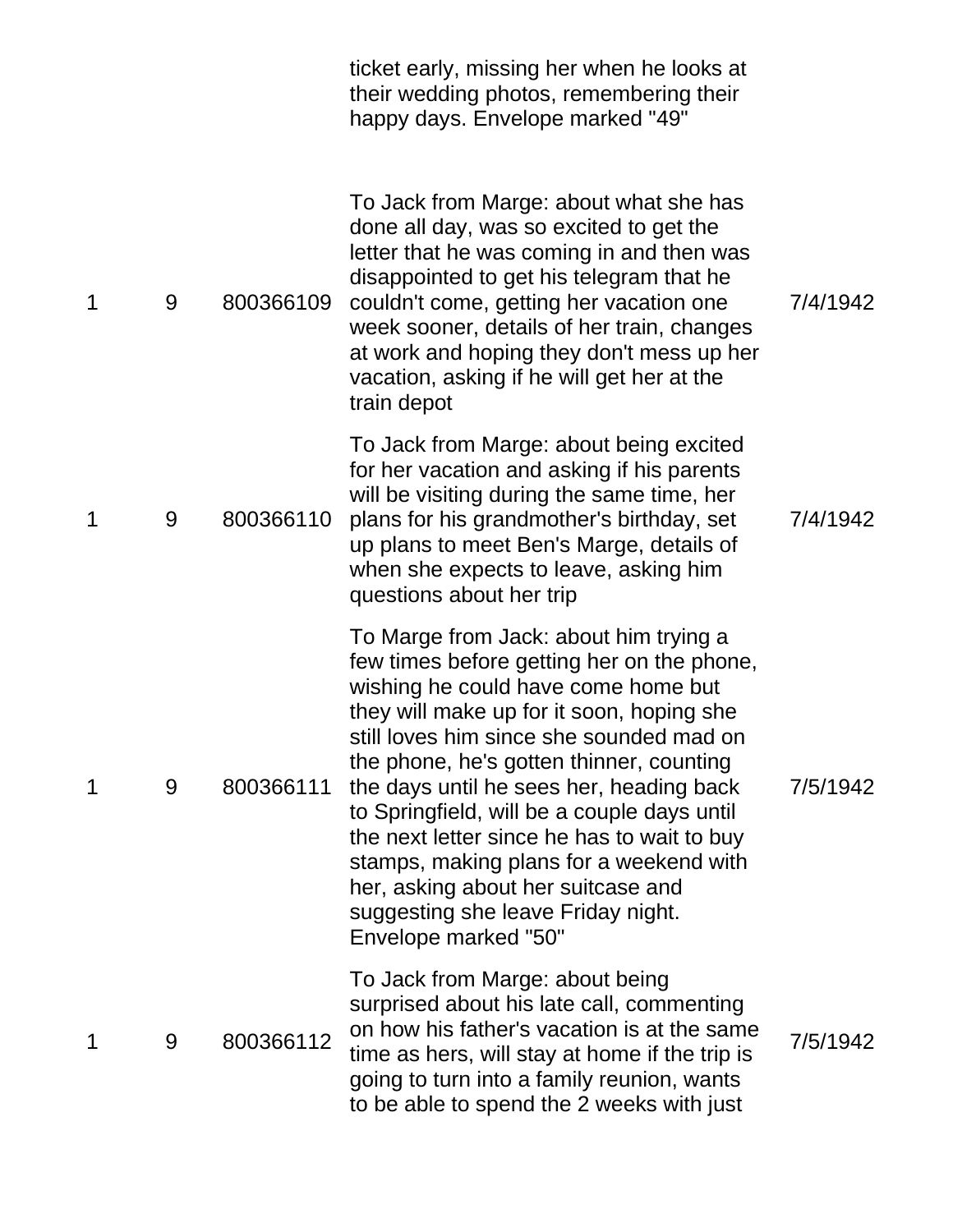|   |   |           | him, won't make any more vacation plans<br>until she hears from him                                                                                                                                                                                                                                                                                                                                                                          |          |
|---|---|-----------|----------------------------------------------------------------------------------------------------------------------------------------------------------------------------------------------------------------------------------------------------------------------------------------------------------------------------------------------------------------------------------------------------------------------------------------------|----------|
| 1 | 9 | 800366113 | To Jack from Marge: reassuring him about<br>how much she loves him, reminding him<br>to let her know if his parents are going to<br>visit before she makes anymore plans,<br>one year since he was operated on,<br>wishing they were together and excited to<br>see him, how much she paid for her<br>suitcase, bought new pants, wants to talk<br>about his idea for a weekend getaway<br>when they are together                            | 7/6/1942 |
| 1 | 9 | 800366114 | To Jack from Marge: asking for updates<br>since she didn't get any mail, got her<br>suitcase but wants to exchange it for one<br>without scratches, update on her work,<br>asking about school and if he could get<br>special permission to be able to sleep with<br>her while she visits, telling him not to<br>make any more plans until everything is<br>sure and she buys the train tickets,<br>doesn't think she should bring the radio | 7/7/1942 |
| 1 | 9 | 800366115 | To Marge from Jack: about receiving mail<br>from her and questioning why she mails<br>them on different days than she writes<br>them, being critical of her letter writing,<br>can't trust her as much as he used to,<br>wanting her to write a letter to explain, will<br>see her at the station if she comes.<br>Enclosed: Cartoon "Whiz Bang" with<br>handwritten edit to the caption. Envelope<br>marked "#51"                           | 7/7/1942 |
| 1 | 9 | 800366116 | To Marge from Ben: about her calling up<br>his Marge, hopes nothing happens with<br>her plans to see Jack, wishing he were in<br>the States and could see his girl, glad<br>Grandpa got the check, sending Marge<br>money so she can get an engagement<br>ring but allotment makes it hard to send<br>more, asking her to get money from<br>Grandpa for him, impressed by her raise,                                                         | 7/8/1942 |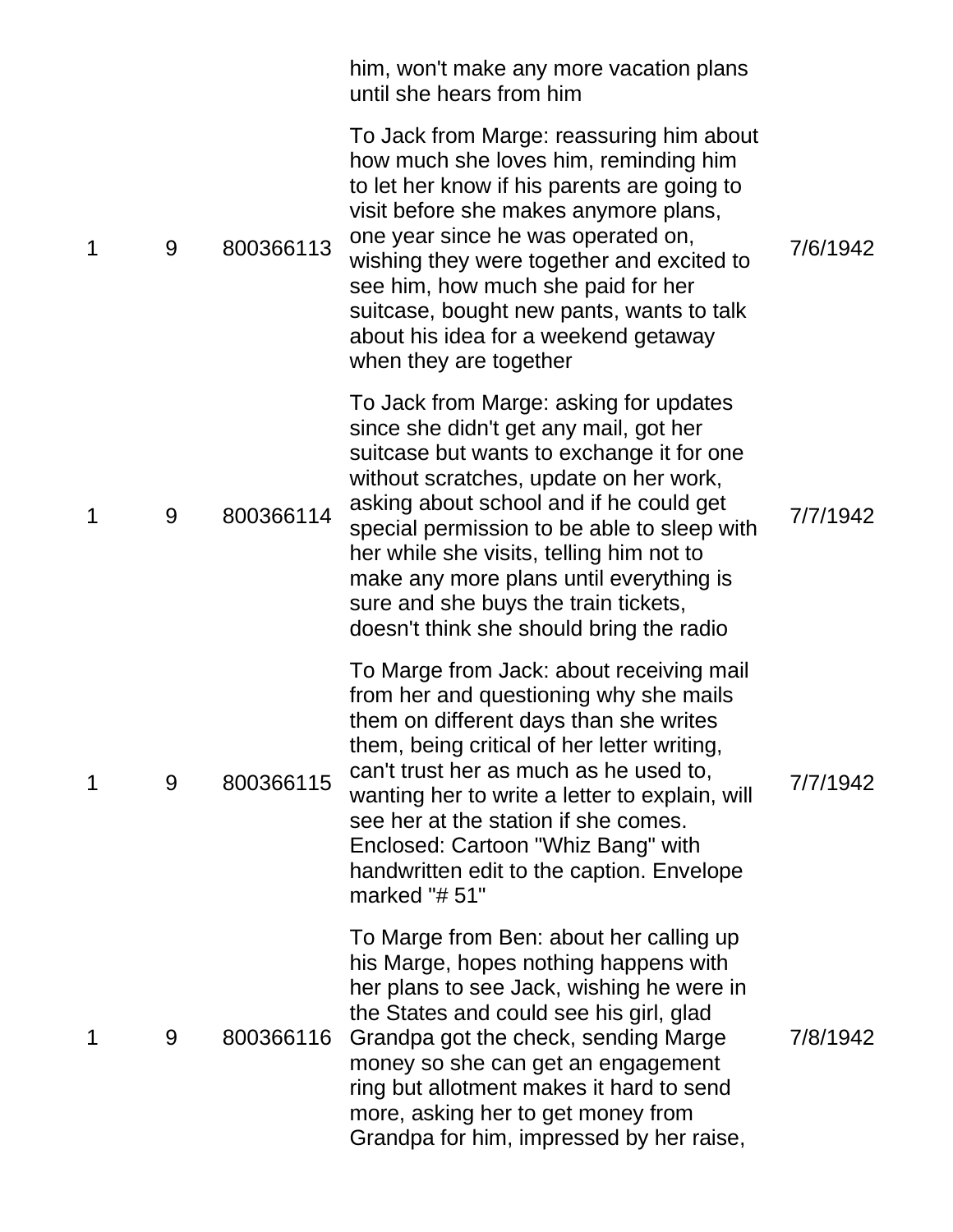|   |   |           | asking for a lighter and something for<br>athlete's foot. Envelope marked "8"                                                                                                                                                                                                                                                                                                                                                                                        |           |
|---|---|-----------|----------------------------------------------------------------------------------------------------------------------------------------------------------------------------------------------------------------------------------------------------------------------------------------------------------------------------------------------------------------------------------------------------------------------------------------------------------------------|-----------|
| 1 | 9 | 800366117 | To Jack from Marge: about hearing less<br>from him and so he will hear less from<br>her, correcting him that she was home on<br>July 4th and would have heard his call,<br>wondering why he didn't give her details<br>about the party he went to when he<br>expects details from her, doesn't have<br>much to say since he didn't answer her<br>questions, won't get tickets until he<br>answers her questions, spent time with his<br>grandmother for her birthday | 7/9/1942  |
| 1 | 9 | 800366118 | To Marge from Jack: more criticism about<br>her letters and when they are mailed, she<br>hasn't answered some of his questions,<br>commenting that she can't expect<br>everything from him if she won't tell<br>everything, will be waiting at the station if<br>she comes and his mother has no plans to<br>see them, his parents wanted him to take<br>her somewhere in Pen. (?). Envelope<br>marked "# 52"                                                        | 7/9/1942  |
| 1 | 9 | 800366119 | To Marge from Jack: about being excited<br>to see her, suggesting she not buy a lot in<br>Chicago since they have more shops<br>where he is and no sales tax, telling her to<br>take the fastest train and he will wait at<br>the station, asking her to brings things for<br>him. Envelope marked "# 53"                                                                                                                                                            | 7/9/1942  |
| 1 | 9 | 800366120 | To Jack from Marge: about not having<br>much to say, asking if he still wants to<br>take her to seashore or mountains, still<br>hasn't gotten tickets or made a<br>reservation, asking again what his parents<br>are doing, will meet Ben's Marge<br>tomorrow, weather has been warm, went<br>window shopping, wishing they were<br>together, upset that they no aren't drafting<br>married men, telling him they have to<br>make the best out of it, telling him to | 7/11/1942 |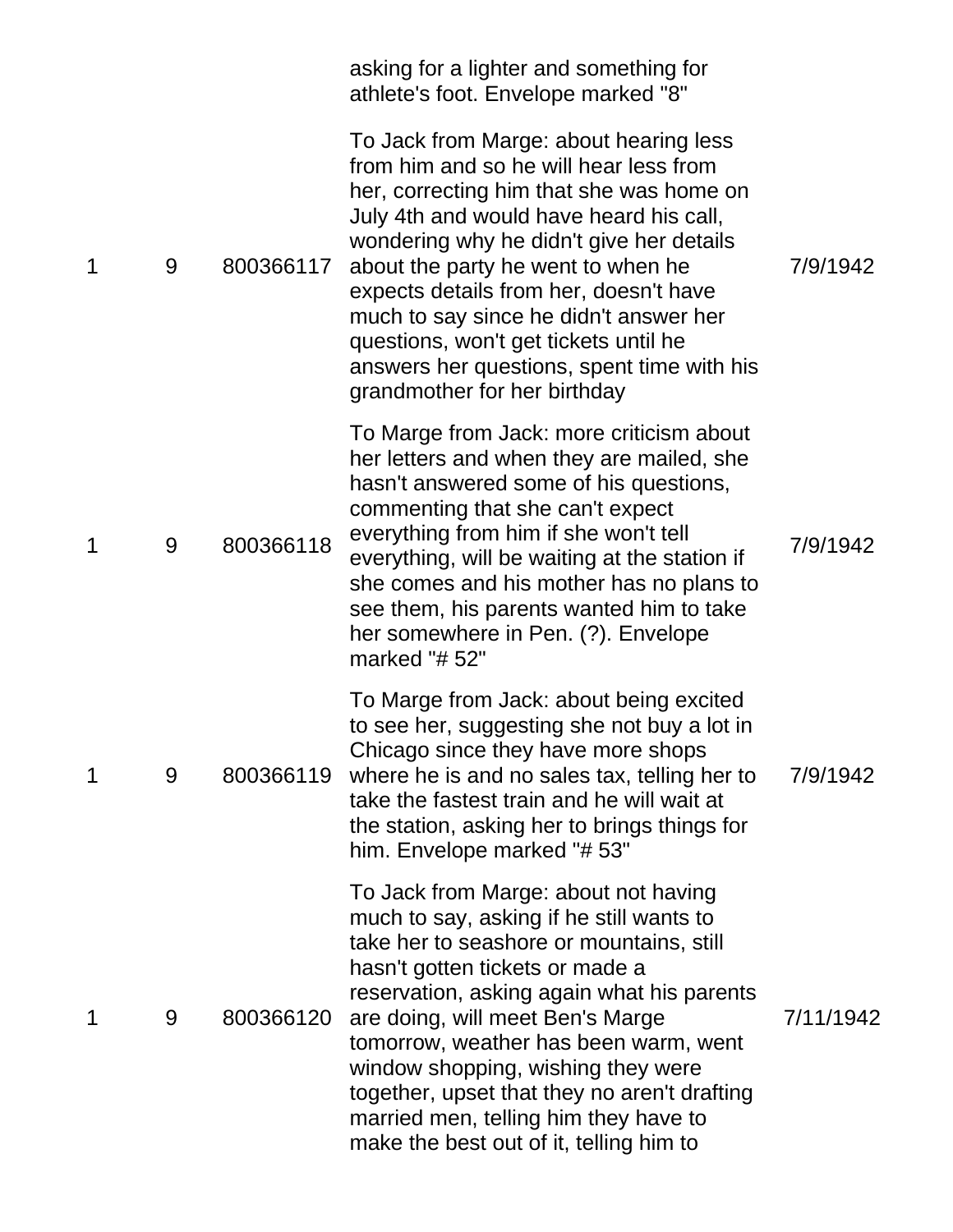|   |   |           | clearly answer her so she can make a<br>decision about tickets and not to wait until<br>the last minute                                                                                                                                                                                                                                                                                                                                                                                                                                                                                                                                                                                                                                                                                                                                                                             |           |
|---|---|-----------|-------------------------------------------------------------------------------------------------------------------------------------------------------------------------------------------------------------------------------------------------------------------------------------------------------------------------------------------------------------------------------------------------------------------------------------------------------------------------------------------------------------------------------------------------------------------------------------------------------------------------------------------------------------------------------------------------------------------------------------------------------------------------------------------------------------------------------------------------------------------------------------|-----------|
| 1 | 9 | 800366121 | To Marge from Jack: explaining how the<br>party he went to on July 4th was actually<br>like, was sad she wasn't there with him<br>and how it was hard when people asked<br>where she was or how long they have<br>been apart, if she doesn't come to visit he<br>will know that she doesn't care about him,<br>his mother has no plans to see them and<br>he told them he wanted to spend the<br>vacation alone with her, remembering a<br>time they went to Fox River. Envelope<br>marked " $# 54"$                                                                                                                                                                                                                                                                                                                                                                                | 7/11/1942 |
| 1 | 9 | 800366122 | To Marge from Jack: about being so<br>excited to see her, didn't receive a letter<br>so there's not much to write about, will be<br>waiting at the station for her, been<br>studying, writing a short letter since hers<br>was short. Envelope marked "#55"                                                                                                                                                                                                                                                                                                                                                                                                                                                                                                                                                                                                                         | 7/12/1942 |
| 1 | 9 | 800366123 | To Marge from Jack: about her letters<br>making it sound like she is coming, didn't<br>write a long letter since he called last<br>night, she is never home when he calls,<br>he went to the show because there was<br>no one to talk to, thinks it's a waste of<br>money to call if she isn't ever there, telling<br>her she should quit since she didn't get a<br>raise and come live by him, expecting her<br>at the train station Saturday at 6, telling<br>her to send a telegram if she changes her<br>mind, this will be the last letter he will write<br>since he will see her Saturday so he's<br>giving her advice for the train, list of things<br>for her to bring. Enclosed: clipping of a<br>cartoon with handwritten note in response<br>to caption/cartoon "I don't think you will<br>get a cauliflower ear your never home<br>when I call". Envelope marked "# 56" | 7/13/1942 |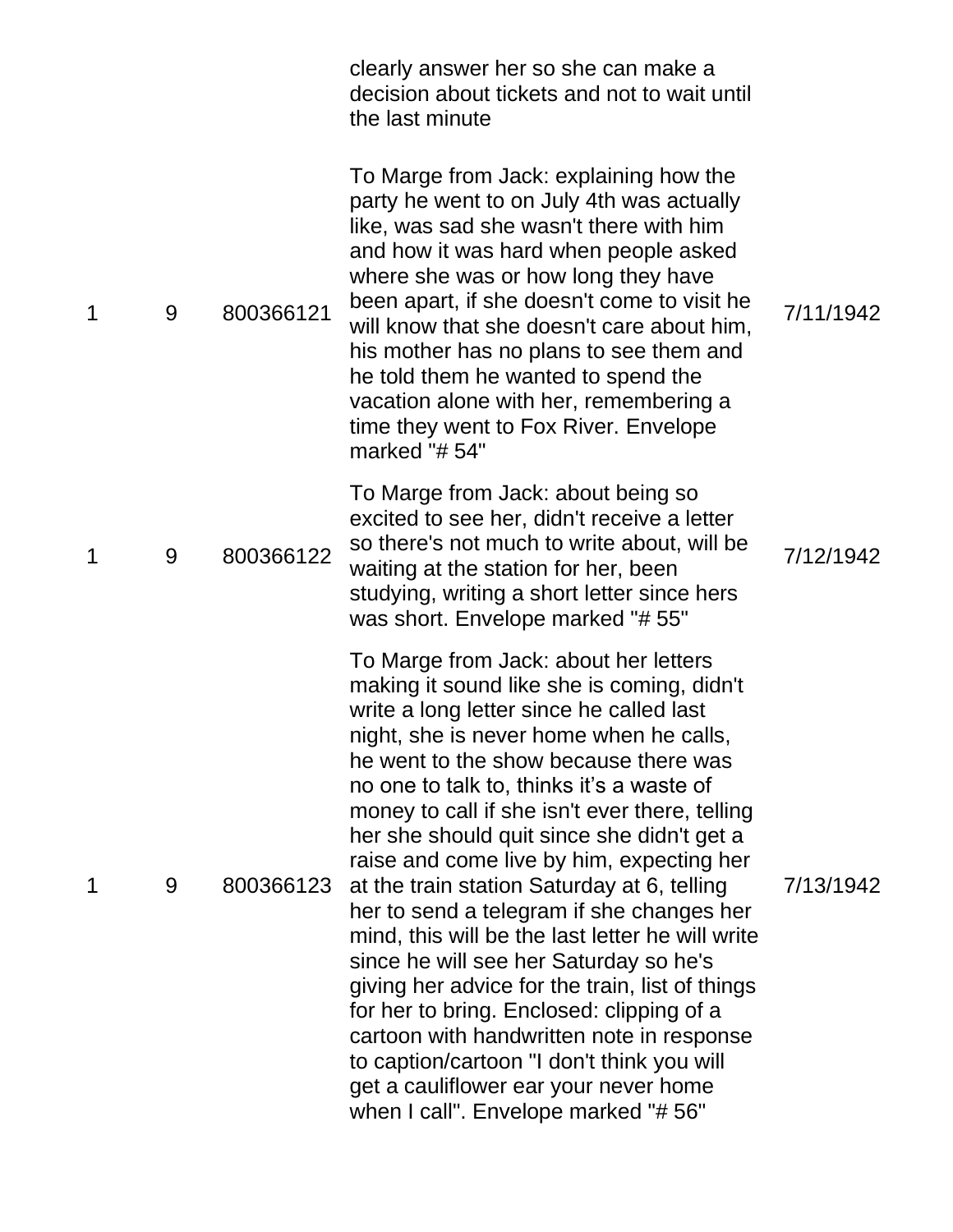| $\mathbf 1$ | 9 | 800366124 | To Marge from Jack: about being so<br>excited to see her on Saturday, wrote Ben<br>a letter, asking her to bring their clock with<br>her so he can wake up for school on time<br>when he stays with her. Envelope marked<br>"# 57"                                                                                                                                                                                                                                      | 7/13/1942 |
|-------------|---|-----------|-------------------------------------------------------------------------------------------------------------------------------------------------------------------------------------------------------------------------------------------------------------------------------------------------------------------------------------------------------------------------------------------------------------------------------------------------------------------------|-----------|
| 1           | 9 | 800366125 | To Jack from Marge: about writing while<br>on her way to work and being late, met<br>Ben's Marge yesterday, heard he called<br>while she was out and reminded him she<br>can told him she might go to a show with<br>Marge, still hasn't bought the tickets since<br>he hasn't answered her, getting her<br>dresses ready so she hopes to hear from<br>her                                                                                                              | 7/13/1942 |
| 1           | 9 | 800366126 | To Jack from Marge: went to buy her<br>tickets after work and has to take the slow<br>train, updating him on her arrival time and<br>hopes he will be there, plans if she misses<br>the train, getting in the habit of being late<br>for work, will send a telegram if she<br>misses her train, being very excited and<br>feeling like this is their honeymoon again,<br>won't have a lot of time to write before she<br>leaves and detailing things she needs to<br>do | 7/14/1942 |
| 1           | 9 | 800366127 | To Marge from Ben: hoping she gets this<br>before her trip to see Jack and wishing<br>that his Marge could visit him, asking if<br>she liked Marge, his band played for a<br>dance last night, asking if she got the<br>letter about the \$40 for Marge, was an<br>usher at church, got her package, he told<br>Marge they would get married if he comes<br>home before the war is over. Envelope<br>marked "#9"                                                        | 7/19/1942 |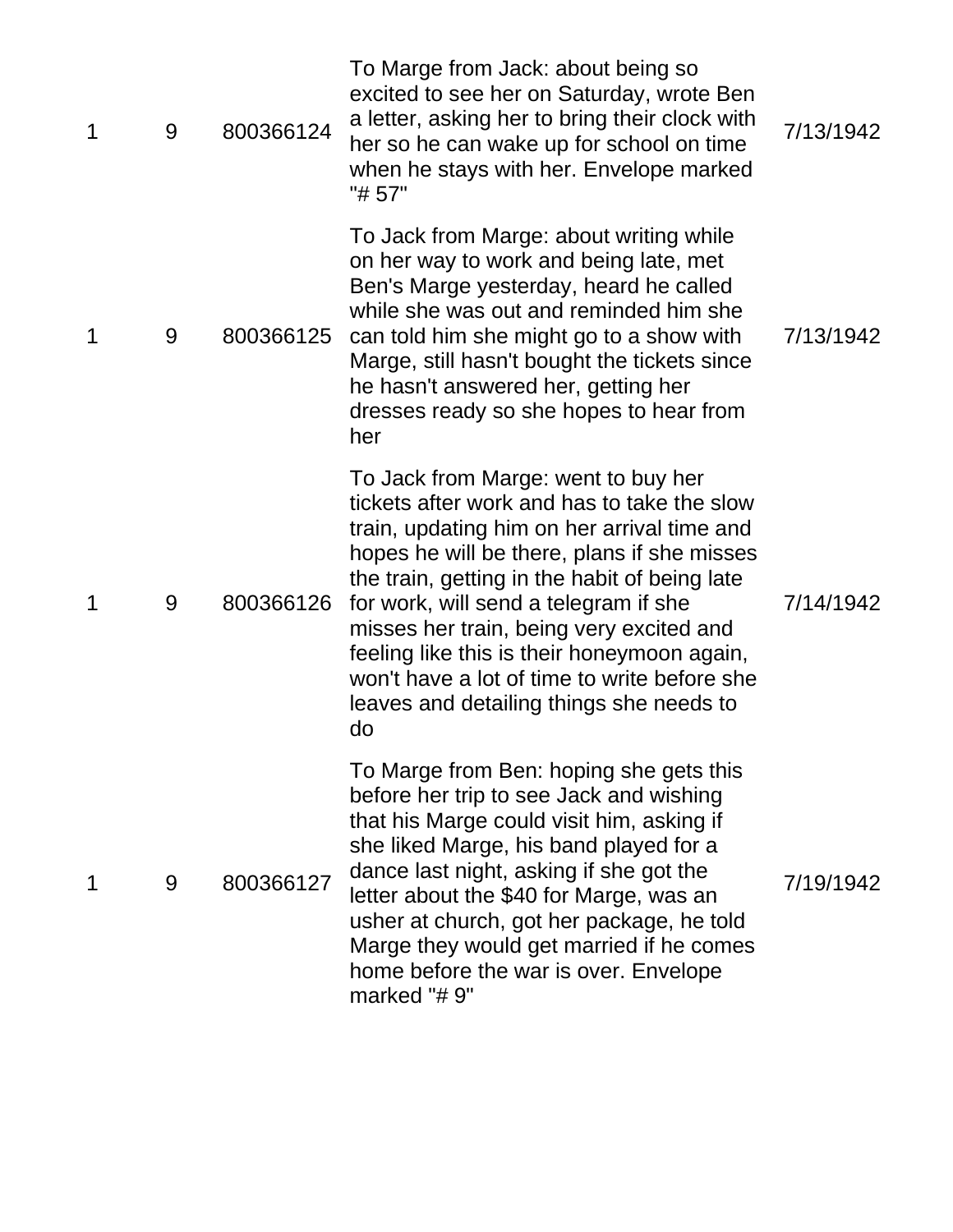# **Correspondence - August 1-14, 1942**

| $\overline{2}$ | 1 | 800366128 | To Marge from Jack: about missing her<br>even though she just left, hopes she got a<br>seat ok, wishing she could have stayed<br>another week, hopes she gets home ok.<br>Envelope marked "#58"                                                                                                                                                                                                                                                                                                                                | 8/1/1942 |
|----------------|---|-----------|--------------------------------------------------------------------------------------------------------------------------------------------------------------------------------------------------------------------------------------------------------------------------------------------------------------------------------------------------------------------------------------------------------------------------------------------------------------------------------------------------------------------------------|----------|
| 2              | 1 | 800366129 | To Jack from Marge: about getting back to<br>Chicago but her bags were on another<br>train, tried to get a seat in one of the<br>deluxe coaches but couldn't, train was<br>crowded, knocked on the window when he<br>passed but he didn't notice, wondering<br>what he did today, hates the thought of<br>going to work on Monday, met a 2nd Lt.<br>on the train                                                                                                                                                               | 8/2/1942 |
| $\overline{2}$ | 1 | 800366130 | To Marge from Jack: about how he spent<br>his day, everyone was asking about her<br>and telling him he has a nice wife, hopes<br>she got home ok, missing her and can't<br>wait for the war to be over so they can be<br>together. Envelope marked "# 59"                                                                                                                                                                                                                                                                      | 8/2/1942 |
| $\overline{2}$ | 1 | 800366131 | To Jack from Marge: about receiving his<br>letter, been busy all day, won't have to do<br>an inventory at work, received a<br>government bond from work, might not<br>change her name at work since she<br>doesn't know how long she will be there,<br>update on Lyla, the train was cold and she<br>had to wear her coat, going to try to see<br>the show he recommended on Tuesday,<br>counting the weeks until he might come<br>home next. Enclosed: news clipping of<br>trailer notes with handwritten note "read<br>this" | 8/3/1942 |
| $\overline{2}$ | 1 | 800366132 | To Marge from Jack: asking how she is<br>after her first day back at work, retook a<br>test at school, wishing she were there,<br>after school was same as usual, hasn't<br>gotten a letter from her yet. Envelope<br>marked "#60"                                                                                                                                                                                                                                                                                             | 8/3/1942 |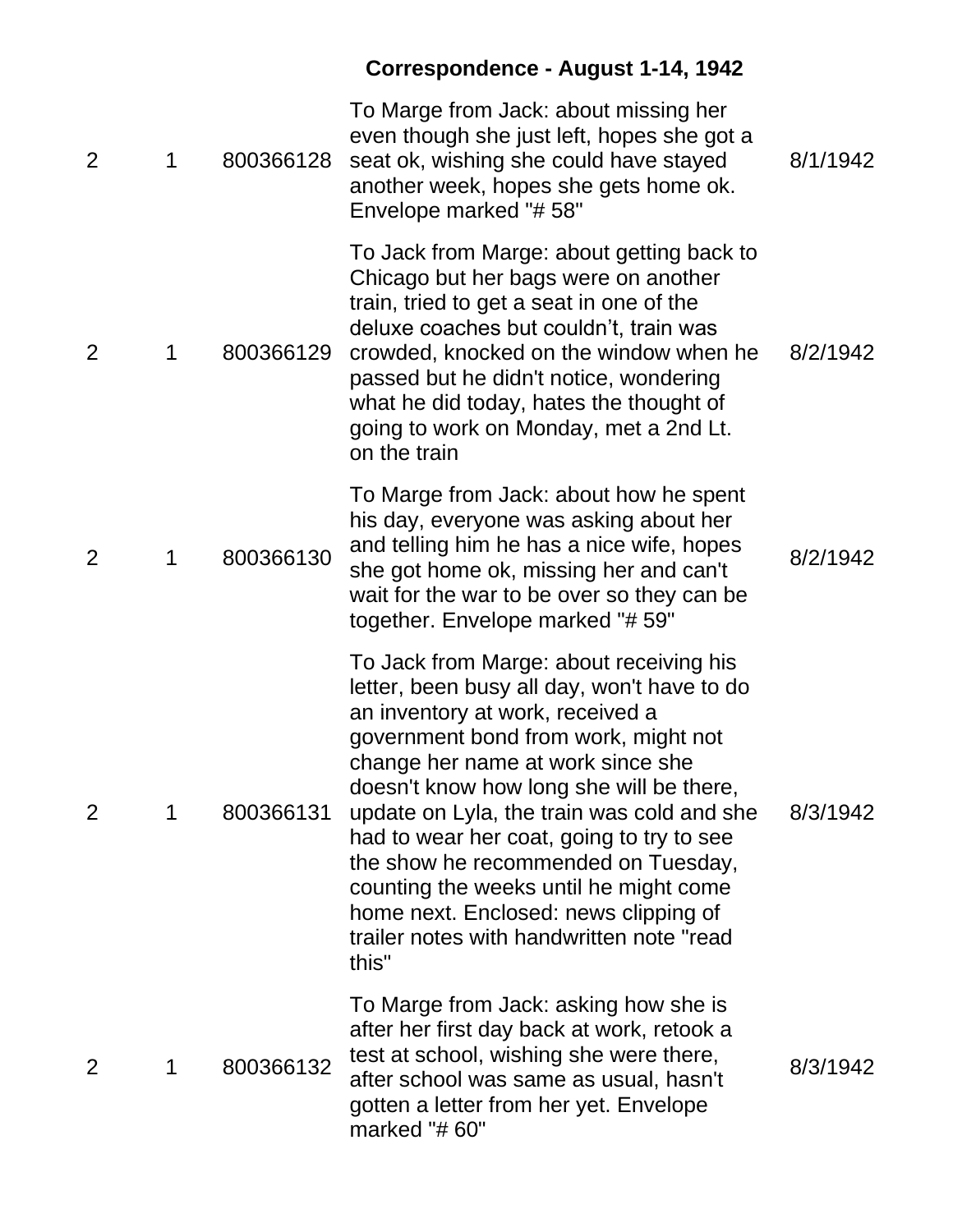| $\overline{2}$ | 1 | 800366133 | To Marge from Jack: commenting on her<br>story of sitting next to a 2nd Lt. on the<br>train and asking questions about him,<br>missing her and wishing she was there.<br>Envelope marked "#61"                                                                                                                                                                                                                                                             | 8/4/1942 |
|----------------|---|-----------|------------------------------------------------------------------------------------------------------------------------------------------------------------------------------------------------------------------------------------------------------------------------------------------------------------------------------------------------------------------------------------------------------------------------------------------------------------|----------|
| 2              | 1 | 800366134 | To Jack from Marge: about seeing a<br>show, her throat has been hurting since<br>her train ride home, won't get any vacation<br>money, hard to adjust back to waking up<br>early, gained weight on the trip, sending<br>her regards to everyone, weather has<br>been hot, not mad at him for her having to<br>come back to Chicago, loves him and is<br>proud of him                                                                                       | 8/4/1942 |
| 2              | 1 | 800366135 | To Jack from Marge: about her evening,<br>Pete sold him farm, updates on some<br>family, throat hurts, thinks about their time<br>together especially when she has to wake<br>up early                                                                                                                                                                                                                                                                     | 8/5/1942 |
| $\overline{2}$ | 1 | 800366136 | To Jack from Marge: about writing the<br>letter in the bathroom, more details about<br>the 2nd Lt. from the train, throat still hurts<br>and didn't feel like going to work, was 6<br>min late, update on cousin Jerry, asking if<br>she should go to school, would like to be a<br>secretary                                                                                                                                                              | 8/6/1942 |
| 2              | 1 | 800366137 | To Marge from Jack: about how hard it is<br>to write letters when he doesn't have<br>anything to respond to, received 2 letters<br>today, still has a lot of school work to do<br>and it's hard to catch up, wanting to make<br>sure she made it back ok, everyone is<br>asking about her, some of the guys are<br>leaving soon, asking how she liked the<br>show he recommended, homesick and<br>wishing they could be together. Envelope<br>marked "#62" | 8/6/1942 |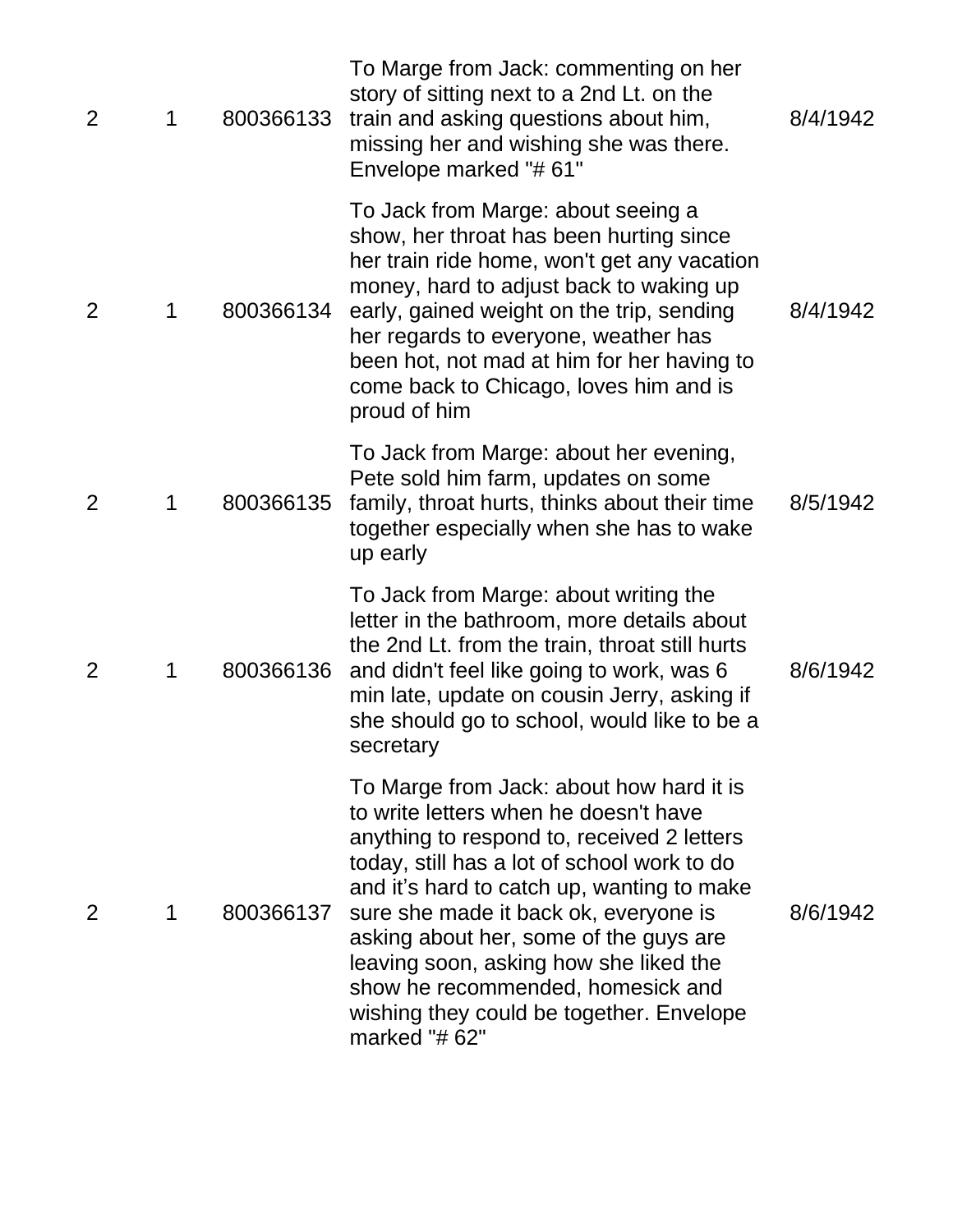| $\overline{2}$ | 1 | 800366138 | To Marge from Jack: (8/7/1942) asking<br>about things at home, remembering times<br>they went hunting, it was test day at<br>school, weather is hot, waiting to see if<br>they get a 5 day pass, fellows will get<br>diplomas today, getting a class book and<br>sending the one with the names and<br>addresses to her, might go to a party.<br>Continuation on an additional letter from<br>8/8/1942: about just getting back from<br>drilling, some guys who are leaving are<br>having a bag inspection, men either going<br>to Aberdeen or New Orleans, went to the<br>graduation and party last night, didn't mail<br>the other letter so he is sending them both<br>together, wrote Ben and his mother, still<br>not caught up on his notebook, going to a<br>show on Sunday, encouraging her to go to<br>school if she thinks it will allow her to get a<br>better job, will know where they are<br>sending him in 2 weeks. Envelope marked<br>"# 63" | 8/7-8/1942 |
|----------------|---|-----------|--------------------------------------------------------------------------------------------------------------------------------------------------------------------------------------------------------------------------------------------------------------------------------------------------------------------------------------------------------------------------------------------------------------------------------------------------------------------------------------------------------------------------------------------------------------------------------------------------------------------------------------------------------------------------------------------------------------------------------------------------------------------------------------------------------------------------------------------------------------------------------------------------------------------------------------------------------------|------------|
| $\overline{2}$ |   | 800366139 | To Jack from Marge: about not writing<br>yesterday because she didn't get a letter,<br>how it rained so bad a viaduct flooded and<br>how it affected her commute home, had to<br>work overtime today and got a ride from<br>someone so she was early, all the fellows<br>at work treat her ok except the boss,<br>thinking of going to school, listing items<br>she bought, might go see Chuck and<br>Marge's baby, chilly in Chicago, throat is<br>sore, asking for various updates                                                                                                                                                                                                                                                                                                                                                                                                                                                                         | 8/8/1942   |
| 2              | 1 | 800366140 | To Marge from Ben: about finally hearing<br>from her after her trip with Jack, telling her<br>she has things wrong about his Marge,<br>admits his ring idea was silly but tells her<br>he is to blame not Marge, too bad he<br>wasn't at Camp Edwards or he would<br>have been able to see her, not counting<br>on Marge visiting and admits that 2 years<br>is a long time to ask anyone to wait, can't                                                                                                                                                                                                                                                                                                                                                                                                                                                                                                                                                     | 8/9/1942   |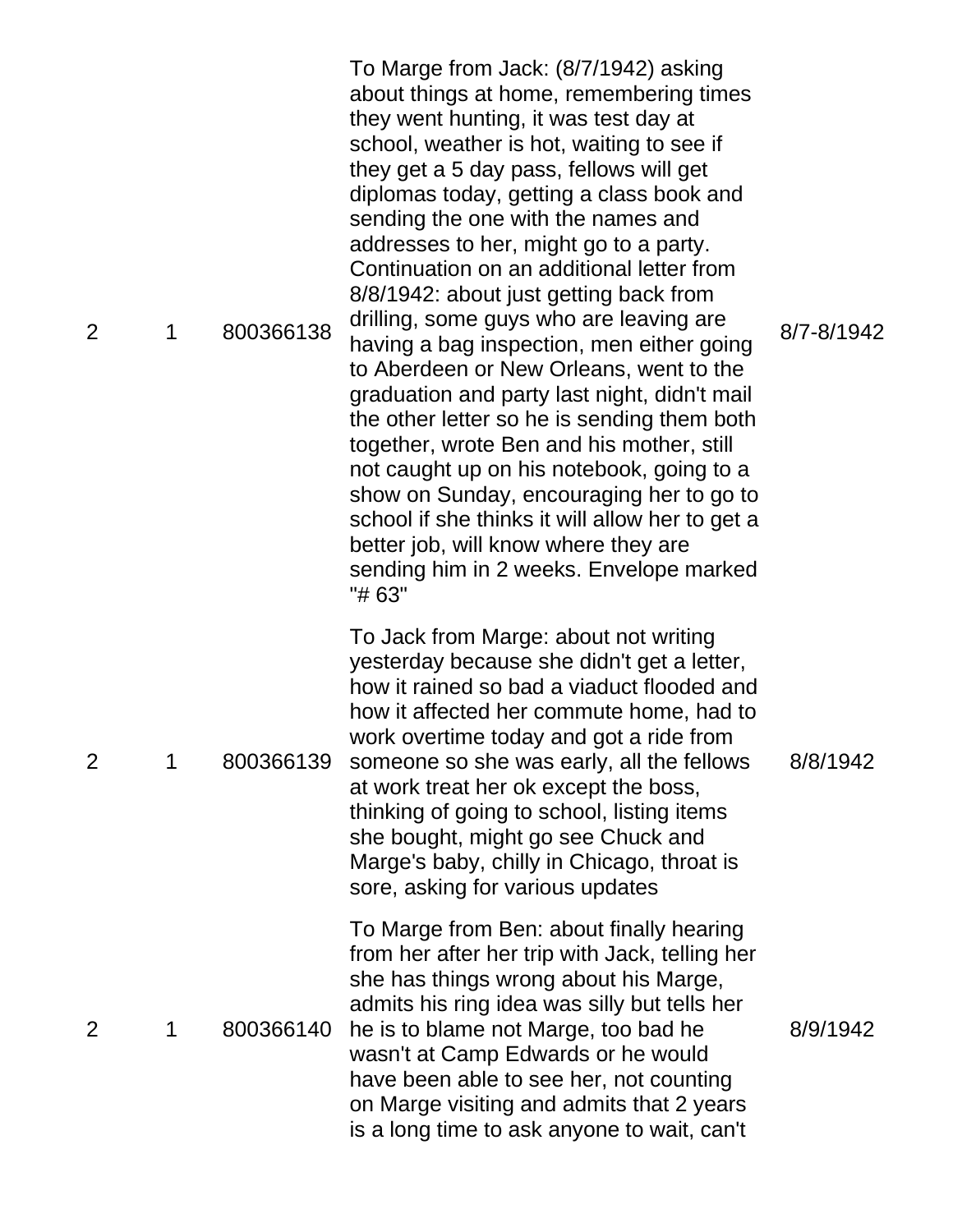|                |   |           | do anything to change how things end up,<br>asking about family, finishing up K. P.<br>today, talking about his one big mistake in<br>the Army, wishing he could have stayed at<br>Stewart. Envelope marked "# 10"                                                                                                                                                                                                                                               |           |
|----------------|---|-----------|------------------------------------------------------------------------------------------------------------------------------------------------------------------------------------------------------------------------------------------------------------------------------------------------------------------------------------------------------------------------------------------------------------------------------------------------------------------|-----------|
| 2              | 1 | 800366141 | To Marge from Jack: about it raining, what<br>he ate at Ma's, talk of how much she loves<br>pie and ice cream, saw 2 pictures,<br>planning to work on his notebook.<br>Envelope marked "#64"                                                                                                                                                                                                                                                                     | 8/9/1942  |
| $\overline{2}$ | 1 | 800366142 | To Jack from Marge: about seeing Chuck<br>and Marge's baby, how the visit made her<br>miss him, going to wear leg makeup to<br>work, baked peach pies with her mom but<br>missing ice cream, a planned blackout for<br>Chicago and surrounding areas                                                                                                                                                                                                             | 8/9/1942  |
| 2              | 1 | 800366143 | To Jack from Marge: about her call with<br>Margie, how she hasn't been the same<br>since she saw him and how hard it is to<br>say goodbye after visiting, asking if he has<br>caught up with work and wondering where<br>they will send him next                                                                                                                                                                                                                 | 8/11/1942 |
| $\overline{2}$ | 1 | 800366144 | To Marge from Jack: about being even<br>with letters and hoping they can write<br>each other every day, commenting how<br>much she talked about babies in her<br>letter, everyone is asking about her,<br>wishing they were together so they could<br>have a baby. Envelope marked "#65"                                                                                                                                                                         | 8/11/1942 |
| 2              | 1 | 800366145 | To Marge from Jack: about getting her<br>letter and being glad she is ok, how much<br>he worries about her, went to school as<br>usual, weather is hot, wishing he knew<br>where he was going next and if he would<br>get any time off, having a black out soon,<br>continued writing after black out and<br>describing how it was, telling her not to be<br>mad if the letter is late, got pie and ice<br>cream at Ma's, missing her. Envelope<br>marked "# 66" | 8/12/1942 |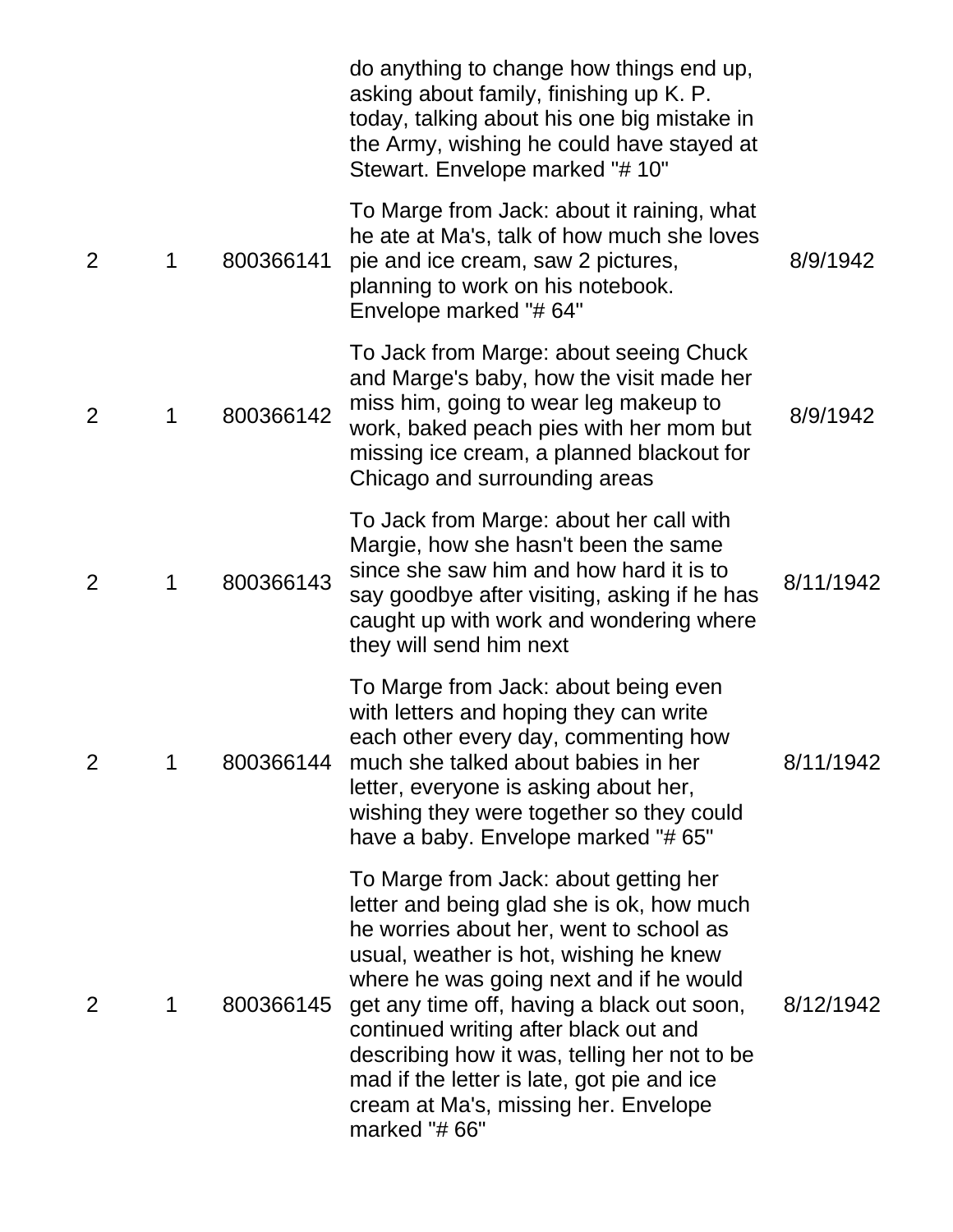| $\overline{2}$ | 1 | 800366146 | To Marge from Jack: asking about work<br>and her looking for a new job, hoping he<br>gets sent near Chicago so they can be<br>together, finally got his notebook caught<br>up, rained all day, wishing he knew if he<br>could come home, everyone still asks<br>about her. Envelope marked "#67"                                                                                                                                                                                        | 8/13/1942 |
|----------------|---|-----------|-----------------------------------------------------------------------------------------------------------------------------------------------------------------------------------------------------------------------------------------------------------------------------------------------------------------------------------------------------------------------------------------------------------------------------------------------------------------------------------------|-----------|
| 2              | 1 | 800366147 | To Jack from Marge: about being even<br>with letters, sending regards to Marion<br>and fellows at school, how the blackout in<br>Chicago was, made a homemade surprise<br>for him and Ben, update on Floyd from<br>work, debating asking for another raise or<br>quitting, asking when he will leave and if<br>he is coming to Chicago                                                                                                                                                  | 8/13/1942 |
| $\overline{2}$ | 1 | 800366148 | To Jack from Marge: about his mother<br>visiting Chicago with hopes that he gets a<br>furlough, will see Ben's Marge on<br>Wednesday and not sure when she will<br>see his mother, asking when he expects<br>to leave Springfield and if he has a<br>chance of getting a furlough, hoping they<br>will be together soon and wishing they<br>could live together, will quit work if she<br>doesn't get a raise soon. Enclosed: blank<br>piece of paper (one side is red, other<br>white) | 8/14/1942 |
|                |   |           | Correspondence - August 15-31, 1942                                                                                                                                                                                                                                                                                                                                                                                                                                                     |           |
| 2              | 2 | 800366149 | To Marge from Jack: about getting letters<br>from her and missing her, hoping she still<br>wants everything they had planned,<br>commenting on her black eye from the<br>blackout and what people would say if he<br>were living there. Envelope marked "#68"                                                                                                                                                                                                                           | 8/15/1942 |
| 2              | 2 | 800366150 | To Marge from Ben: asking about her<br>vacation, her talking to and potentially<br>meeting up with Margaret (his Marge),<br>once she gets to know his Marge she will<br>discover she's a nice girl, asking her to                                                                                                                                                                                                                                                                       | 8/15/1942 |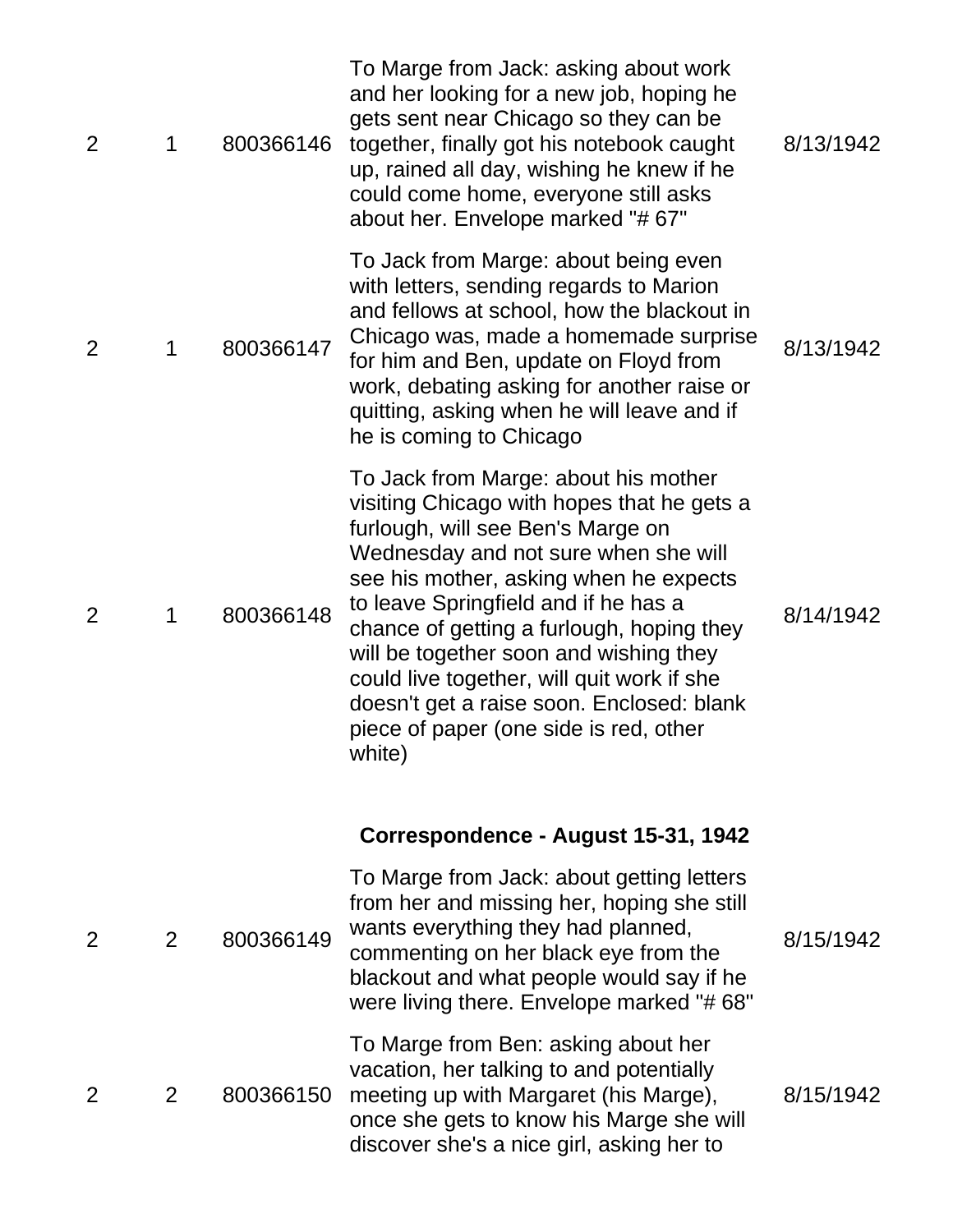|                |                |           | apologize to their mom for his angry letter,<br>asking for updates on home and family.<br>Envelope marked "# 11"                                                                                                                                                                                                                                                            |           |
|----------------|----------------|-----------|-----------------------------------------------------------------------------------------------------------------------------------------------------------------------------------------------------------------------------------------------------------------------------------------------------------------------------------------------------------------------------|-----------|
| 2              | 2              | 800366151 | To Jack from Marge: about work,<br>wondering if he doesn't like all the fellows<br>asking about her, plans with Marge on<br>Wednesday, asking him to clarify his hope<br>to be sent near Chicago and if the other<br>option is getting sent overseas, her plans<br>before bed, tries to keep herself busy so<br>she can't get lonesome, days are starting<br>to get shorter | 8/15/1942 |
| 2              | $\overline{2}$ | 800366152 | To Marge from Jack: about it raining all<br>day, how she spent his day, plans to pack<br>little by little so he is ready and won't have<br>to hurry when he has to leave, asking how<br>she spent her day, missing her and<br>wishing they were together, suggesting<br>she look for another job. Envelope marked<br>"# 69"                                                 | 8/16/1942 |
| $\overline{2}$ | 2              | 800366153 | To Jack from Marge: about seeing a<br>picture and eating dinner downtown with<br>his mother and grandmother, how long his<br>mother plan's to stay in Chicago, her<br>feelings on spending time with his mother<br>without him, how the picture mad her sad<br>and miss him, asking if he got the fudge<br>and books she sent                                               | 8/16/1942 |
| $\overline{2}$ | 2              | 800366154 | To Marge from Jack: about getting bad<br>news and being sent outside of New York<br>City, not sure if he will get time off yet but<br>will try his best to see her even if it's only<br>a couple of days, won't be writing much<br>this week with graduation and packing.<br>Envelope marked "#70"                                                                          | 8/17/1942 |
| 2              | 2              | 800366155 | To Jack from Marge: about watering the<br>yard, hoping he got the books and fudge,<br>updates on work and how hard she is<br>working, plans to ask for a raise and if she                                                                                                                                                                                                   | 8/17/1942 |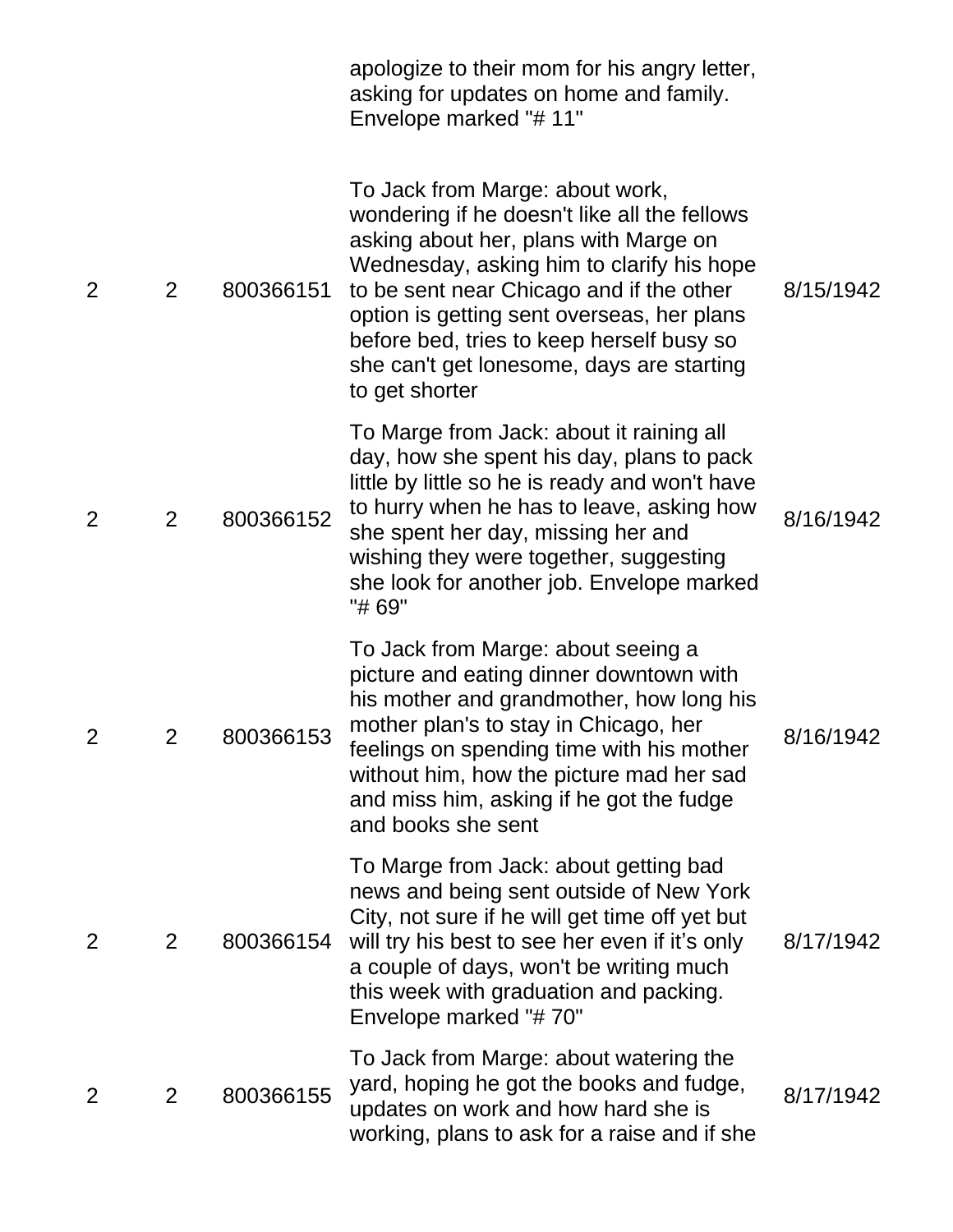|                |                |           | doesn't get one she will quit, hasn't lost<br>the weight she gained in Mass., hoping he<br>can come to Chicago soon                                                                                                                                                                                                                                                                                                                                                                                            |           |
|----------------|----------------|-----------|----------------------------------------------------------------------------------------------------------------------------------------------------------------------------------------------------------------------------------------------------------------------------------------------------------------------------------------------------------------------------------------------------------------------------------------------------------------------------------------------------------------|-----------|
| 2              | $\overline{2}$ | 800366156 | To Marge from Ben: glad she is back in<br>Chicago, heard from his Marge, supposed<br>their mom exaggerated in her letter, his<br>Marge likes her, received the sax<br>mouthpiece and the other things, the band<br>is coming along ok, telling her not to worry<br>and he won't make a fool of himself, has<br>been transferred and the new address is<br>on the envelope, hoping his Margie and<br>her spend a lot of time together, after 8<br>months away he is feeling homesick.<br>Envelope marked "# 12" | 8/18/1942 |
| $\overline{2}$ | $\overline{2}$ | 800366157 | To Jack from Marge: about feeling sick<br>and thinking it's from the cleaning fluids,<br>confirmed her plans with Marge, very busy<br>at the office, Lee's aunt is throwing a<br>wedding shower for Lee on Thursday,<br>update on Dorothy                                                                                                                                                                                                                                                                      | 8/18/1942 |
| 2              | 2              | 800366158 | To Jack from Marge: about her evening<br>with Marge, gave Marge the money from<br>Ben so she can get an engagement ring,<br>reread his letter and thinks it is bad news,<br>wants him to stay at the camp, while she<br>wants him to get a furlough she is afraid<br>that if he does it will mean he is getting<br>sent overseas, how hard it was to leave<br>him, wishing the war was over                                                                                                                    | 8/19/1942 |
| 2              | 2              | 800366159 | To Marge from Jack: about not writing<br>because they went to get their train<br>tickets, having to pay the difference in<br>ticket price to get from New York to<br>Chicago, details of the times for arriving in<br>New York and then Chicago, gets 5 days<br>but will have to spend 2 of them traveling,<br>not going to write anymore this week,<br>thanking her for the fudge and books.<br>Envelope marked "#71"                                                                                         | 8/19/1942 |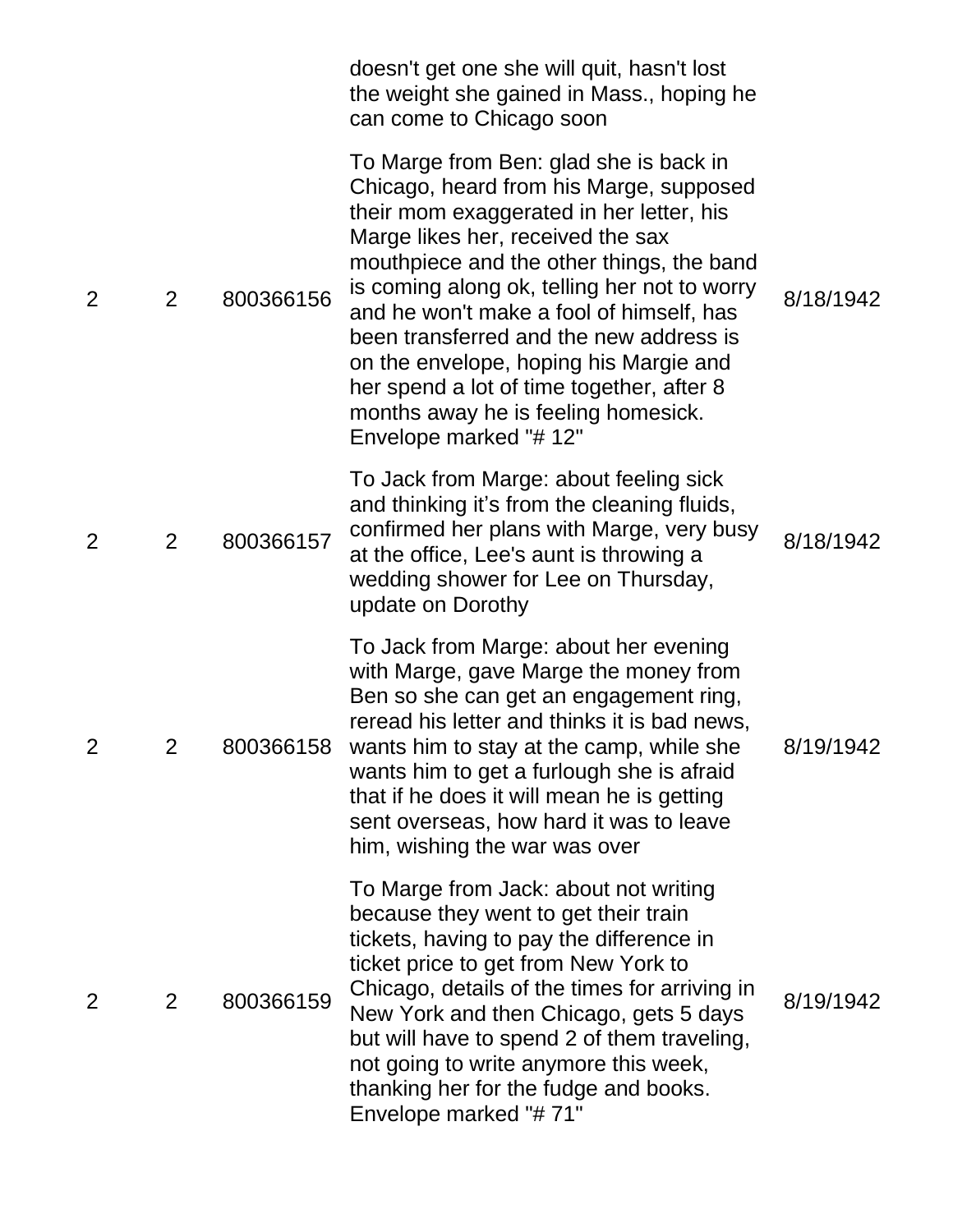| 2              | $\overline{2}$ | 800366160 | To Marge from Ben: about being glad she<br>was able to meet and liked Marge's family,<br>relieved she gave Marge the money, how<br>she now knows how him and Marge met<br>and how he was nervous for her to know,<br>working in Headquarters now, glad Jack is<br>getting a furlough, thanking her for the<br>package, hoping she will see a lot of his<br>Marge. Envelope marked "#13"                                                                                                                                                       | 8/25/1942 |
|----------------|----------------|-----------|-----------------------------------------------------------------------------------------------------------------------------------------------------------------------------------------------------------------------------------------------------------------------------------------------------------------------------------------------------------------------------------------------------------------------------------------------------------------------------------------------------------------------------------------------|-----------|
| $\overline{2}$ | $\overline{2}$ | 800366161 | To Marge from Jack: about his trip and<br>making it back safely, only 27 men are<br>there now but there are 160 expected, it's<br>a new camp and isn't complete yet, the<br>camp is a point of embarkation so there<br>are a lot of men coming and going, was<br>going to call but he can't, on a 36 hour<br>restriction so he can't get mail out, will be<br>there for a long time and wants her to<br>come, will see about getting her a job,<br>food is the best he has had at an army<br>camp, his new address. Envelope marked<br>"# 72" | 8/29/1942 |
| 2              | 2              | 800366162 | To Marge from Jack: about the weather<br>and the food, did all of his work today and<br>it kept him busy, sending her mother a<br>letter too, note that they might censor the<br>mail there soon. Drawing on reverse side<br>of house with note "Marge don't for get<br>your promus to me". Envelope marked "#<br>73"                                                                                                                                                                                                                         | 8/30/1942 |
| 2              | 2              | 800366163 | To Marge from Jack: about her knowing<br>where he is based on his stationary, went<br>into town because he is going to call her<br>later, restriction is off and mailed the other<br>letters this morning, feels sorry for some<br>of the other guys because they haven't<br>been in the army long and are getting sent<br>overseas, changed barracks and it gave<br>him time to go into town. Envelope<br>marked "#74"                                                                                                                       | 8/31/1942 |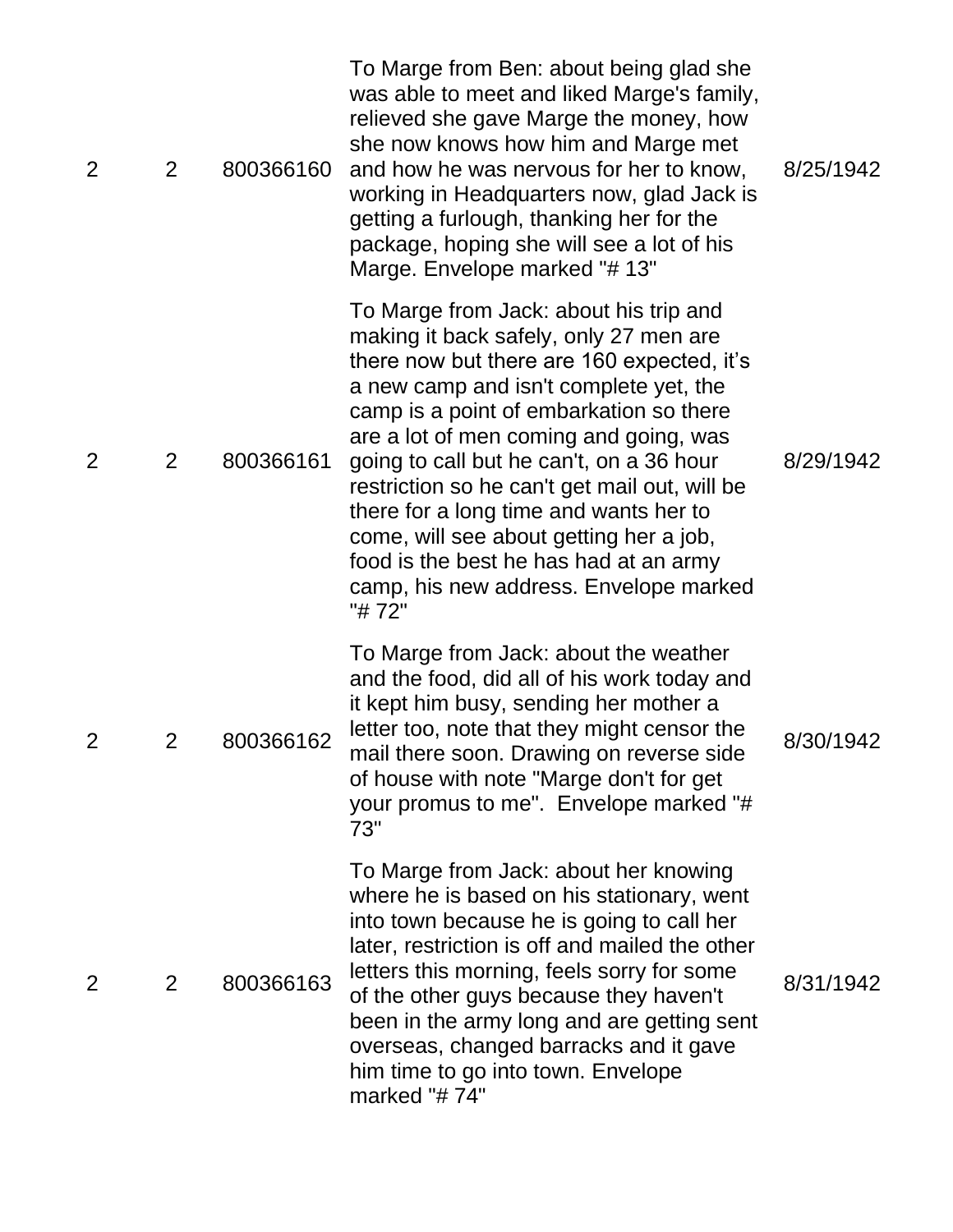#### **Correspondence - September 1-14, 1942**

| 2              | 3 | 800366164 | To Jack from Marge: about being worried<br>he was sent overseas before receiving his<br>letter, was excited about his call, doesn't<br>trust the camp about not getting sent<br>overseas, how a girl from work has a<br>boyfriend in England who had a similar<br>background to him, likes the idea of<br>working in an office there but worries<br>about him leaving soon after she starts,<br>asking his plans about officers school,<br>someone is interested in buying his car<br>and asking what she should do, asking<br>about his rating, potential plans with<br>Marge, tried to call his grandmother                                                                                                                             | 9/1/1942 |
|----------------|---|-----------|-------------------------------------------------------------------------------------------------------------------------------------------------------------------------------------------------------------------------------------------------------------------------------------------------------------------------------------------------------------------------------------------------------------------------------------------------------------------------------------------------------------------------------------------------------------------------------------------------------------------------------------------------------------------------------------------------------------------------------------------|----------|
| $\overline{2}$ | 3 | 800366165 | To Marge from Jack: about it already<br>being September, wishing she were there<br>and imaging what it would be like if she<br>moved there, telling her to let him know<br>and he will start looking at apartments,<br>drilled the men today and thinks that will<br>be his job for a while, has to check 950<br>guns tomorrow, had good meals, thinks<br>he will send for her soon. Envelope "#75".<br>Enclosed: Pages 13-14 from The Daily<br>Home News, New Brunswick, N. J.,<br>Tuesday, September 1, 1942. Handwritten<br>arrows on Page 13, highlighting an ad for<br>a furnished apartment. The enclosed<br>newspaper clipping has been separated<br>out and put into oversize materials<br>because of its size (Item # 800366254) | 9/1/1942 |
| 2              | 3 | 800366166 | To Marge from Jack: about his day<br>inspecting rifles, too tired to go to the free<br>show, captain said he would send him to<br>Officers Training School in Aberdeen if he<br>wanted, thinks he will wait to get a rating<br>before he makes a decision, telling her to<br>let him know if she wants to come there<br>and he will look into apartments, would be<br>able to come home to her every night,,                                                                                                                                                                                                                                                                                                                              | 9/2/1942 |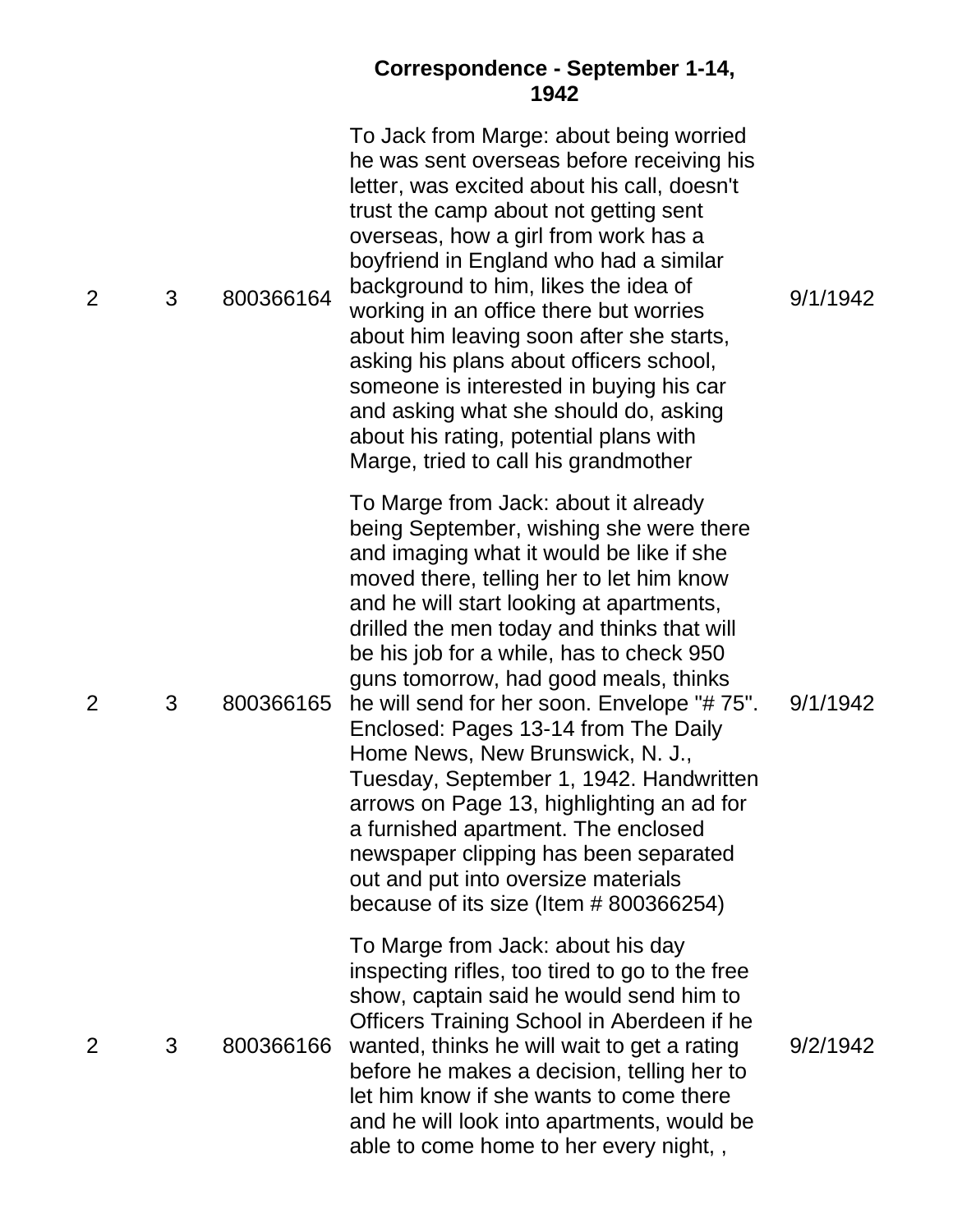|                |   |           | missing her and wishing they were<br>together, hasn't gotten a letter yet but<br>knows the mail service there is terrible.<br>Envelope marked "#76"                                                                                                                                                                                                                                                                                                                                             |          |
|----------------|---|-----------|-------------------------------------------------------------------------------------------------------------------------------------------------------------------------------------------------------------------------------------------------------------------------------------------------------------------------------------------------------------------------------------------------------------------------------------------------------------------------------------------------|----------|
| $\overline{2}$ | 3 | 800366167 | To Marge from Jack: about finally getting<br>a letter from her, will probably send for her<br>after the 15th, how he wants her to be<br>with him while he is stationed there, telling<br>her not to sell the car, nothing new to talk<br>about since it's the same as always, no<br>mechanic shop there yet, repairs and<br>inspects rifles and machine guns for men<br>who are leaving, no ratings have been<br>given yet. Envelope marked "#77"                                               | 9/4/1942 |
| $\overline{2}$ | 3 | 800366168 | To Jack from Marge: about not receiving a<br>letter but writing anyways, talked to Marge<br>on the phone and made plans, talked to<br>the guy interested in selling the car and<br>will stall until she hears back, had hot<br>dogs for dinner and it reminded her of<br>their times together, hope they will be<br>together soon, asking about Officers<br>Training School and his rating                                                                                                      | 9/5/1942 |
| $\overline{2}$ | 3 | 800366169 | To Marge from Jack: about being at the<br>camp for a week but feeling like he has<br>been gone a year, telling her if she wants<br>to come to let him know and he will get a<br>furlough and come get her, was excited to<br>get 2 letters from her and surprised by the<br>postcard from Leischners, wishing they<br>were together, they might start a night<br>shift and he doesn't want to work it.<br>Enclosed: postcard from Leischners<br>addressed to Margie. Enveloped marked<br>"# 78" | 9/5/1942 |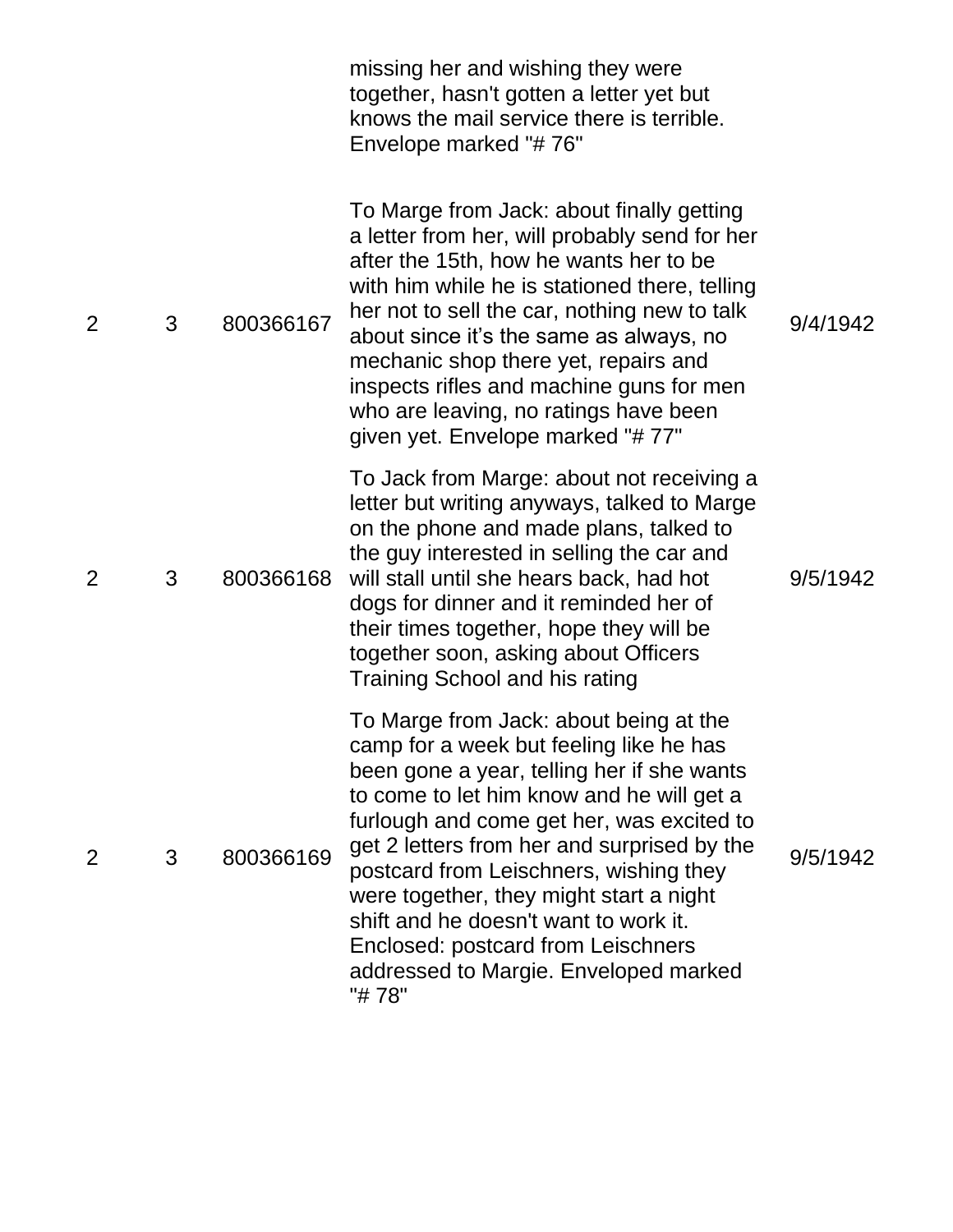| $\overline{2}$ | 3 | 800366170 | To Marge from Jack: about it being Labor<br>Day but still having to work, getting<br>disgusted with the Army and still hasn't<br>gotten a rating, thinking of joining the<br>Navy if nothing changes, repeating again<br>about missing her and wishing she were<br>there, will send for her after the 15th<br>whether he gets a rating or not and will<br>start looking for a place for them.<br>Envelope marked "#79"                                                                                                                              | 9/7/1942  |
|----------------|---|-----------|-----------------------------------------------------------------------------------------------------------------------------------------------------------------------------------------------------------------------------------------------------------------------------------------------------------------------------------------------------------------------------------------------------------------------------------------------------------------------------------------------------------------------------------------------------|-----------|
| $\overline{2}$ | 3 | 800366171 | To Marge from Jack: about writing when<br>she does, replying to her story of going to<br>the pictures with Ben's Marge, cost to see<br>a show at camp is 15 cents, hoping she<br>tells him everything she does downtown,<br>thinks she should come live with him so<br>he won't have to worry or get jealous.<br>Envelope marked "#81"                                                                                                                                                                                                              | 9/9/1942  |
| 2              | 3 | 800366172 | To Jack from Marge: thinks it's too bad he<br>hasn't gotten a rating yet and wondering if<br>he should just go to Officers Training<br>School, how she is mad too about not<br>getting a decent raise, thinks it would be<br>silly to join the Navy if he has the<br>opportunity to go to school, reminding him<br>that he has her forever, everyone at work<br>hears about him, glad they had been<br>married awhile and didn't do it quickly,<br>sent the Leischers a card but not a gift,<br>stomach is bothering her, weather has<br>been rainy | 9/9/1942  |
| 2              | 3 | 800366173 | To Marge from Jack: about her new<br>stationary, asking her again if she wants<br>to move there so he can look for a place<br>to live, wondering if she prefers being<br>away from him, he won't write to her until<br>she lets him know, she could get a job<br>easily, slept through an air raid (?).<br>Envelope marked "#80"                                                                                                                                                                                                                    | 9/10/1942 |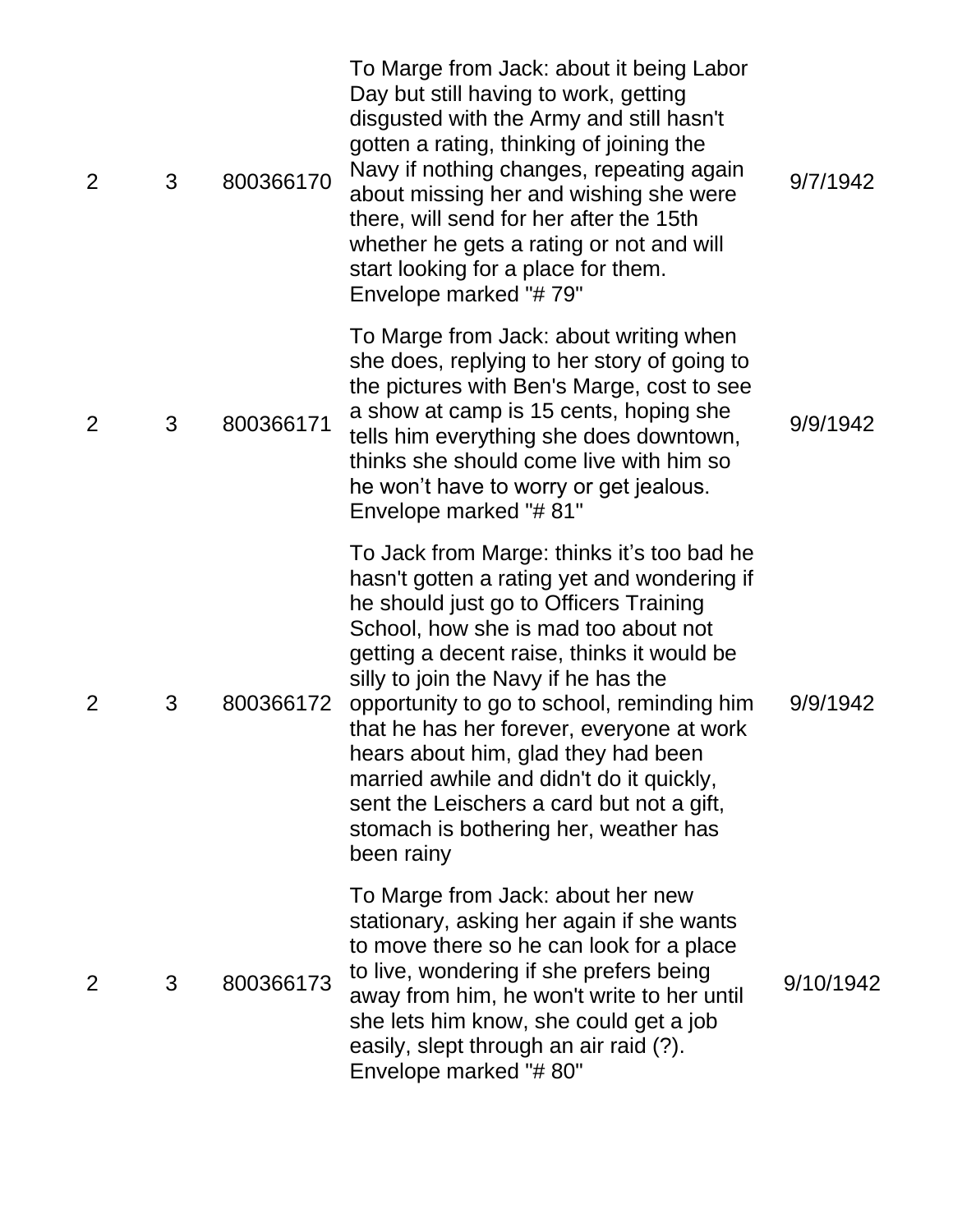| 2              | 3 | 800366174 | To Jack from Marge: about noticing he<br>doesn't write daily, replying to his<br>comments about her going to the Chicago<br>Show and deserving to do things like that<br>for herself, calling him selfish and telling<br>him that she tells him the truth and there<br>are no lies from her, implying that he lies,<br>telling him that if her really loved her like<br>he says then he would trust her, her<br>plans with Marge, how Ann goes out and<br>doesn't get accused of anything from<br>Terry, new shifts at work | 9/11/1942 |
|----------------|---|-----------|-----------------------------------------------------------------------------------------------------------------------------------------------------------------------------------------------------------------------------------------------------------------------------------------------------------------------------------------------------------------------------------------------------------------------------------------------------------------------------------------------------------------------------|-----------|
| 2              | 3 | 800366175 | To Jack from Marge: about not going to<br>work today, update on her raise situation,<br>knows he wants her to move there but she<br>wants to know how soon he is planning to<br>go to Officers Training School, asking<br>about his rating and what he actually does<br>at night, spent all day downtown, will<br>answer him about moving when he<br>answers her about Officers Training<br>School. Enclosed: blank piece of lined<br>paper                                                                                 | 9/12/1942 |
| $\overline{2}$ | 3 | 800366176 | To Marge from Jack: about receiving<br>letters from her and the mail being backed<br>up, asking about work, sent a letter to his<br>father about Officer Candidate School,<br>knows she is a good wife but gets jealous<br>sometimes, was busy all day. Envelope<br>marked "#82"                                                                                                                                                                                                                                            | 9/12/1942 |
| $\overline{2}$ | 3 | 800366177 | To Jack from Marge: about spending the<br>day downtown with Anne, hopes he is<br>over being jealous, admits to getting<br>"burned up" in her last letters, going out<br>once in a while helps her feel better<br>because only going to work gets her<br>down, Ann didn't plan on getting married<br>when she went to visit Terry, tomorrow is<br>her first day doing the earlier shift at work,<br>asking about rating, thinks there is going<br>to be a gas ration in Chicago and wishing<br>she sold the car              | 9/13/1942 |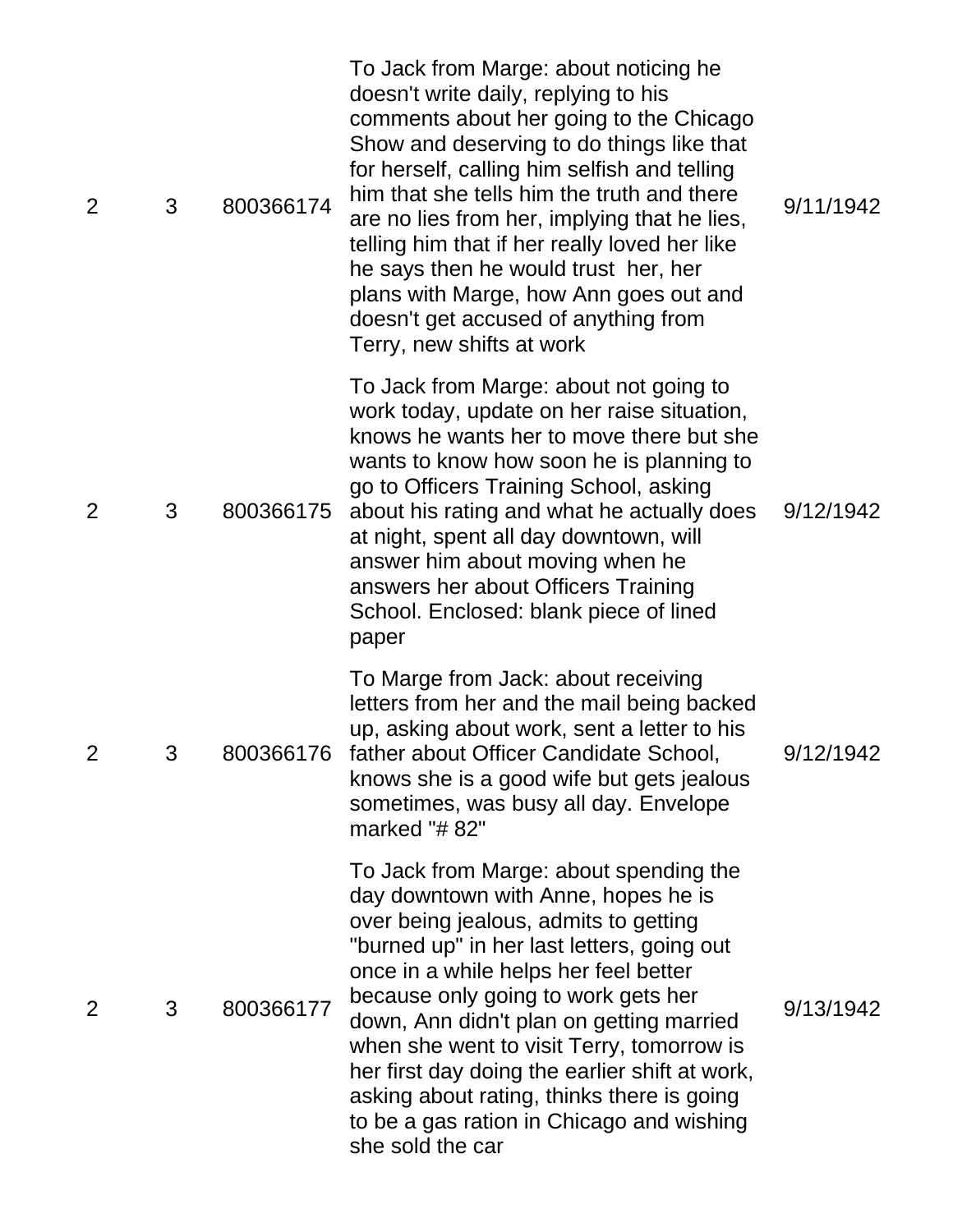|                |   |           | Correspondence - September 15-30,<br>1942                                                                                                                                                                                                                                                                                                                                                                                                                                                                                                                                                                                                                                                                                                                                                                                                                               |           |
|----------------|---|-----------|-------------------------------------------------------------------------------------------------------------------------------------------------------------------------------------------------------------------------------------------------------------------------------------------------------------------------------------------------------------------------------------------------------------------------------------------------------------------------------------------------------------------------------------------------------------------------------------------------------------------------------------------------------------------------------------------------------------------------------------------------------------------------------------------------------------------------------------------------------------------------|-----------|
| 2              | 3 | 800366180 | To Jack from Marge: about not receiving<br>mail but happy about his call the night<br>before, missing him, wanting to be with<br>him but will stay in Chicago if he is going<br>to school soon, heard the officers school<br>is tough, worried her being there wouldn't<br>be good for his studies, if he gets to be a<br>Lt. then she will be able to go wherever he<br>is stationed, having to be at work an hour<br>earlier and will stick it out and see how it<br>goes, does want to go to business school<br>and would like to work in an office, Ben's<br>Marge bought her engagement ring and<br>their engagement was announced, he<br>doesn't have to worry when she hangs out<br>with Marge or Ann, telling him not to worry<br>or be afraid since she only loves him, sent<br>him a package and telling him to let her<br>know if he needs anything specific | 9/14/1942 |
| 2              | 3 | 800366179 | To Marge from Jack: about receiving her<br>"nice" letters and not meaning his letters<br>in that way, gets jealous because he loves<br>her, doesn't think he is good enough for<br>her and worried she might find someone<br>who she thinks is better, will probably<br>always get jealous but that is how he is,<br>how he loves her, apologizing for winding<br>her up, the other fellows put ideas in his<br>head and he worries about her. Drawing<br>of a house on reverse side of last page<br>with a note about not forgetting their<br>plans. Envelope marked "# 84"                                                                                                                                                                                                                                                                                            | 9/14/1942 |
| $\overline{2}$ | 3 | 800366178 | To Marge from Jack: about missing her<br>and wanted to call but there was a<br>restriction, asking what she did last night<br>and plans for today, if they lift the<br>restriction early enough he will try to call,<br>might cause a delay in mail. Envelope<br>marked "# 83"                                                                                                                                                                                                                                                                                                                                                                                                                                                                                                                                                                                          | 9/13/1942 |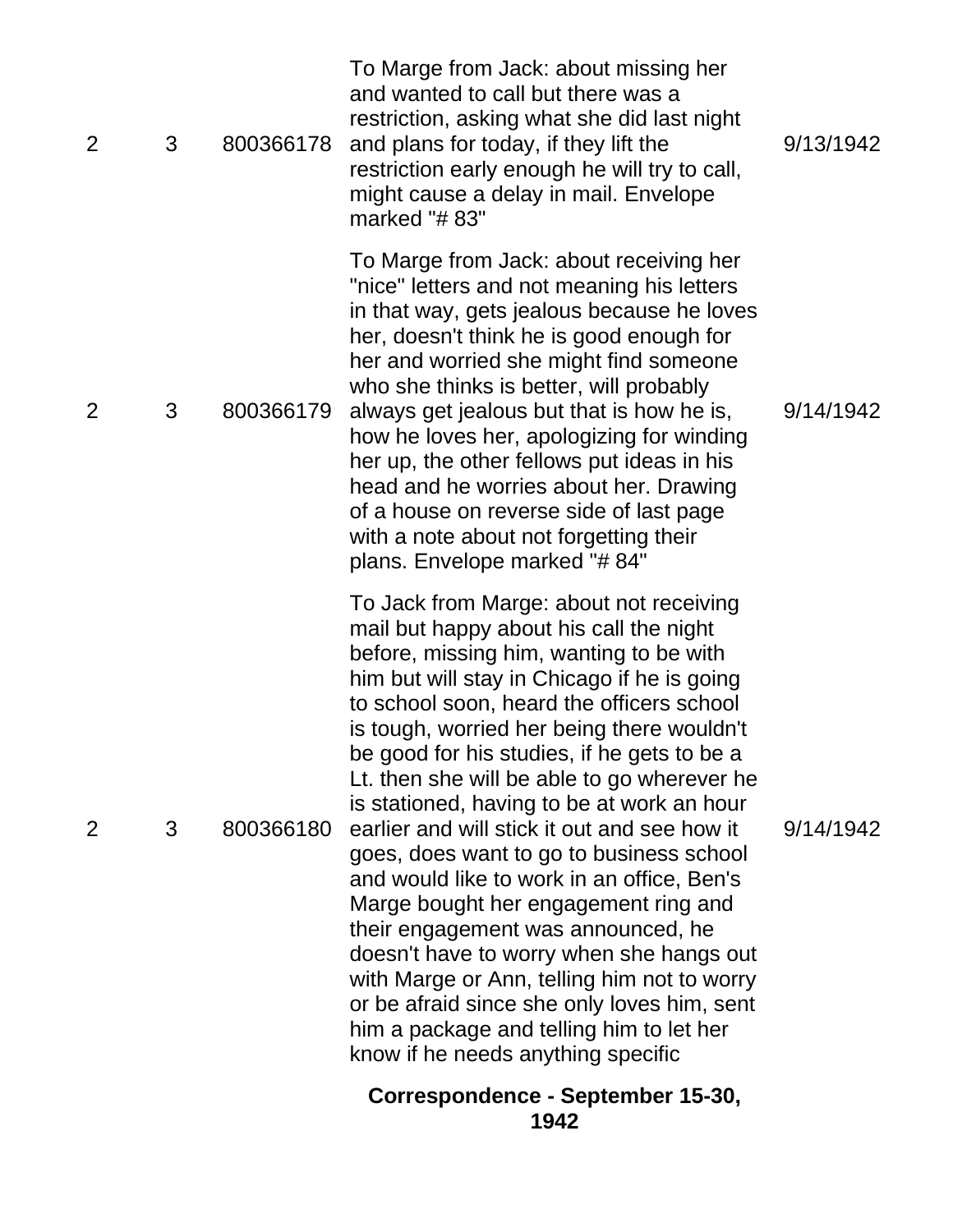| $\overline{2}$ | 4 | 800366181 | To Marge from Jack: about signing the<br>payroll and discovering she won't get any<br>money until he proves they are married,<br>asking her to send a copy of their<br>marriage license, hopes she isn't mad at<br>him, how Terry's position is similar to<br>Ben's, worked hard and is tired. Envelope<br>marked "# 85"                                                                                                                                                                                                                                                                      | 9/15/1942 |
|----------------|---|-----------|-----------------------------------------------------------------------------------------------------------------------------------------------------------------------------------------------------------------------------------------------------------------------------------------------------------------------------------------------------------------------------------------------------------------------------------------------------------------------------------------------------------------------------------------------------------------------------------------------|-----------|
| $\overline{2}$ | 4 | 800366182 | To Jack from Marge: about returning a<br>dress after work, being stuck with doing<br>the government reports at work, asking<br>why he had to ask his father for a<br>reference for O. T. S., wondering if he lied<br>about having others to write him<br>recommendations, asking again when he<br>thinks he would go, forgives him for being<br>jealous but hates lies                                                                                                                                                                                                                        | 9/16/1942 |
| 2              | 4 | 800366183 | To Jack from Marge: received his letter<br>and will send a copy of their marriage<br>license, asking if the government will pay<br>for the last couple months, how Terry<br>sends Ann money, asking about his rating<br>and Officers Training School, talked to his<br>grandmother, her plans with Marge, Ben<br>and Marge's engagement was announced<br>and he expects a furlough soon, asking<br>his opinion on paying for business school,<br>story of 2 girls from work, her thoughts on<br>work and her pay, thinks she could go to<br>school while he is in Officers Training<br>School | 9/16/1942 |
| 2              | 4 | 800366184 | To Marge from Jack: about how time flies,<br>asking for her to send him something,<br>worked hard and is tired, asking if she<br>likes her new hours, hopes she didn't buy<br>everything she saw when shopping, days<br>are same as usual, got a box of candy<br>from his parents, didn't get a letter from<br>her but has been writing her every day                                                                                                                                                                                                                                         | 9/16/1942 |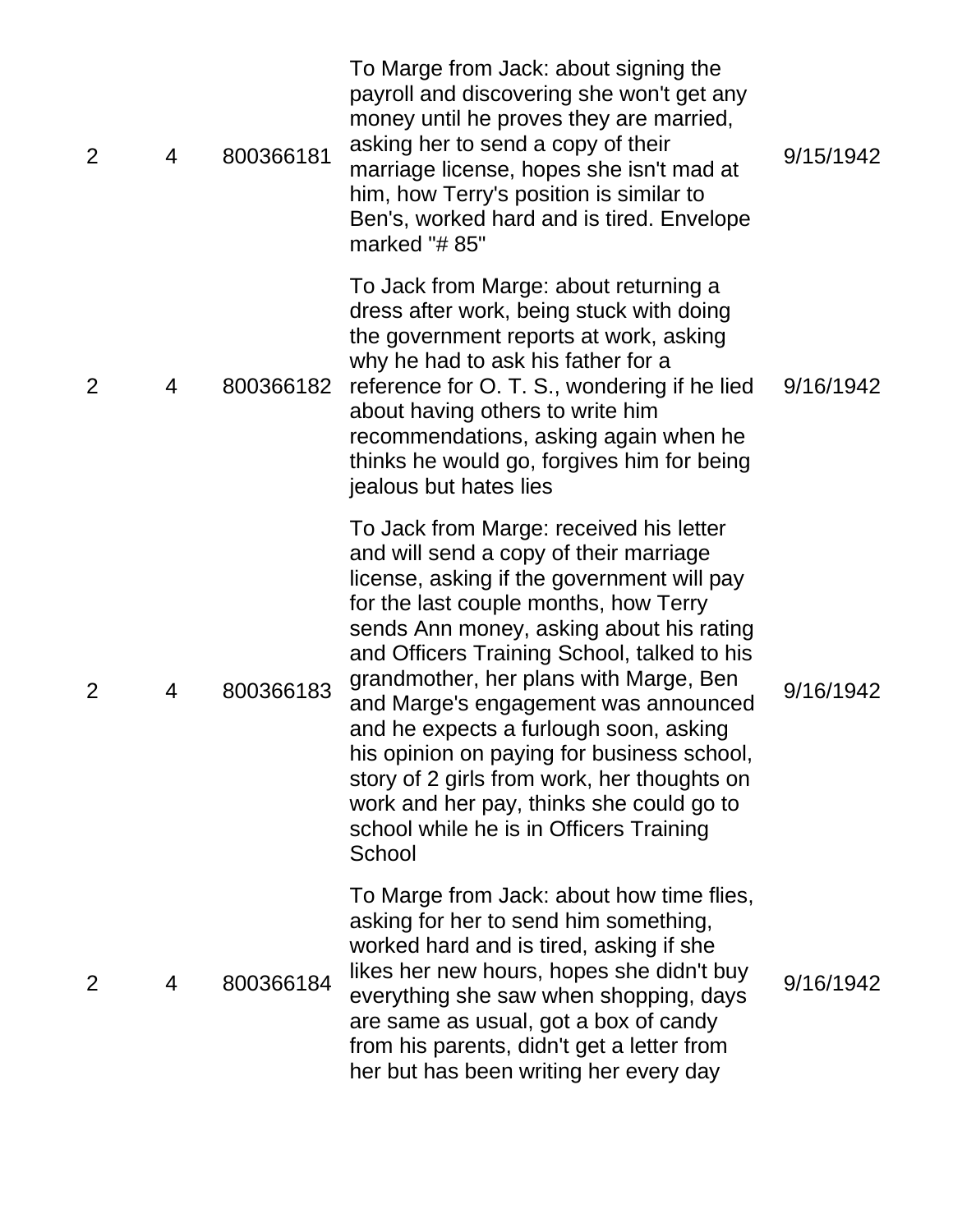| 2              | 4 | 800366185 | To Marge from John: about getting her<br>package, telling her not to worry about<br>officer's training school, how he likes the<br>tough stuff but has a hard time studying,<br>hot weather, missing her and thinking of<br>when they will be together. Envelope<br>marked "#87"                                                            | 9/17/1942 |
|----------------|---|-----------|---------------------------------------------------------------------------------------------------------------------------------------------------------------------------------------------------------------------------------------------------------------------------------------------------------------------------------------------|-----------|
| 2              | 4 | 800366186 | To Jack from Marge: about not working<br>and going downtown, sending him the<br>marriage license and a driver's license,<br>details on what she bought, asking if he<br>liked the package she sent, missing him,<br>asking what kind of work he does at camp                                                                                | 9/19/1942 |
| $\overline{2}$ | 4 | 800366187 | To Marge from Jack: about why he didn't<br>write yesterday and hopes she knows he<br>isn't telling lies, explaining why he asked<br>his father for a reference and why the<br>Captain can't give a recommendation,<br>says he knows why she returned the<br>dress, proud of her and wishing he could<br>show her off. Envelope marked "#88" | 9/19/1942 |
| $\overline{2}$ | 4 | 800366188 | To Jack from Marge: about hanging out<br>with Marge and going horseback riding,<br>has more fun riding with him, likes<br>Marge's family and hopes that Ben can<br>get a furlough to spend time with them,<br>missing him and wondering when they will<br>see each other next, plans to wear a new<br>dress to work                         | 9/20/1942 |
| 2              | 4 | 800366189 | To Jack from Marge: about it being cold,<br>not getting much work done and would do<br>better if she got a raise, asking about his<br>meeting with the board of officers and for<br>updates about his plans to go to officer's<br>training school, wishing he was home to<br>see her new dress, asking if he writes Ben                     | 9/21/1942 |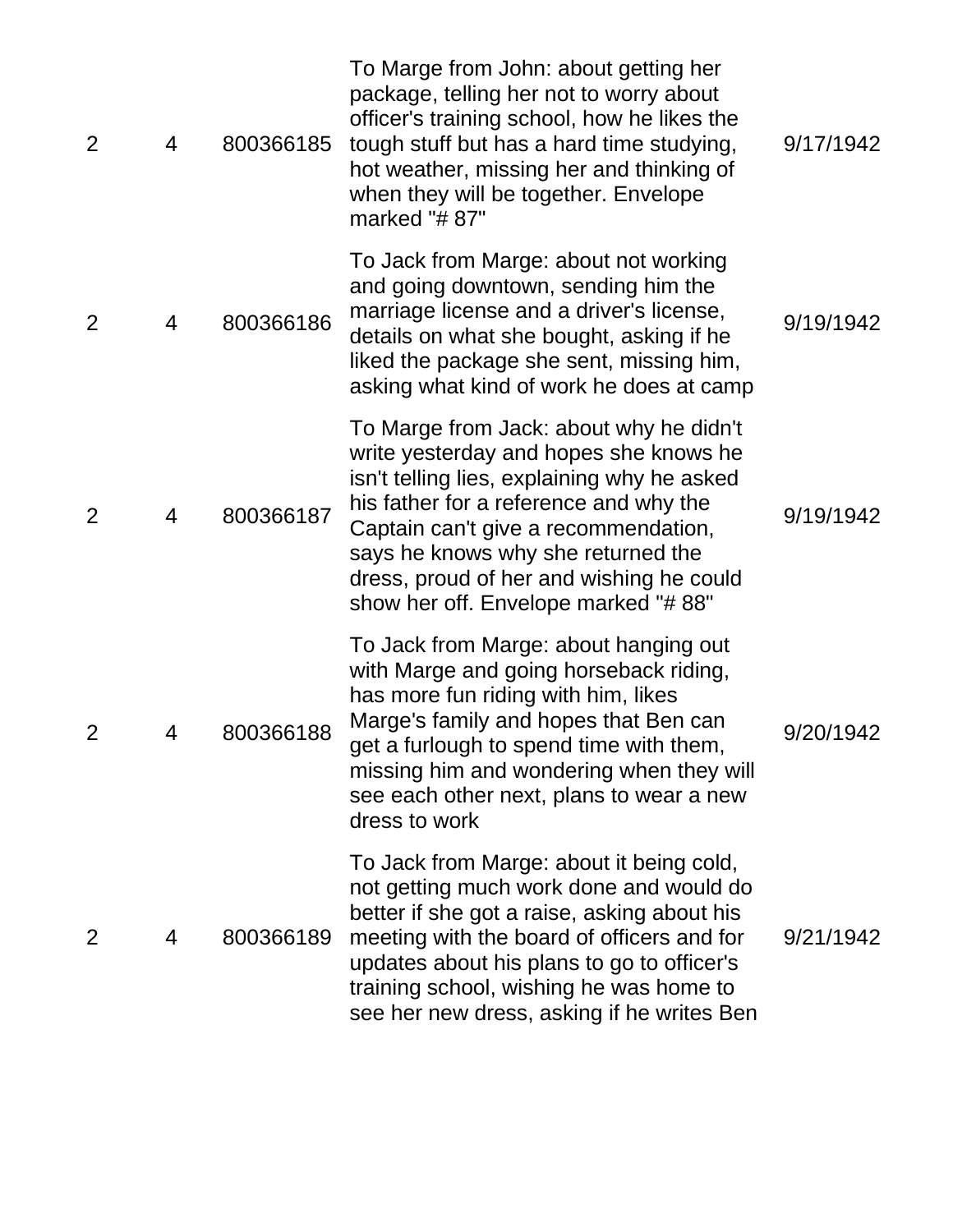| $\overline{2}$ | 4 | 800366190 | To Marge from Jack: asking how she liked<br>horseback riding, got a weekend pass and<br>got a ride with someone who is from<br>there, had to take the train back, saw his<br>dad to get a recommendation, started<br>working a night shift, weather is cold, saw<br>people horseback riding while on the train<br>and thought of her, asking about the<br>marriage license, joking about if he was a<br>bad soldier and she was a WAAC.<br>Envelope is not marked with a number. | 9/21/1942 |
|----------------|---|-----------|----------------------------------------------------------------------------------------------------------------------------------------------------------------------------------------------------------------------------------------------------------------------------------------------------------------------------------------------------------------------------------------------------------------------------------------------------------------------------------|-----------|
| $\overline{2}$ | 4 | 800366191 | To Jack from Marge: about all the phone<br>calls with his grandmother, Ann, and<br>Marge, how cold it is, should get the<br>marriage license tomorrow and will send<br>it, asking his opinion on the payment<br>options for her business school and will<br>start soon if she doesn't go live with him,<br>asking about his rank, commenting that he<br>never answers the questions from her<br>letters                                                                          | 9/22/1942 |
| 2              | 4 | 800366192 | To Marge from Jack: about receiving her<br>letter where she talks about horseback<br>riding, his new schedule working the night<br>shift, has to repair 12,000 rifles tonight,<br>wondering how everyone liked her dress,<br>eating the candy she sent. Envelope is not<br>marked with a number.                                                                                                                                                                                 | 9/22/1942 |
| 2              | 4 | 800366193 | To Jack from Marge: commenting on his<br>lack of letters, didn't receive the marriage<br>license, plans with Marge, weather is cold<br>and rainy, asking if he is going to use the<br>car soon or if she should just sell it, has<br>athlete's foot                                                                                                                                                                                                                              | 9/23/1942 |
| $\overline{2}$ | 4 | 800366194 | To Jack from Marge: about having dinner<br>and seeing a show with Marge, how it's<br>one day closer to them being able to be<br>together, dreaming of how it would be if<br>he stayed in the States as a machinist,<br>hoping they will see each other soon,<br>loves the pictures he draws of their future                                                                                                                                                                      | 9/24/1942 |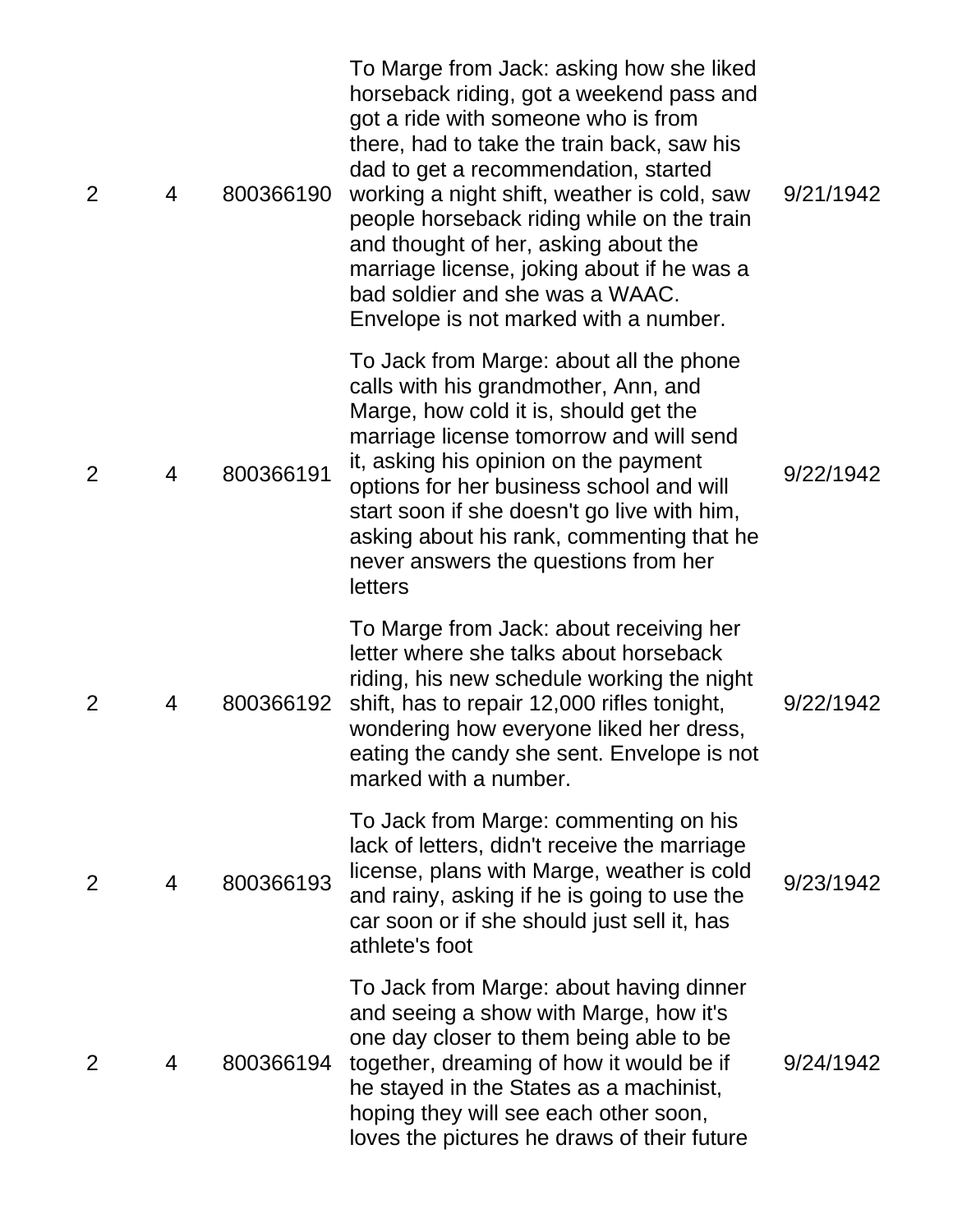|                |   |           | house, reminding him that she is good no<br>matter what she wears                                                                                                                                                                                                                                                                                                                                                                                                                                      |           |
|----------------|---|-----------|--------------------------------------------------------------------------------------------------------------------------------------------------------------------------------------------------------------------------------------------------------------------------------------------------------------------------------------------------------------------------------------------------------------------------------------------------------------------------------------------------------|-----------|
| 2              | 4 | 800366195 | To Marge from Jack: asking about the<br>office, explaining why he didn't write<br>yesterday, needs to get envelopes, won't<br>know about stripes until next month,<br>hasn't heard from or written Ben lately,<br>would prefer her over a WAAC in<br>reference to an on-going joke. Envelope is<br>not marked with a number.                                                                                                                                                                           | 9/24/1942 |
| 2              | 4 | 800366196 | To Marge from Jack: about working hard<br>and having cuts and blisters on his hands,<br>might go to the show later, it's raining,<br>might not have gotten his letters because<br>of a big troop movement, letters of<br>recommendation from his father are good,<br>asking how she would like to come and<br>live with him and to let him know, story of<br>seeing a lot of women outside the camp.<br>Envelope is not marked with a number.                                                          | 9/26/1942 |
| $\overline{2}$ | 4 | 800366197 | To Marge from Jack: about how time flies<br>when he is working but goes slow when<br>he isn't, wishing she was living with him,<br>asking her to let him know if she doesn't<br>think living with him would be good and<br>telling her the decision is hers, the guy he<br>gave the previous letter to mail in town<br>didn't mail it and hoping she isn't made for<br>not getting mail, another rainy day, meals<br>he has had, picture of his lonely heart.<br>Envelope is not marked with a number. | 9/27/1942 |
| 2              | 4 | 800366198 | To Jack from Marge: about not receiving<br>letters lately and asking why, went to<br>Cary, Illinois to visit family with her<br>parents, listening to the hit parade on the<br>radio, thinking about how happy they will<br>be in the future, plans to have dinner and<br>see a show with his grandmother, sent the<br>marriage license on Friday, asking about<br>his night shift                                                                                                                     | 9/27/1942 |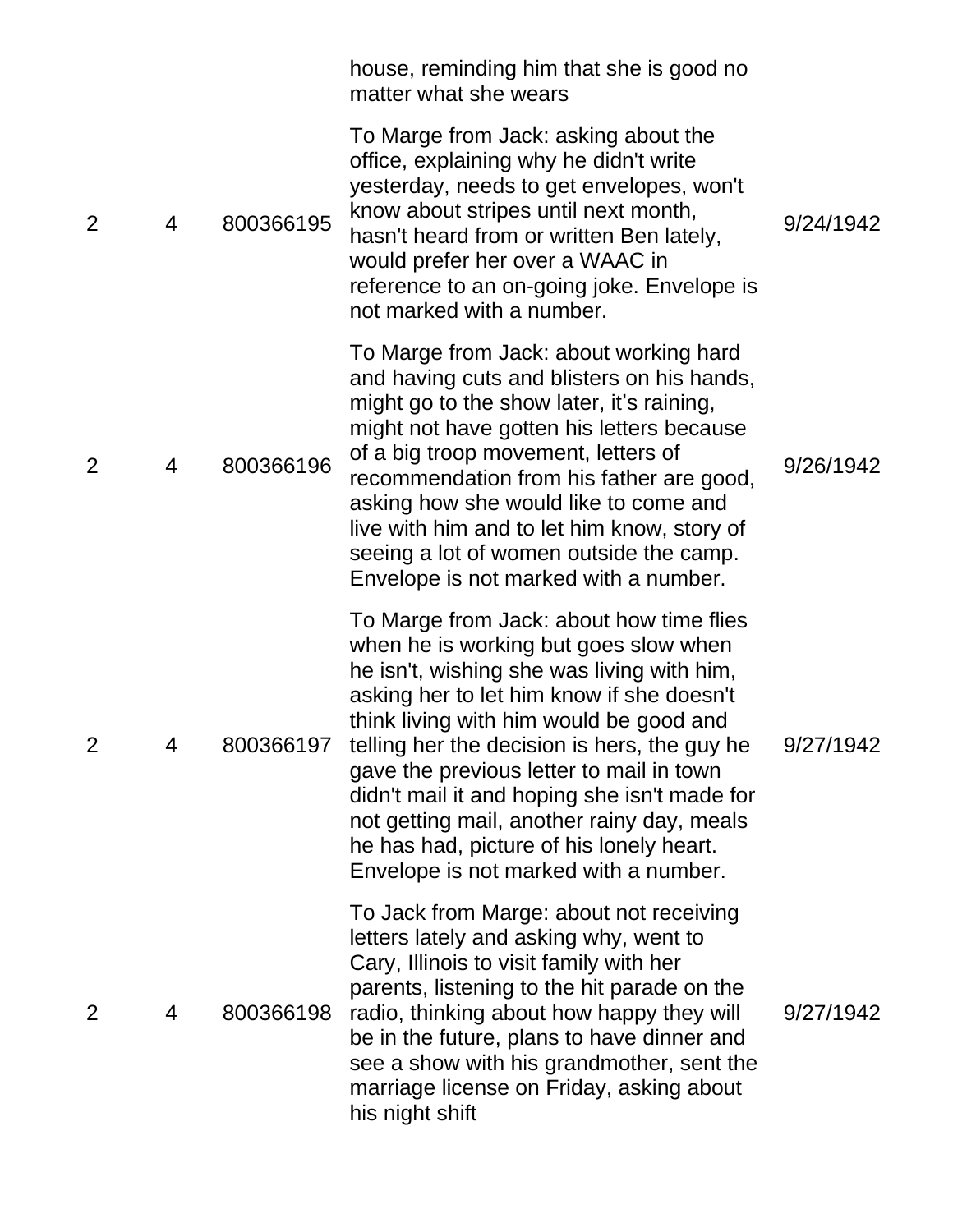| $\overline{2}$ | 4 | 800366199 | To Jack from Marge: about being tired of<br>her work and potentially quitting if she<br>doesn't get a raise, sending some films<br>she had developed and asking him to<br>confirm he got the marriage license,<br>commenting on his excuse for not writing,<br>going to move forward with school since<br>he never answered her, finishing the letter<br>later at home, joking about a cartoon she<br>saw and sending him a blank piece of<br>paper, asking about the night shift                                                                 | 9/29/1942 |
|----------------|---|-----------|---------------------------------------------------------------------------------------------------------------------------------------------------------------------------------------------------------------------------------------------------------------------------------------------------------------------------------------------------------------------------------------------------------------------------------------------------------------------------------------------------------------------------------------------------|-----------|
| 2              | 4 | 800366200 | To Marge from Jack: about it being pay<br>day, received a letter from her, being<br>busy, received a clipping from his parents<br>about Ben that he will send it if she hasn't<br>seen it, asking if she would quit her job<br>and move there if he asked and how<br>much notice/time she would need, details<br>of the kind of job and pay she would have<br>there, asking her to let him know if she<br>wants to move or if she thinks she is<br>better off at home, has a lead on a place<br>to live. Envelope is not marked with a<br>number. | 9/30/1942 |
| 2              | 4 | 800366201 | To Marge from Jack: about receiving the<br>marriage license, got envelopes at the U.<br>S. O. but needs to get stationary in town,<br>commenting on her short letter, not much<br>to say since the same thing happens<br>every day, wishing she would come live<br>there, drawing of their stars at the end of<br>the letter. Envelope not marked with a<br>number. Letter is dated Sept. ? 1942 but<br>the envelope is date stamped 9/30/1942.                                                                                                   | 9/30/1942 |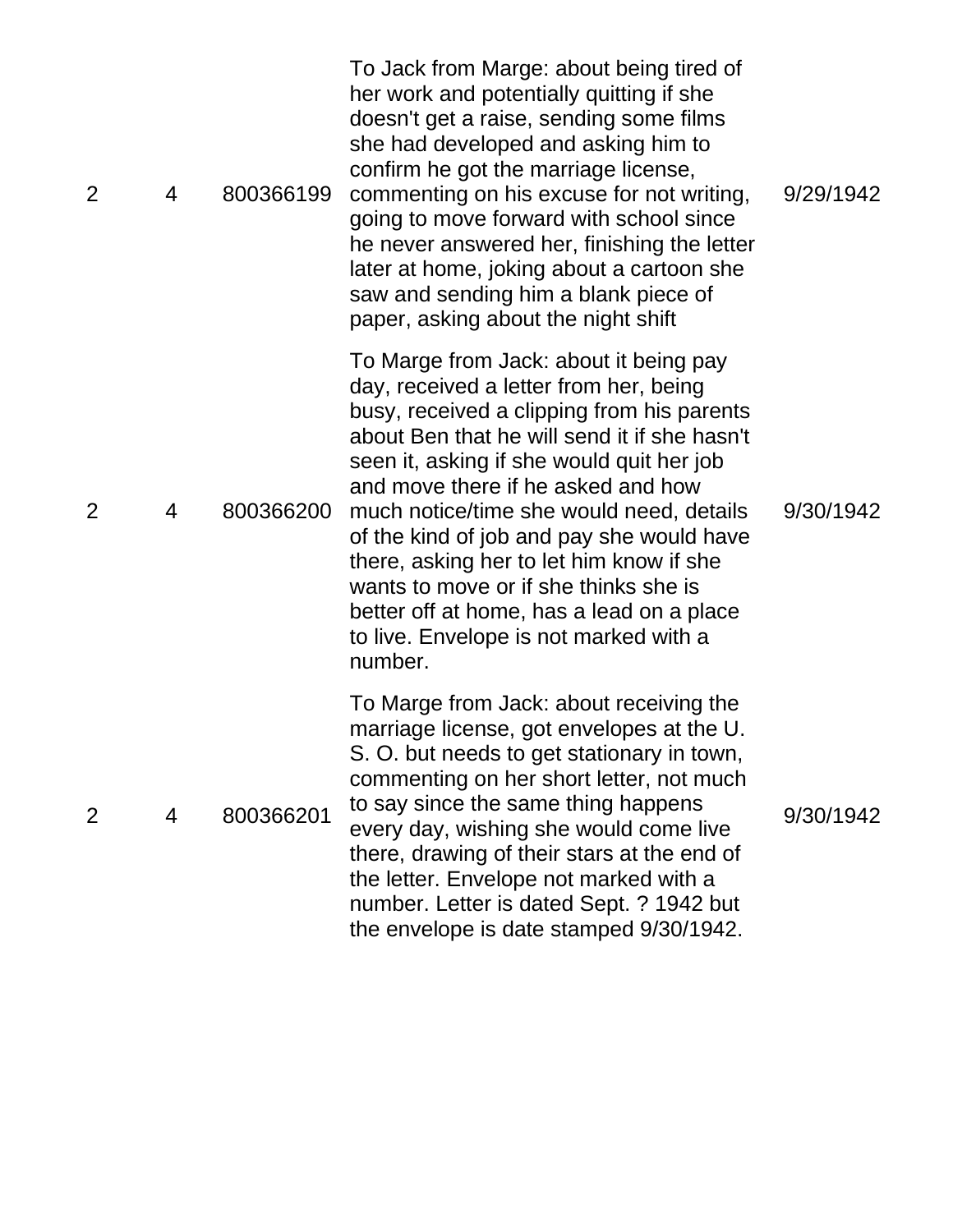|                |   |           | <b>Correspondence - October, 1942</b>                                                                                                                                                                                                                                                                                                                                                                                                                                                         |           |
|----------------|---|-----------|-----------------------------------------------------------------------------------------------------------------------------------------------------------------------------------------------------------------------------------------------------------------------------------------------------------------------------------------------------------------------------------------------------------------------------------------------------------------------------------------------|-----------|
| $\overline{2}$ | 5 | 800366202 | To Jack from Marge: about her previous<br>night with Grandma, saw someone who<br>commented that the next time he comes<br>home he will have bars, hoping to see him<br>soon and that he makes Officer's Training<br>School, thinks it is best to wait for him to<br>finish school before moving to be with<br>him, Sonny Christi was asking about their<br>car, work has been busy, updates from<br>people at home, still likes to hear from him<br>even if it's the same thing over and over | 10/1/1942 |
| $\overline{2}$ | 5 | 800366203 | To Jack from Marge: about writing a<br>second letter, went to Metropolitan<br>Business College to sign up for classes so<br>she could start next week, details of the<br>classes she is taking and her schedule,<br>wants to get a civil service job later on,<br>might start typing letters to get more<br>practice, asking what he thinks of it, they<br>will be done with school about the same<br>time                                                                                    | 10/1/1942 |
| 2              | 5 | 800366204 | To Jack from Marge: about working<br>overtime, story of Connie's wedding<br>anniversary present, already knew about<br>the clipping of Ben, wrote his parents and<br>sent the pictures they wanted, plans with<br>Ann this weekend, update on Newman,<br>starting classes on Monday, asking him to<br>answer questions about officers school                                                                                                                                                  | 10/3/1942 |
| 2              | 5 | 800366205 | To Jack from Marge: about how she spent<br>her evening, details of the ceremony she<br>went to with Ann, they are having a similar<br>dedication next week for Grandma's block<br>and his name will be added, Lee and<br>Lucky got married, starting school<br>tomorrow and asking about his school<br>plans                                                                                                                                                                                  | 10/4/1942 |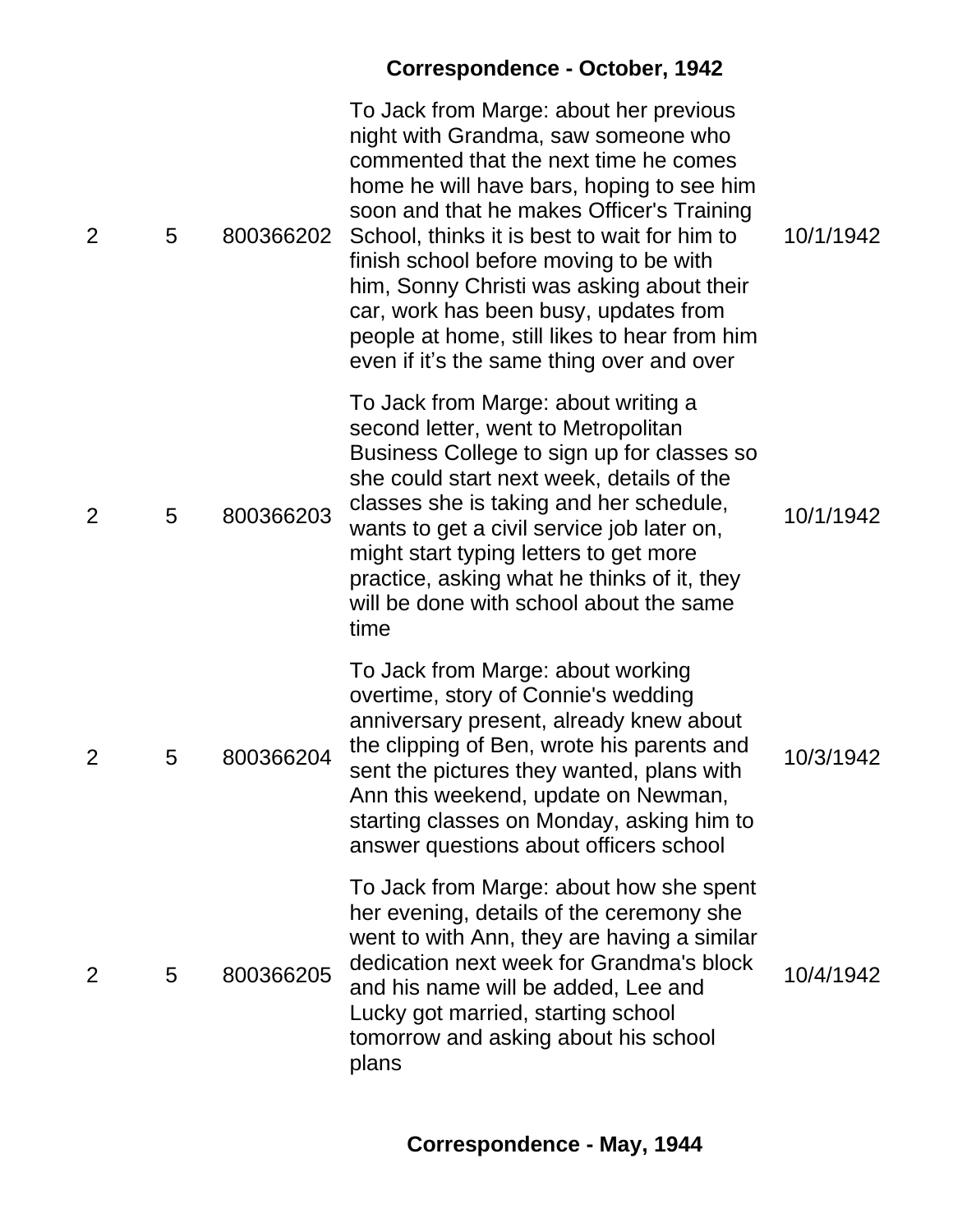| To Jack from Marge: about not hearing<br>from him but hoping that means he is<br>studying, received a letter from his mother<br>and sent his boy scout pants to her for<br>David to wear during a hike, Frankie got a<br>haircut, too tired to write yesterday, has to<br>redo the wash because of problems<br>yesterday, Jackie is cranky, Red Cross<br>doesn't have "baby doctors" for service<br>families, going to go to a doctor instead of<br>the Welfare Station, update on the<br>800366207<br>5/23/1944<br>6<br>construction. Enclosed: letter to Marge<br>from "Mother, Paul, & David" (potentially<br>Jack's mother and the letter Marge<br>referenced in her letter to Jack) about<br>being glad she made it back safely and<br>the trip was ok, how Jacky likes his Uncle<br>Franky, how it was nice for Jack to see his<br>old friends, asking her to send Jack's old<br>boy scout pants, asking for Jack's new<br>address, telling her the pictures won't be<br>ready for a couple weeks<br>To Jack from Marge: hoping he is well<br>since she hasn't heard from him, update<br>on Jackie, update on the construction to<br>turn the drug store across the street into<br>800366208<br>doctor's offices, update on their back<br>5/24/1944<br>6<br>porch construction project, Ben and Lyla<br>came to Chicago while Ben is on furlough,<br>Lyla had a miscarriage, everyone says<br>their baby Jack looks like him, Jackie | $\overline{2}$ | 6 | 800366206 | To Jack from Marge: about how good it<br>was to hear his voice and how it's hard to<br>get used to not having him around, heard<br>something on the radio that reminded her<br>of their times in Stelton, glad to have little<br>Jackie with her and he inherited so many<br>things from him, asking about his school,<br>went to visit her friend Ruth, her dad might<br>get a new contractor and she hopes the<br>room will be finished soon, updates on<br>who she has written | 5/21/1944 |
|--------------------------------------------------------------------------------------------------------------------------------------------------------------------------------------------------------------------------------------------------------------------------------------------------------------------------------------------------------------------------------------------------------------------------------------------------------------------------------------------------------------------------------------------------------------------------------------------------------------------------------------------------------------------------------------------------------------------------------------------------------------------------------------------------------------------------------------------------------------------------------------------------------------------------------------------------------------------------------------------------------------------------------------------------------------------------------------------------------------------------------------------------------------------------------------------------------------------------------------------------------------------------------------------------------------------------------------------------------------------------------------------------------------------------------------------|----------------|---|-----------|-----------------------------------------------------------------------------------------------------------------------------------------------------------------------------------------------------------------------------------------------------------------------------------------------------------------------------------------------------------------------------------------------------------------------------------------------------------------------------------|-----------|
|                                                                                                                                                                                                                                                                                                                                                                                                                                                                                                                                                                                                                                                                                                                                                                                                                                                                                                                                                                                                                                                                                                                                                                                                                                                                                                                                                                                                                                            | 2              |   |           |                                                                                                                                                                                                                                                                                                                                                                                                                                                                                   |           |
|                                                                                                                                                                                                                                                                                                                                                                                                                                                                                                                                                                                                                                                                                                                                                                                                                                                                                                                                                                                                                                                                                                                                                                                                                                                                                                                                                                                                                                            | 2              |   |           |                                                                                                                                                                                                                                                                                                                                                                                                                                                                                   |           |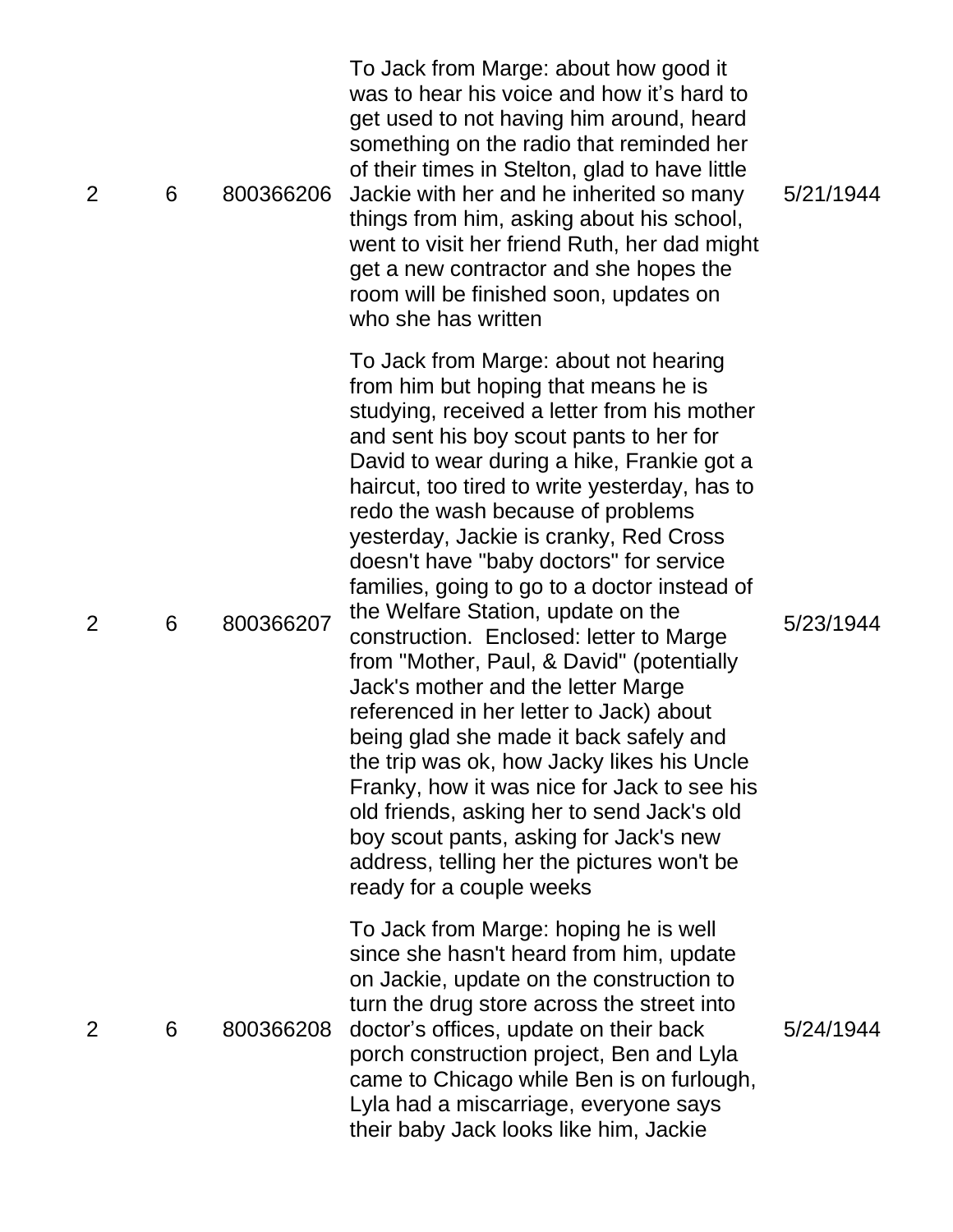|                |   |           | keeps her busy and hasn't unpacked<br>everything yet                                                                                                                                                                                                                                                                                         |           |
|----------------|---|-----------|----------------------------------------------------------------------------------------------------------------------------------------------------------------------------------------------------------------------------------------------------------------------------------------------------------------------------------------------|-----------|
| $\overline{2}$ | 6 | 800366209 | To Jack from Marge: about still not<br>hearing from him and hoping he will write,<br>update on Jackie and how she ended up<br>not taking him to the doctor because of<br>weather, her dad got a price quote for the<br>back porch project, how they are cramped<br>and she feels like getting an apartment for<br>herself                    | 5/25/1944 |
| $\overline{2}$ | 6 | 800366210 | To Jack from Marge: about still not<br>receiving any letters or a phone call and<br>how its making her think terrible things,<br>update on the back porch construction<br>project and other things the company is<br>going to fix/update, update on Jackie,<br>detailing how the doctor's appointment<br>went and her thoughts on the doctor | 5/27/1944 |
| 2              | 6 | 800366211 | To Jack from Marge: about finally hearing<br>from him, received a baby gift from Jean<br>and Andy Cline, Dad closed the store<br>early and description of how they spent<br>the afternoon, update on Jackie, hot<br>weather, how much Jackie reminds her of<br>him, hasn't received the money order or<br>rifle yet                          | 5/30/1944 |
|                |   |           | Correspondence - June, 1944                                                                                                                                                                                                                                                                                                                  |           |
| 2              | 7 | 800366212 | To Jack from Marge: about taking Jackie<br>to a new doctor, spoke to someone from<br>Metropolitan about insurance with details<br>on what policy she thinks will work best,<br>asking his opinion on the policies she<br>described, received one government<br>check and another should come soon, told                                      | 6/1/1944  |

her dad to charge her board but not sure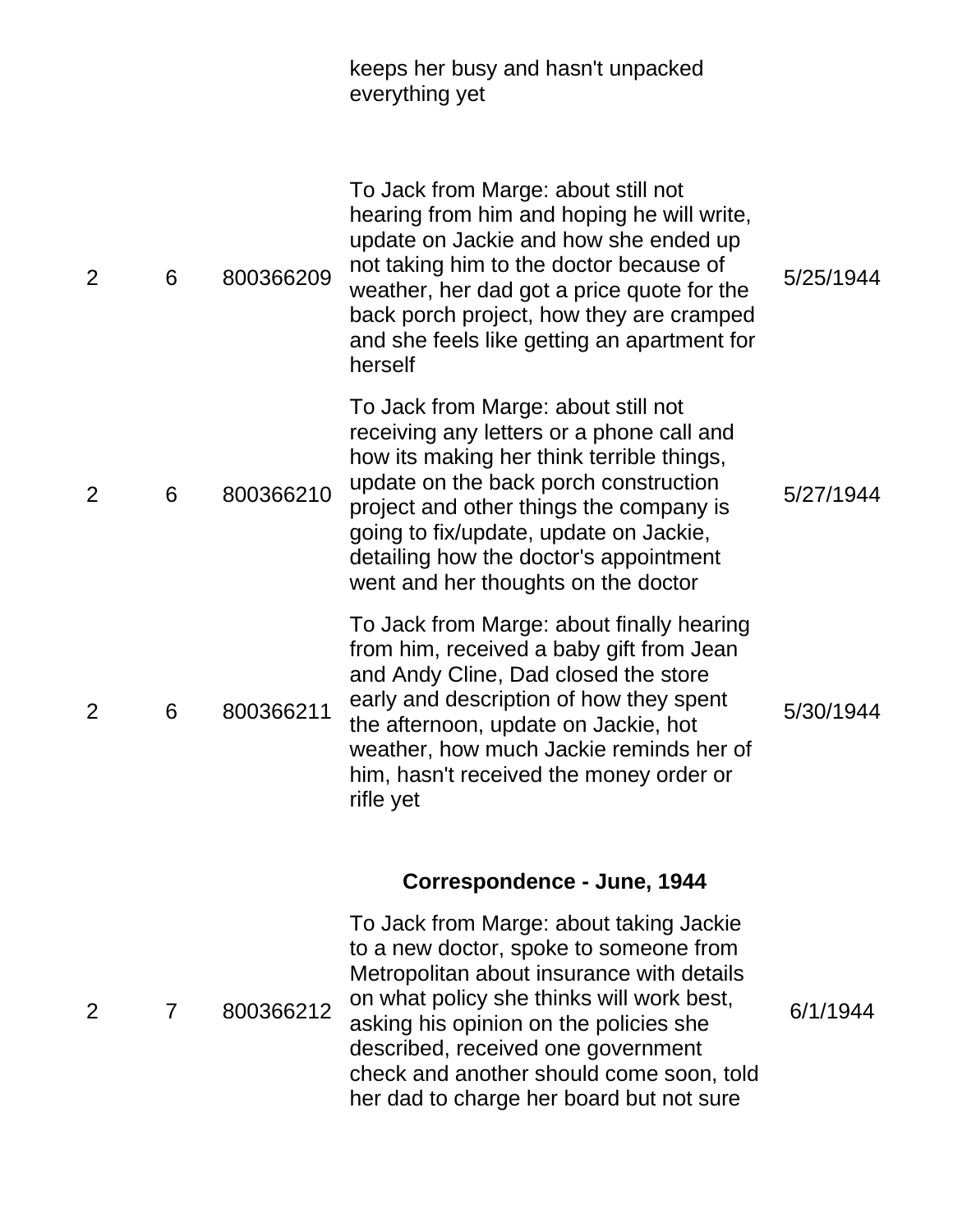|                |   |           | what he will do or amount he would<br>charge, asking him to write                                                                                                                                                                                                                                                                                                                                                                                                                                                                                                                                                                                                                                                                                                                                                                                            |           |
|----------------|---|-----------|--------------------------------------------------------------------------------------------------------------------------------------------------------------------------------------------------------------------------------------------------------------------------------------------------------------------------------------------------------------------------------------------------------------------------------------------------------------------------------------------------------------------------------------------------------------------------------------------------------------------------------------------------------------------------------------------------------------------------------------------------------------------------------------------------------------------------------------------------------------|-----------|
| 2              | 7 | 800366213 | To Jack from Marge: about not writing<br>yesterday because she was so tired, how<br>today is the day of the "great invasion"<br>and hearing about it on the radio,<br>Grandma came over and brought things<br>for Jackie, sent him a package yesterday,<br>saw Lyla and Ben before they left for<br>California, insurance doctor came to<br>examine Jackie, received both checks and<br>update on how much her dad will charge<br>for boarding, took a ride and got cake for<br>her birthday, update on Jackie, telling him<br>she might not be able to write every day,<br>hopes they can be together soon, isn't<br>expecting a lot of mail from him while he is<br>in school, thanking him for the birthday<br>card, sending \$1. Enclosed: news clipping<br>with picture of WAACs and caption in<br>Czech (?), Czech (?) text/article on<br>reverse side | 6/6/1944  |
| $\overline{2}$ | 7 | 800366214 | To Jack from Marge: about not having<br>much to write, another routine day for her<br>and Jackie, update on recent weather,<br>hoping he isn't falling asleep in class,<br>sending a picture and telling him to take<br>lessons from it, went to a show tonight.<br>Enclosed: graphic from potentially a<br>magazine with caption "Start now to baby<br>your tires as never before!" with<br>handwritten note "Papa Jack"                                                                                                                                                                                                                                                                                                                                                                                                                                    | 6/7/1944  |
| 2              | 7 | 800366215 | To Jack from Marge: about taking a long<br>bath, thanking him for the birthday present<br>he sent, her film still hasn't been<br>developed, update on the back porch<br>construction project, Grandma called with<br>news of her brother Charlie passing,<br>update on weather, how Frankie calls<br>Jackie "Little Superman" and wishing he<br>were there to experience and see                                                                                                                                                                                                                                                                                                                                                                                                                                                                             | 6/10/1944 |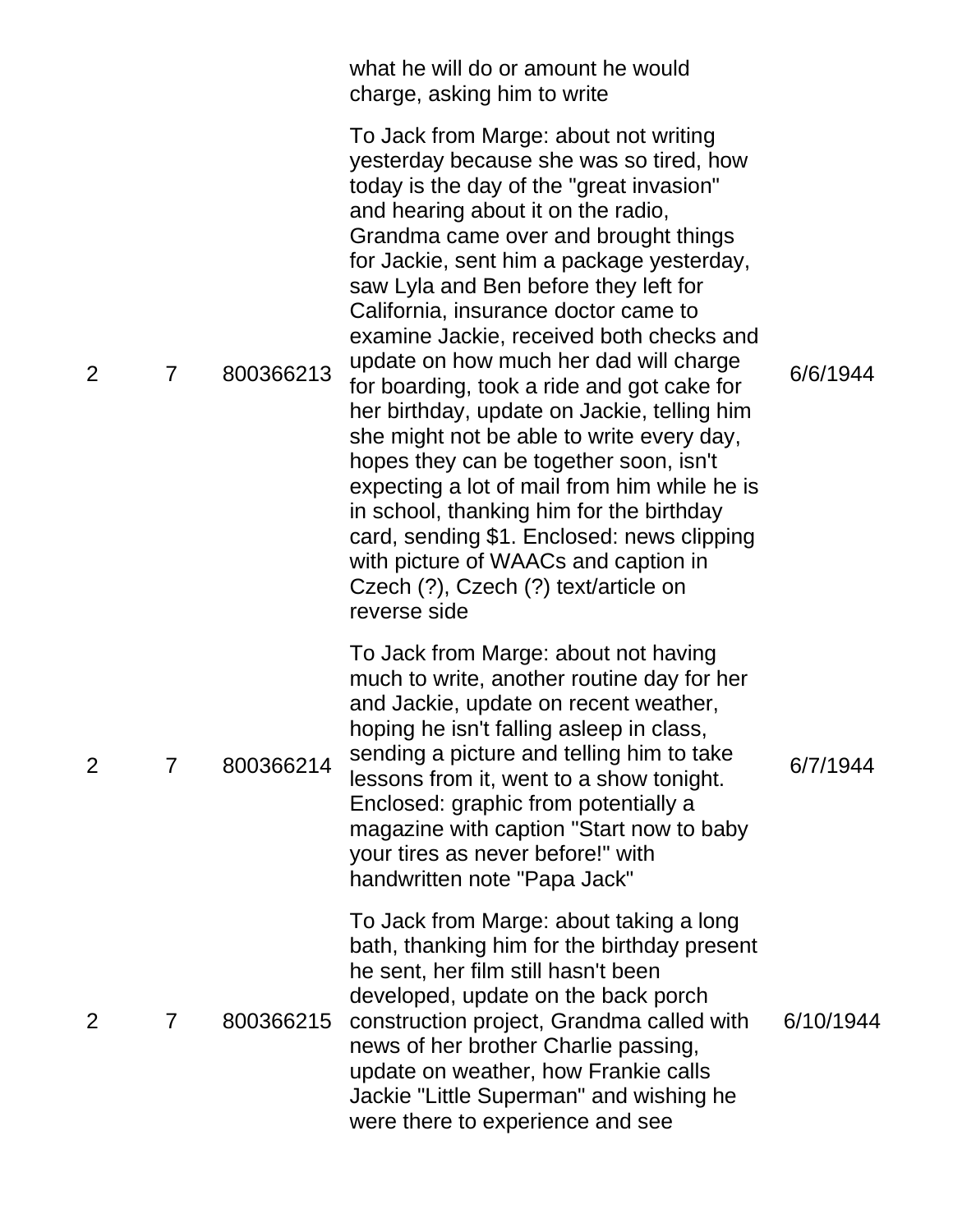|                |                |           | everything, wasn't feeling well last night so<br>she didn't write                                                                                                                                                                                                                                                                                                                                                             |           |
|----------------|----------------|-----------|-------------------------------------------------------------------------------------------------------------------------------------------------------------------------------------------------------------------------------------------------------------------------------------------------------------------------------------------------------------------------------------------------------------------------------|-----------|
| 2              | $\overline{7}$ | 800366216 | To Jack from Marge: about being in Bemis<br>Woods, saw a couple horseback riding<br>and it brought back memories, Frankie got<br>the films developed so she is sending him<br>all the pictures, also sending pictures from<br>Grandma, finishing the letter the next<br>morning, received a letter from him<br>confirming he got the watch                                                                                    | 6/11/1944 |
| 2              | $\overline{7}$ | 800366217 | To Jack from "Mother": Father's Day card<br>with note asking him to write, how cute his<br>baby is and how it would be wonderful for<br>them to be together                                                                                                                                                                                                                                                                   | 6/18/1944 |
| $\overline{2}$ | $\overline{7}$ | 800366218 | To Jack from Marge: about it being hot but<br>took Jackie for a walk around Douglas<br>Park, detailing what she did after the walk,<br>doesn't get much sleep, update on the<br>back porch construction project, got<br>Jackie's insurance policy, Ben's Margie<br>joined the WACS, sent cards for Father's<br>Day, swallowed a watermelon seed,<br>worried because she has yet to get her<br>period following Jackie's birth | 6/16/1944 |
| 2              | $\overline{7}$ | 800366219 | To Jack from Marge: hoping he had a nice<br>Father's Day, it's Ben's 26th birthday and<br>Jackie will be 4 months old tomorrow,<br>Jackie is a comfort while they are apart,<br>update on Jackie and bought him some<br>little sun (?) suits, weather has been hot,<br>went to Montrose Beach yesterday,<br>update on back porch construction<br>project, hasn't gotten a letter from him in a<br>week                        | 6/19/1944 |
| 2              | 7              | 800366220 | To Jack from Marge: finally heard from<br>him and how she was having weird<br>dreams where he was in different places,<br>asking if he got the Father's Day card she<br>sent and will send package with food on<br>Friday, hasn't received the gun or money,                                                                                                                                                                  | 6/21/1944 |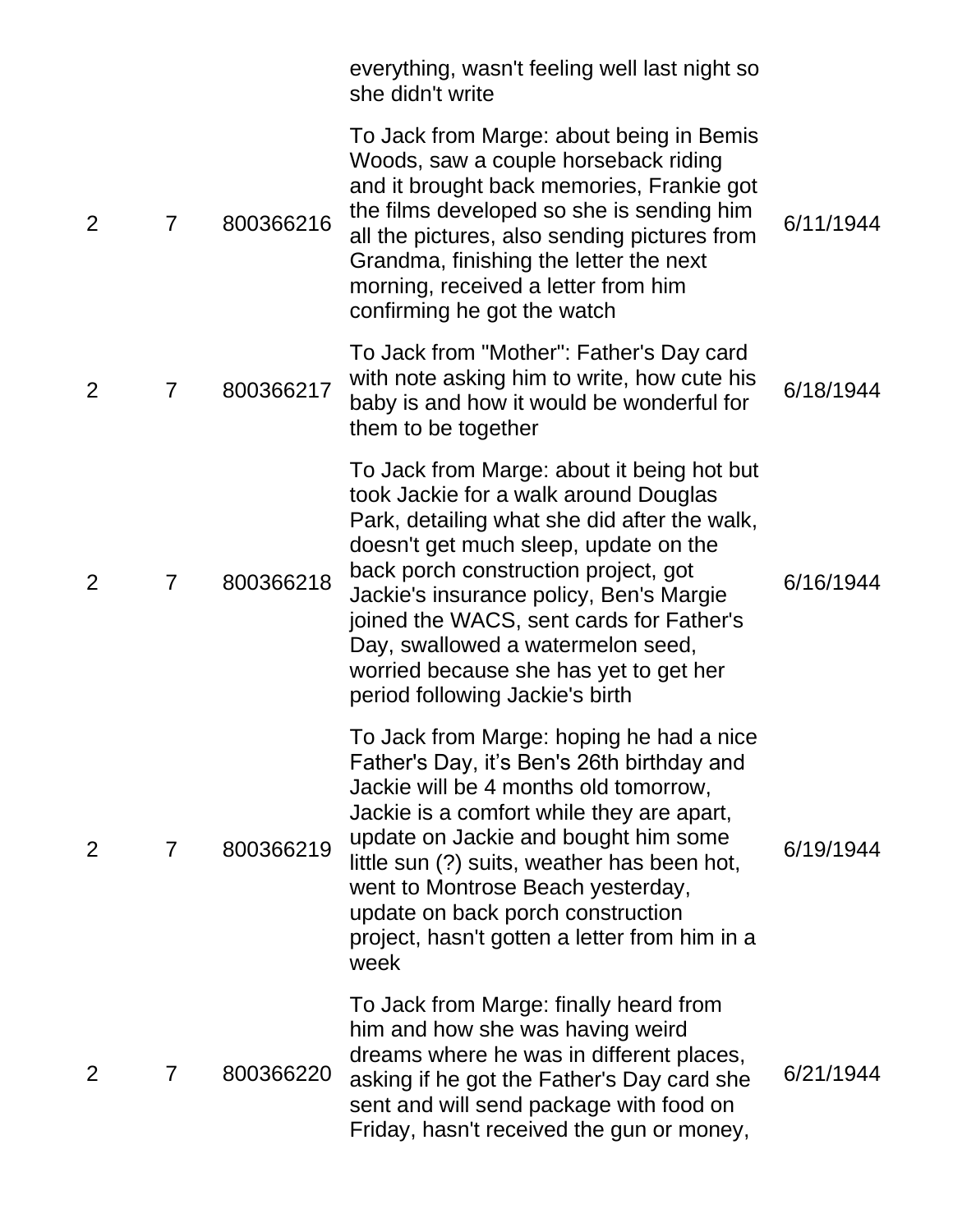can get him a watch if he can't get a cheap one and asking about his old watch, update on the back porch construction project, was a nice day so she took Jackie to Douglas Park, wishing they were together 2 7 800366221 To Jack from Marge: about having a lot of visitors over at the house including his dad, his dad offered to get them a new baby bed but she is planning on using Frankie's old one, how she spent her Sunday, saw Ann who is back from California, his dad made a comment that he will be surprised if Jack makes this school so encouraging him to surprise his dad. Enclosed: letter to Jack from Marge: (Thursday) about being in Douglas Park with Jackie, still hasn't gotten the money for the car, update on back porch construction project, received a letter from Ben, update on her mom's health, update on Jackie.; Letter to Jack from Marge: (Friday) in Douglas Park again, had a money order made out to him, hasn't received the money from NJ yet and plans to get bonds, construction update, bought a card for his grandmother's birthday. The letter from Friday appears to be missing Page 3, or the pages are incorrectly number. The two enclosed letters (from Thursday and Friday) were originally found in the envelope with the 6/26/1944 letter during processing but it is not clear whether they were all sent together. 6/26/1944

#### **Correspondence - July, 1944**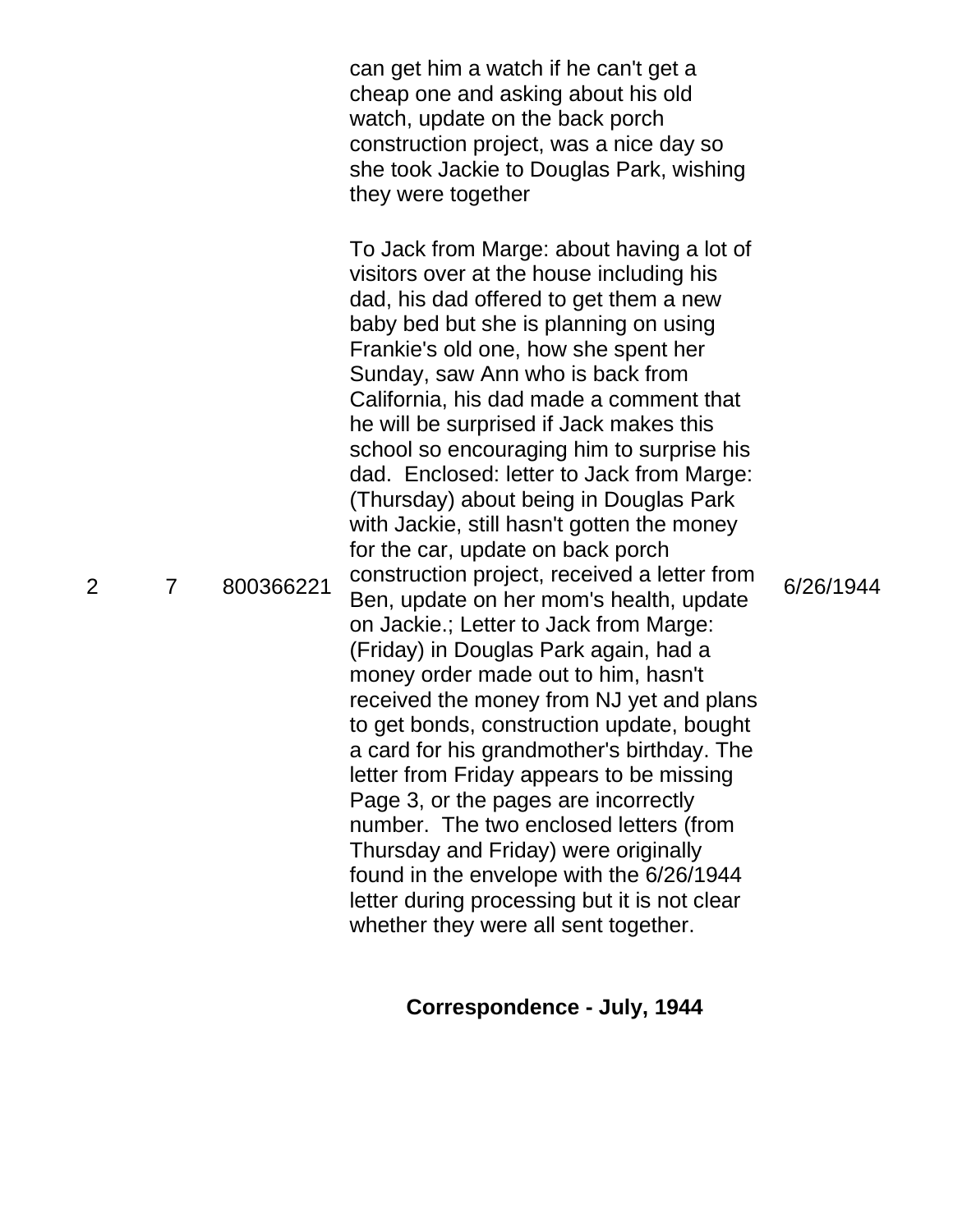| $\overline{2}$ | 8 | 800366222 | To Jack from Marge: about going for a<br>ride to a farm yesterday, her dad will close<br>the store tomorrow for the 4th of July,<br>Jackie weighs almost 17 pounds now,<br>they are in Douglas Park now, found a lot<br>of old purses when going through some<br>old junk, received 2 government checks,<br>asking about school, update on back<br>porch construction project, has a sty in her<br>eye                                               | 7/3/1944  |
|----------------|---|-----------|------------------------------------------------------------------------------------------------------------------------------------------------------------------------------------------------------------------------------------------------------------------------------------------------------------------------------------------------------------------------------------------------------------------------------------------------------|-----------|
| $\overline{2}$ | 8 | 800366223 | To Jack from Marge: about being in<br>Douglas Park again because the house is<br>a mess, update on construction projects,<br>her eye looks terrible, how they spent the<br>4th of July, weather is good there but bets<br>its hot where he is, telling him not to worry<br>about her since Jackie keeps her busy,<br>asking about school and if he got the<br>money order                                                                            | 7/6/1944  |
| $\overline{2}$ | 8 | 800366224 | To Jack from Marge: about how hot it is,<br>house is still a mess, received a War<br>Bond from him and also got one herself,<br>her eye is doing better, how Jackie keeps<br>her busy and she doesn't go out at night,<br>will be glad when it gets cooler because it<br>is hard on Jackie, has a busy day ahead<br>of her, asking if he has seen any of the<br>guys he knows, heard from Ben's Margie                                               | 7/8/1944  |
| 2              | 8 | 800366225 | To Jack from Marge: about being in<br>Douglas Park again, was glad to hear his<br>voice on Saturday, hopes the war is over<br>before he finishes school, her dad always<br>asks how he is getting along in school, her<br>mom is always busy, Jackie is growing,<br>weather is good, Margie is lonely in the<br>Army, went on a ride to the forest<br>preserve yesterday. Letter is undated,<br>date is taken from postal date stamp on<br>envelope. | 7/10/1944 |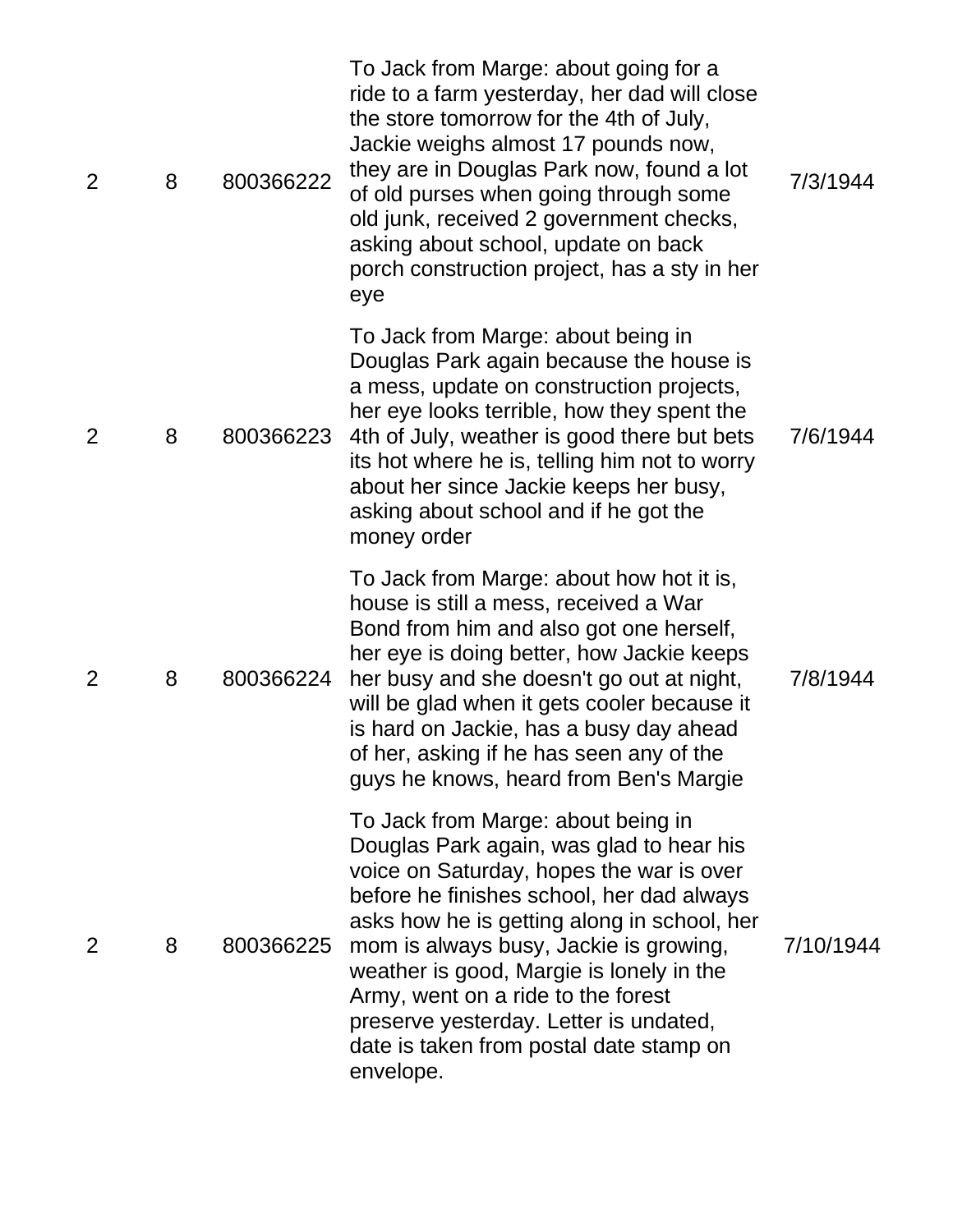| $\overline{2}$ | 8 | 800366226 | To Jack from Marge: about talking to<br>Grandma over the phone and updating<br>him on everything she said, update on the<br>construction projects, missing him and<br>wishing the 3 of them were together, went<br>on a walk again today in Douglas Park<br>with Jackie, glad she has Jackie to keep<br>her busy so she is not lonesome, how<br>much Jackie looks like him, still hasn't<br>gotten the money or gun               | 7/14/1944 |
|----------------|---|-----------|-----------------------------------------------------------------------------------------------------------------------------------------------------------------------------------------------------------------------------------------------------------------------------------------------------------------------------------------------------------------------------------------------------------------------------------|-----------|
| 2              | 8 | 800366227 | To Jack from Marge: about receiving his<br>letter, telling him to keep trying his best<br>and not to worry if he doesn't make it, they<br>have a lot to look forward to when the war<br>is over, glad he finds time to think about<br>them, went to Cary, Illinois yesterday,<br>update on weather, talked to his<br>grandmother on Saturday, received a<br>carriage set from Blanche and Joe,<br>update on construction projects | 7/17/1944 |
| $\overline{2}$ | 8 | 800366228 | To Jack from Marge: about it being a<br>beautiful day and will take Jackie out in<br>his carriage, received letters from Marge<br>and Ben, asking about his weight,<br>commenting that they have been through<br>a lot over their 3 year marriage, wants to<br>take Jackie's picture but is afraid to waste<br>the film if they don't turn out, missing him<br>because of all the little things he used to<br>do for her          | 7/19/1944 |
| 2              | 8 | 800366229 | To Jack from Marge: about the<br>room/construction project almost being<br>finished, update on Jackie, can't see very<br>well to write this letter, went to Sekeras<br>store and got some furniture, received a<br>letter from him and asking questions<br>about his wash                                                                                                                                                         | 7/22/1944 |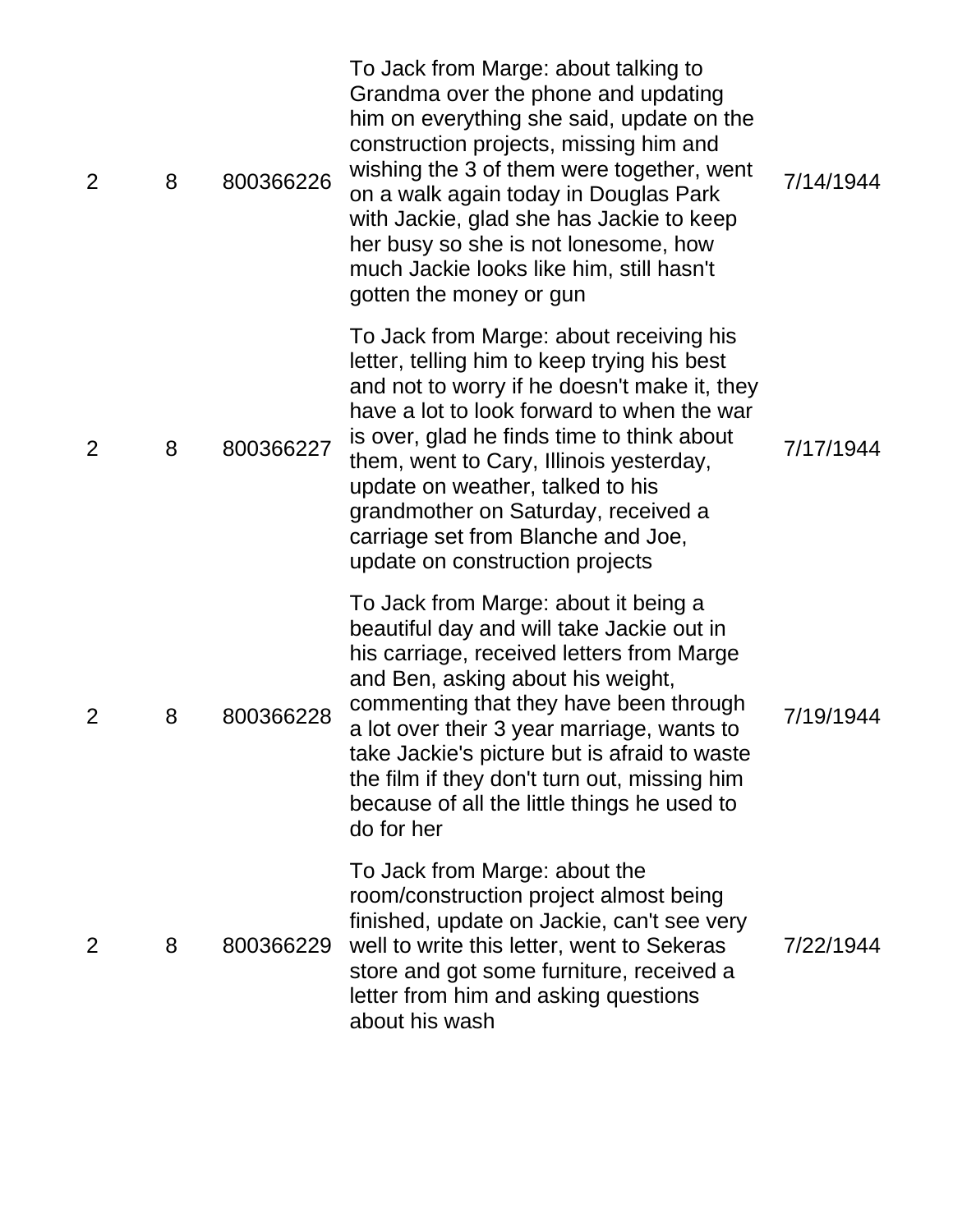| $\overline{2}$ | 8 | 800366230 | To Jack from Marge: about receiving the<br>pin along with his letter, glad to hear the<br>news of his wash from him over the<br>phone, not disappointed because she<br>expected this news, it's up to him if he<br>wants to try again, hopes he stays in the<br>States, hopes if he does get sent<br>overseas that he would get settled like<br>Ben and not have to go through was Ben's<br>friend did, update on Jackie, hopes he<br>gets a layover in Chicago if he is<br>transferred, went to the farm again on<br>Sunday, hopes to hear from him soon but<br>understands if letters are delayed | 7/24/1944 |
|----------------|---|-----------|-----------------------------------------------------------------------------------------------------------------------------------------------------------------------------------------------------------------------------------------------------------------------------------------------------------------------------------------------------------------------------------------------------------------------------------------------------------------------------------------------------------------------------------------------------------------------------------------------------|-----------|
| 2              | 8 | 800366231 | To Jack from Marge: about how Jackie is<br>looking like a little man and how similar<br>they look, asking if he went to Kilmer over<br>the weekend and saw old friends, they<br>were busy yesterday putting together the<br>new beds, hopes to hear from him soon,<br>will go on a ride with her parents<br>tomorrow, asking what A. F. T. C. means                                                                                                                                                                                                                                                 | 7/29/1944 |
|                |   |           | Correspondence - August - September,<br>1944                                                                                                                                                                                                                                                                                                                                                                                                                                                                                                                                                        |           |
| $\overline{2}$ | 9 | 800366232 | To Jack from Marge: about being happy to<br>hear from him and that he might be there<br>for a few more months, update on his<br>parents that she received from talking to<br>his grandmother, her mother bought her a<br>clothes closet for her to finally unpack<br>some clothes, Jackie was cross yesterday<br>and might be teething, Frankie is at camp                                                                                                                                                                                                                                          | 8/1/1944  |
| 2              | 9 | 800366233 | To Jack from Marge: about it being very<br>warm, took Jackie on another walk to<br>Douglas Park and he is sitting up, got<br>scared when Jackie put a toy too far in his<br>mouth, been trying to find a combination<br>high chair and nursery chair, her mother's<br>plans to varnish some floors, good news                                                                                                                                                                                                                                                                                       | 8/2/1944  |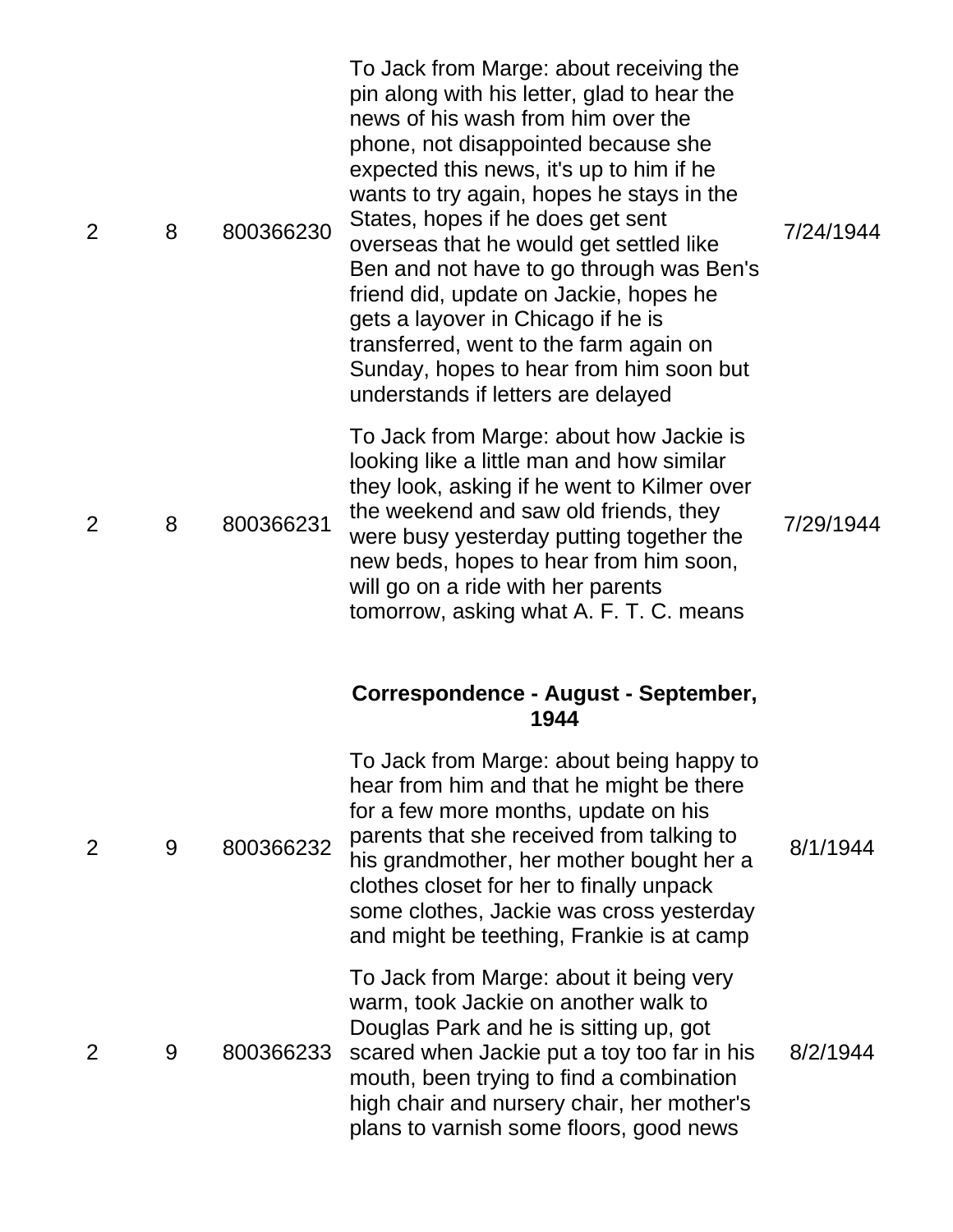|                |   |           | from Churchill about the war being over<br>soon                                                                                                                                                                                                                                                                                                                                                                              |           |
|----------------|---|-----------|------------------------------------------------------------------------------------------------------------------------------------------------------------------------------------------------------------------------------------------------------------------------------------------------------------------------------------------------------------------------------------------------------------------------------|-----------|
| $\overline{2}$ | 9 | 800366234 | To Jack from Marge: about it being<br>another warm day and being in Douglas<br>Park, update on Jackie and how smart he<br>is, asking if they are still keeping him busy                                                                                                                                                                                                                                                      | 8/4/1944  |
| 2              | 9 | 800366235 | To Jack from Marge: about how hot it has<br>been, Jackie is getting tan from only being<br>in his diaper, just spoke to Grandma,<br>David's birthday isn't until October, her<br>parents are cleaning out the old bedroom<br>and varnishing the floors, Frankie is back<br>from camp, surprised that Freddie and<br>George are still at Kilmer, hasn't written<br>Barbara or Ruth but won't mentioned<br>being washed        | 8/4/1944  |
| 2              | 9 | 800366236 | To Jack from Marge: about being in<br>Douglas Park and taking snap shots of<br>Jackie, commenting that it's been awhile<br>since she has heard from him and he<br>should have time to write, stopped nursing<br>Jackie, thinks the war news sounds good<br>and victory is a few weeks away                                                                                                                                   | 8/7/1944  |
| 2              | 9 | 800366237 | To Jack from Marge: about finally<br>receiving a letter from him and thinks that<br>they should do a letter for a letter again<br>now that he isn't in school, sending some<br>pictures with descriptions of them, has<br>another roll of film being developed,<br>currently in the park with Jackie, asking<br>him to send her the picture his mother<br>sent him, update on Jackie and asking for<br>his opinion on things | 8/9/1944  |
| $\overline{2}$ | 9 | 800366238 | To Jack from Marge: about receiving his<br>letter, weather is too hot to go outside,<br>update on Jackie, wishing they could all<br>be together, looks like the war will be over<br>soon and asking if they will settle in<br>Chicago, got another cold in her eye,<br>asking how he likes basic training and                                                                                                                | 8/10/1944 |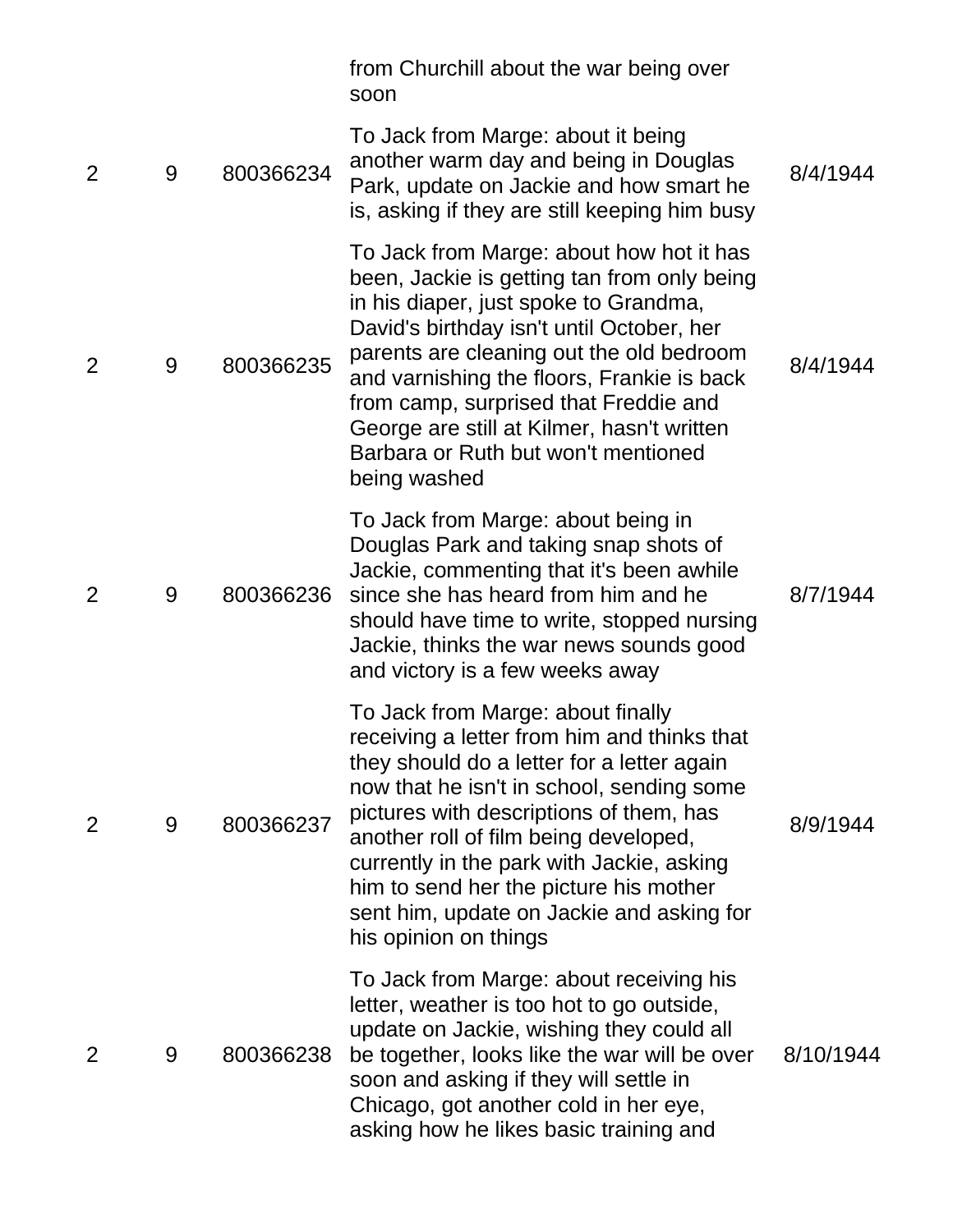|                |   |           | when the person from Kilmer is going to<br>send the items, asking what will happen<br>after basic training                                                                                                                                                                                                                                                                                                                                                                                                                                                               |           |
|----------------|---|-----------|--------------------------------------------------------------------------------------------------------------------------------------------------------------------------------------------------------------------------------------------------------------------------------------------------------------------------------------------------------------------------------------------------------------------------------------------------------------------------------------------------------------------------------------------------------------------------|-----------|
| $\overline{2}$ | 9 | 800366239 | To Jack from Marge: about receiving a<br>letter from him, in Douglas Park with<br>Jackie and update on how he has been,<br>might get the high chair from Grandpa's<br>attic, wishing they were together and<br>settled, story of getting parenting advice<br>from the man who installed the radiator,<br>another hot day, wondering if he will call<br>tonight since he mentioned it last time<br>they spoke, enjoys talking to him and<br>wishing he were close enough to come<br>home on the weekends like her cousin<br>Charlie                                       | 8/12/1944 |
| $\overline{2}$ | 9 | 800366240 | To Jack from Marge: about receiving his<br>letter and how he should have received<br>the snap shots she sent, missing his<br>letters just as much as him and telling him<br>to keep writing, hasn't received anything<br>he sent or the money from the guy at O.<br>C. S., went for a ride yesterday and her<br>parents brought the high chair from her<br>grandpa's, plans to update the high chair,<br>another hot day so she is home with<br>Jackie, reminiscing on when Jackie was<br>born since he will be 6 months soon                                            | 8/14/1944 |
| 2              | 9 | 800366241 | To Jack from Marge: about being<br>confused after receiving mail from him<br>where he mentions not hearing from her,<br>how Jackie keeps her busy but she still<br>takes the time to write so he should be<br>able to write when he gets weekend<br>passes, explaining that he won't get much<br>mail from her because she is only writing<br>when she gets a letter, asking if his new<br>address is correct and telling him to ask<br>what is happening with his mail, sending<br>this letter registered mail so he gets it,<br>how much she loves him and telling him | 8/15/1944 |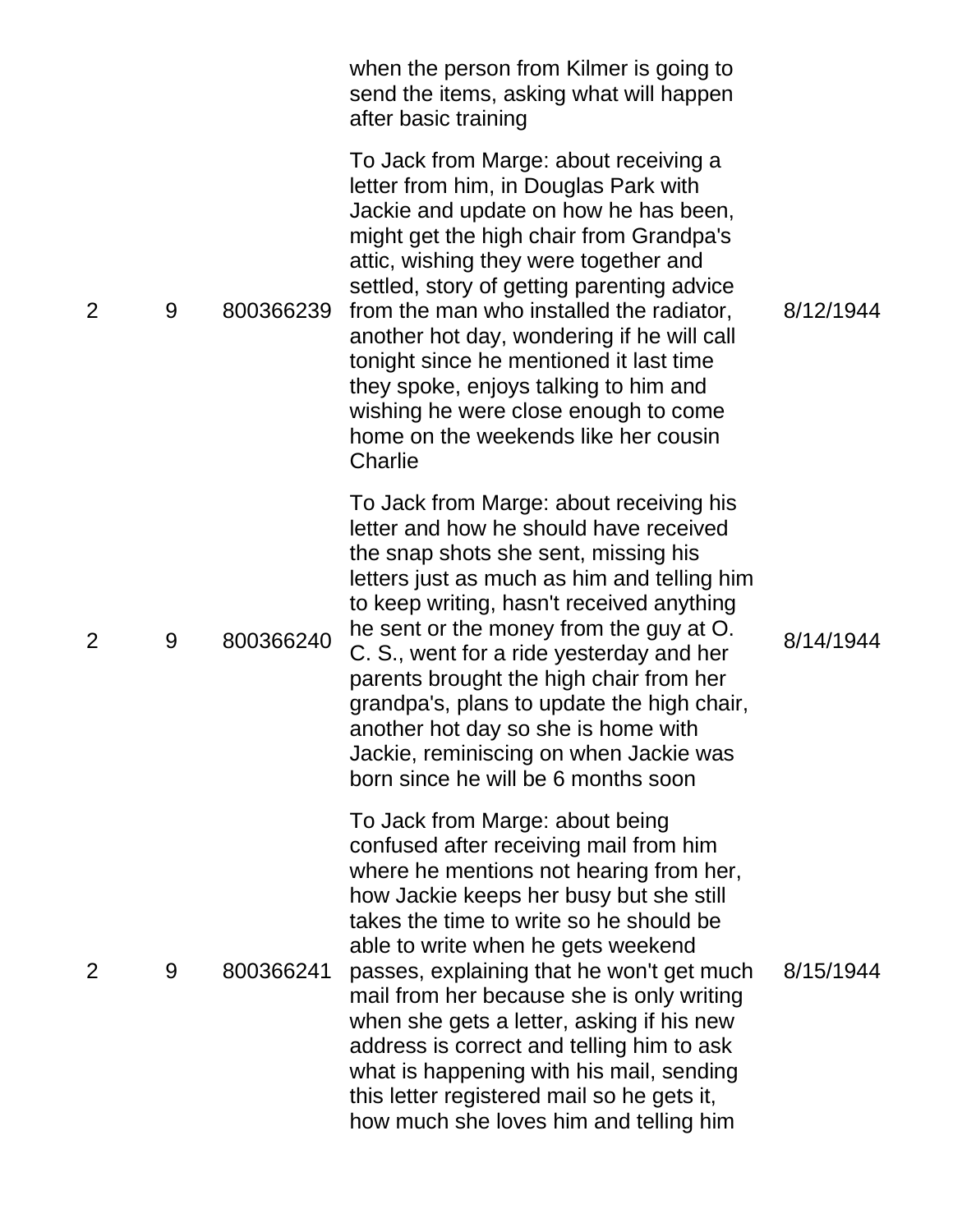|   |   |           | not to be surprised if she is pregnant<br>again                                                                                                                                                                                                                                                                                                                                                                                       |           |
|---|---|-----------|---------------------------------------------------------------------------------------------------------------------------------------------------------------------------------------------------------------------------------------------------------------------------------------------------------------------------------------------------------------------------------------------------------------------------------------|-----------|
| 2 | 9 | 800366242 | To Jack from Marge: about being glad to<br>finally have received a letter from him and<br>that he got the pictures she sent, in<br>Douglas Park with Jackie, plans to paint<br>the high chair when they get home,<br>Grandpa is going to pain the kiddy<br>car/walker for her, talk of Jackie growing<br>up and hopes the war is over soon so he<br>can spend time with Jackie while he is still<br>a baby, update on Jackie teething | 8/16/1944 |
| 2 | 9 | 800366243 | To Jack from Marge: about Grandma and<br>her friend Hilda visiting, commenting that<br>basic training should be over and<br>wondering if he will stay there after,<br>missing him and wishing he were there,<br>how cute Jackie is and updates on his<br>clothes and eating in the high chair,<br>hoping the news on the radio is as good<br>as it sounds                                                                             | 8/19/1944 |
| 2 | 9 | 800366244 | To Jack from Marge: about being glad to<br>receive some mail from him, update on<br>Jackie and his difficult behavior, went for a<br>ride to Mundelein and Diamond Lake<br>yesterday, his letters sound like he will be<br>home soon and she is hopeful, update on<br>some house renovations                                                                                                                                          | 8/21/1944 |
| 2 | 9 | 800366245 | To Jack from Marge: about being busy<br>helping her mom with laundry, finally got<br>the other film developed and asking what<br>he thinks of them, story of tying Jackie's<br>bottle to the bed with a string and another<br>story of Jackie pulling on Trippie's<br>whiskers                                                                                                                                                        | 8/22/1944 |
| 2 | 9 | 800366246 | To Jack from Marge: about receiving a<br>letter from him about being busy at camp,<br>explanation of putting together the<br>playpen and why she is going have it<br>exchanged, in Douglas Park with Jackie                                                                                                                                                                                                                           | 8/23/1944 |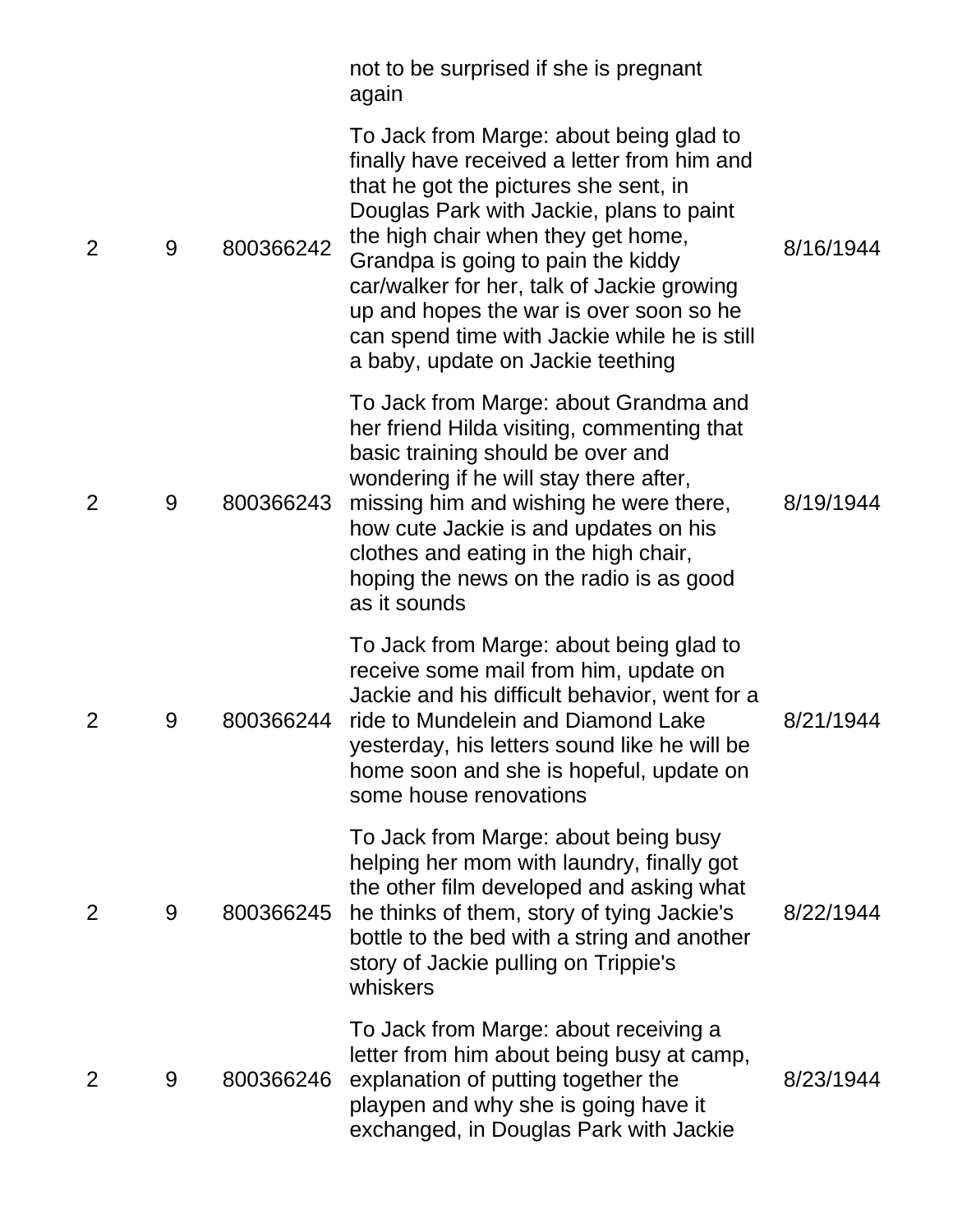|                |   |           | and Frankie, got proofs from the<br>photographer and will have the best one<br>made, sent 8 snapshots of Jackie<br>yesterday and hopes he likes them                                                                                                                                                                                                                                                                                                                                                                                                                                               |          |
|----------------|---|-----------|----------------------------------------------------------------------------------------------------------------------------------------------------------------------------------------------------------------------------------------------------------------------------------------------------------------------------------------------------------------------------------------------------------------------------------------------------------------------------------------------------------------------------------------------------------------------------------------------------|----------|
| $\overline{2}$ | 9 | 800366247 | To Jack from Marge: about how long it<br>has been since they have seen each other<br>and wondering how much longer it will be,<br>Frankie is painting the high chair for<br>Jackie, store is out of paint so the kiddy<br>car won't be painted to match, her and<br>Jackie have been sick, weather is<br>beautiful and they are in Douglas Park,<br>how the city will celebrate if Germany<br>signs the armistice, hasn't heard from him<br>and wondering how it is and if he is still in<br>Aberdeen, wondering if he will be able to<br>spend time at home before being sent out,<br>missing him | 9/2/1944 |

|                |    |           | <b>Series Two: Miscellaneous Ephemera</b>                                                                                                                                                                                                                 | 1937-<br>1939, u.d. |
|----------------|----|-----------|-----------------------------------------------------------------------------------------------------------------------------------------------------------------------------------------------------------------------------------------------------------|---------------------|
| $\overline{2}$ | 10 | 800366248 | Ticket for Santa Clara of Cal. Vs<br>Marquette, Soldier Field                                                                                                                                                                                             | 10/30/1937          |
| $\overline{2}$ | 10 | 800366249 | Small program for St. Teresa Lodge #<br>489, I. C. S. L. U., Annual Dance at the<br>Assumption Ballroom with No. 91 printed<br>on back; small pumpkin shaped name tag<br>with "Hello My name is Marge"; small<br>envelope with "Marge" written on outside | 10/8/1938           |
|                | 10 | 800366250 | Program for Harrison High School Spring<br>Concert with "Marge" written on front<br>cover                                                                                                                                                                 | 5/12/1939           |
| 2              | 10 | 800366251 | Small program for Royal Cardinals<br>Athletic Club, Annual Dance at New<br>Lawndale Ballroom with No. 607 printed<br>on back (Copy 1 of 2, with sequential<br>numbers printed on the back)                                                                | 10/21/1939          |